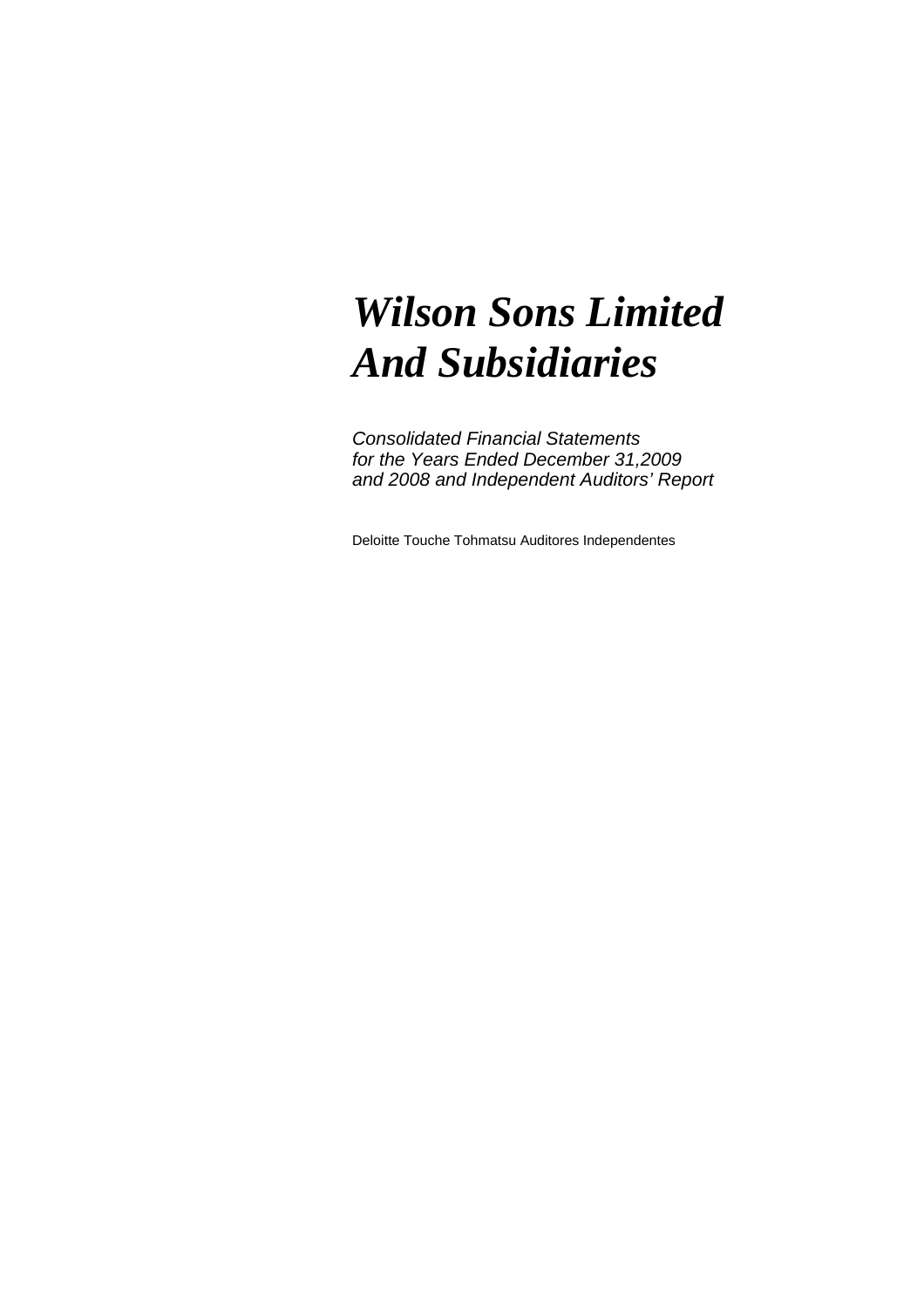

Deloitte Touche Tohmatsu Av. Pres. Wilson, 231 22°, 25° e 26° andares 20030-905 - Rio de Janeiro - RJ **Brasil** 

Tel.: +55 (21) 3981-0500 Fax: +55 (21) 3981-0600 www.deloitte.com.br

#### **INDEPENDENT AUDITORS' REPORT**

To the Directors of Wilson Sons Limited Hamilton, Bermuda

We have audited the accompanying consolidated financial statements of Wilson Sons Limited ("the Group"), which comprise the consolidated balance sheets as of December 31, 2009 and 2008, and the related consolidated income statements, statements of changes in equity and cash flows for the years then ended, and a summary of significant accounting policies and other explanatory notes, all expressed in United States Dollars, the presentation currency of the Group.

#### Management's responsibility for the financial statements

Management is responsible for the preparation and fair presentation of these consolidated financial statements in accordance with International Financial Reporting Standards. This responsibility includes: designing, implementing and maintaining internal controls relevant to the preparation and fair presentation of financial statements that are free from material misstatement, whether due to fraud or error; selecting and applying appropriate accounting policies; and making accounting estimates that are reasonable in the circumstances.

## Auditor's responsibility

Our responsibility is to express an opinion on these consolidated financial statements based on our audits. We conducted our audits in accordance with International Standards on Auditing. Those standards require that we comply with ethical requirements and plan and perform the audit to obtain reasonable assurance about whether the consolidated financial statements are free from material misstatement.

An audit involves performing procedures to obtain audit evidence about the amounts and disclosures in the financial statements. The procedures selected depend on the auditor's judgment, including the assessment of the risks of material misstatement of the financial statements, whether due to fraud or error. In making those risk assessments, the auditor considers internal control relevant to the entity's preparation and fair presentation of the financial statements in order to design audit procedures that are appropriate in the circumstances, but not for the purpose of expressing an opinion on the effectiveness of the entity's internal control. An audit also includes evaluating the appropriateness of accounting policies used and the reasonableness of significant accounting estimates made by management, as well as evaluating the overall presentation of the financial statements.

We believe that the audit evidence we have obtained is sufficient and appropriate to provide a basis for our audit opinion.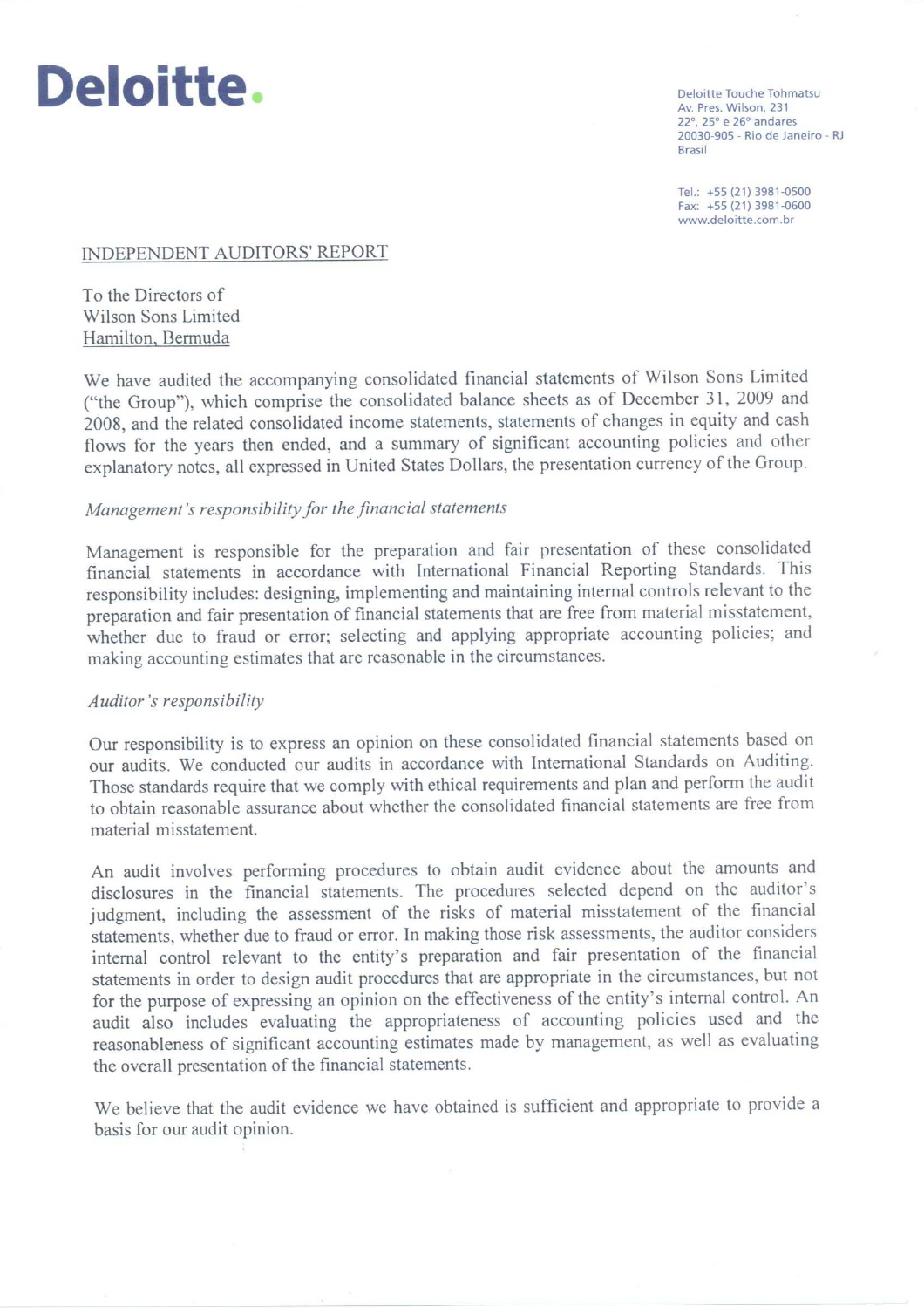#### Wilson Sons Limited

#### Opinion

In our opinion, such consolidated financial statements present fairly, in all material respects, the consolidated financial position of the Group as of December 31, 2009 and 2008 and the consolidated results of its operations and its cash flows for the years then ended in accordance with International Financial Reporting Standards, expressed in United States dollars.

Our audits also comprehended the convenience translation of the presentation currency amounts (United States Dollar) into Brazilian Real amounts and, in our opinion, such convenience translation has been made in conformity with the basis stated in Note 2. The translation of the consolidated financial statements amounts into Brazilian Reais has been made solely for the convenience of readers in Brazil.

DELOITTE TOUCHE TOHMATSU

Delatte Inde That

Rio de Janeiro, Brazil March 23, 2010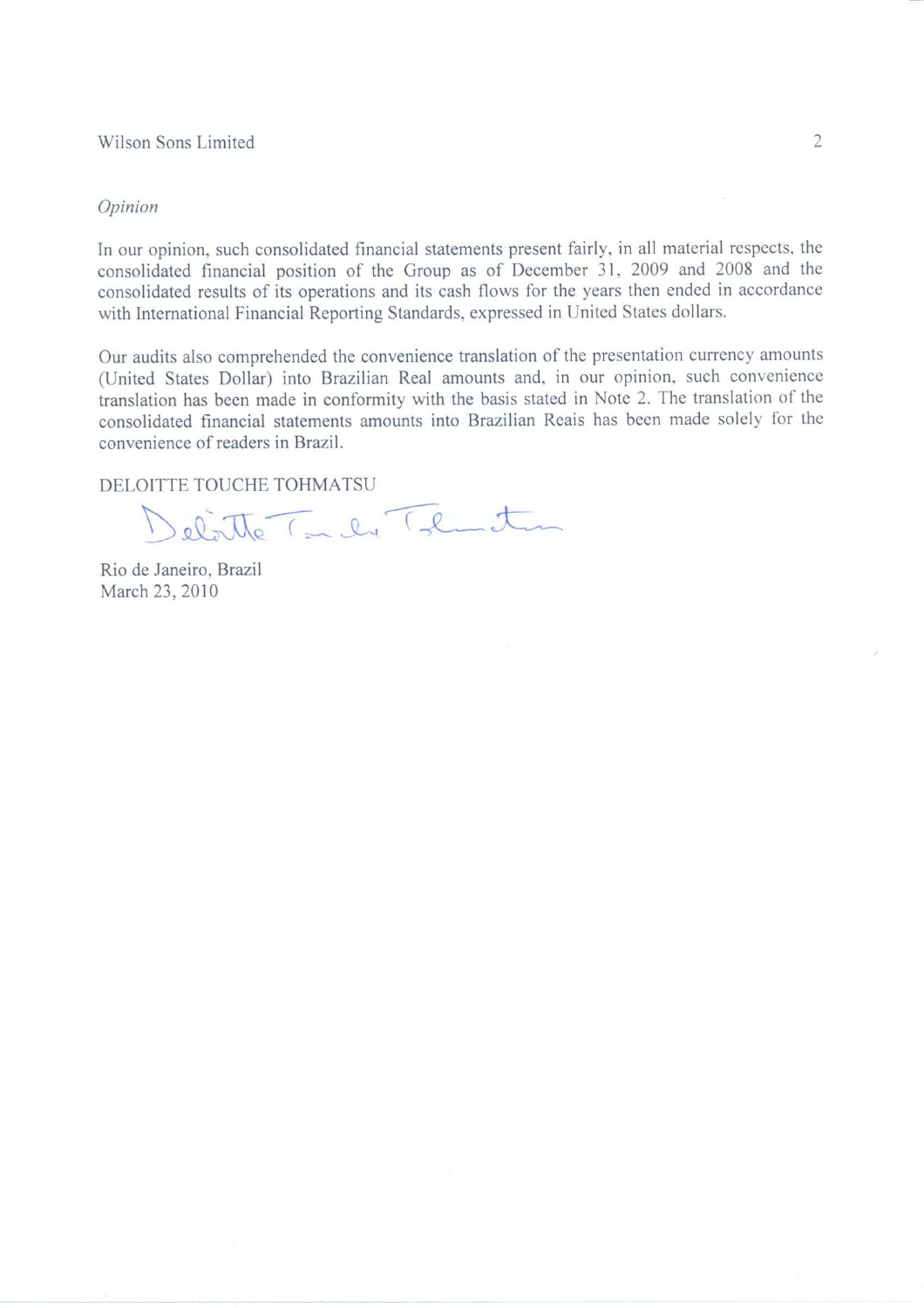# CONSOLIDATED INCOME STATEMENT FOR THE YEARS ENDED DECEMBER 31, 2009 AND 2008

(Amounts expressed in thousands, unless otherwise noted – Brazilian Real amounts are the result of a Convenience Translation)

|                                              |             |            |            | <b>Convenience Translation</b> |                |
|----------------------------------------------|-------------|------------|------------|--------------------------------|----------------|
|                                              |             | 2009       | 2008       | 2009                           | 2008           |
|                                              | <b>Note</b> | US\$       | US\$       | R\$                            | R\$            |
| <b>REVENUE</b>                               | 4           | 477,888    | 498,285    | 832,098                        | 1,164,492      |
| Raw materials and consumables used           |             | (49,570)   | (86, 480)  | (86,311)                       | (202, 104)     |
| Personnel expenses                           | 5           | (149,086)  | (136,316)  | (259, 588)                     | (318,570)      |
| Depreciation and amortization expense        |             | (32,065)   | (26, 256)  | (55, 832)                      | (61,360)       |
| Other operating expenses                     | 6           | (151, 337) | (153, 480) | (263,508)                      | (358, 683)     |
| Profit on disposal of property, plant and    |             |            |            |                                |                |
| equipment and joint venture                  |             | 470        | 680        | 817                            | 1,589          |
| Investment income                            | 7           | 34,343     | (822)      | 59,798                         | (1,921)        |
| Finance costs                                | 7           | (9,555)    | (14,210)   | (16, 637)                      | (33,209)       |
| Result on disposal of investments            |             |            | 4,191      |                                | 9,794          |
| PROFIT BEFORE TAX                            |             | 121,088    | 85,592     | 210,837                        | 200,028        |
| Income tax expense                           | 8           | (31,104)   | (38,695)   | (54, 158)                      | (90, 430)      |
|                                              |             |            |            |                                |                |
| PROFIT FOR THE YEAR                          |             | 89,984     | 46,897     | 156,679                        | 109,598        |
| Profit for the year attributable to:         |             |            |            |                                |                |
| Owners of the company                        |             | 88,531     | 46,855     | 154,148                        | 109,500        |
| Non controlling interests                    |             | 1,453      | 42         | 2,531                          | 98             |
|                                              |             | 89,984     | 46,897     | 156,679                        | 109,598        |
| Earnings per share for continuing operations |             |            |            |                                |                |
| Basic and diluted (cents per share)          | 21          | 124.44c    | 65.86c     | 216.67c                        | <u>153.91c</u> |
|                                              |             |            |            |                                |                |
| Exchange rates                               |             |            |            |                                |                |

*12/31/09 – R\$1.7412/ US\$1.00 12/31/08 – R\$2.3370/ US\$1.00* 

The accompanying notes are an integral part of the condensed consolidated financial statements.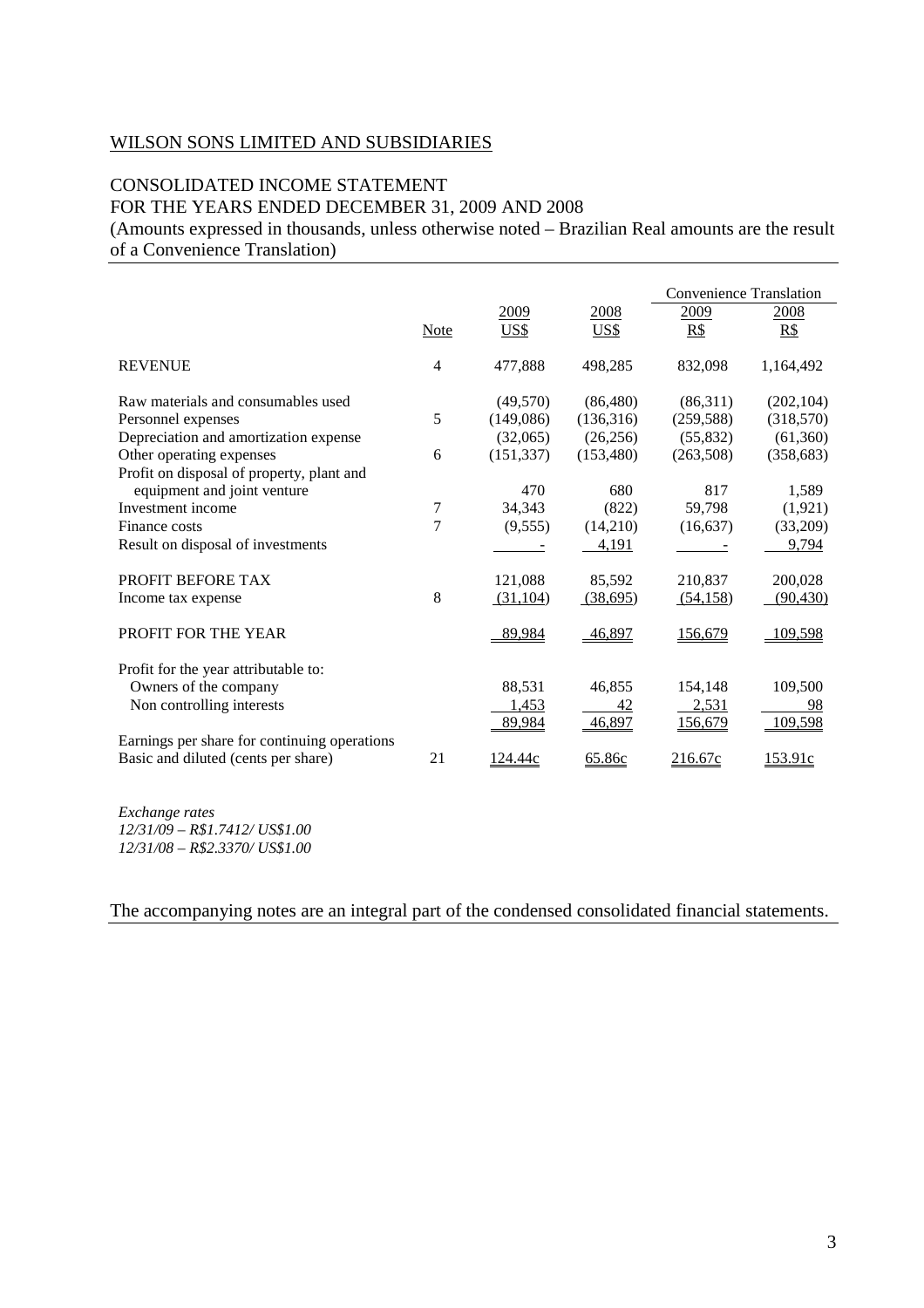#### CONSOLIDATED BALANCE SHEETS

AS OF DECEMBER 31, 2009 AND DECEMBER 31, 2008

(Amounts expressed in thousands, unless otherwise noted – Brazilian Real amounts are the result of a Convenience Translation)

|                                              |      |                |         | Convenience Translation |           |
|----------------------------------------------|------|----------------|---------|-------------------------|-----------|
|                                              |      | 2009           | 2008    | 2009                    | 2008      |
|                                              | Note | US\$           | US\$    | R\$                     | R\$       |
| <b>NON-CURRENT ASSETS</b>                    |      |                |         |                         |           |
| Goodwill                                     | 9    | 15,612         | 15,612  | 27,184                  | 36,485    |
| Other intangible assets                      | 10   | 2,239          | 1,799   | 3,899                   | 4,204     |
| Property, plant and equipment                | 11   | 438,878        | 305,022 | 764,174                 | 712,836   |
| Deferred tax assets                          | 16   | 25,499         | 10,889  | 44,398                  | 25,448    |
| Other non-current assets                     |      | 10,521         | 8,066   | 18,319                  | 18,852    |
| Total non-current assets                     |      | 492,749        | 341,388 | 857,974                 | 797,825   |
|                                              |      |                |         |                         |           |
| <b>CURRENT ASSETS</b>                        |      |                |         |                         |           |
| Inventories                                  | 12   | 20,687         | 9,402   | 36,021                  | 21,972    |
| Trade and other receivables                  | 13   | 105,499        | 78,751  | 183,695                 | 184,041   |
| Short term investments                       | 14   | 11,116         |         | 19,355                  |           |
| Cash and cash equivalents                    | 14   | 178,136        | 180,022 | 310,170                 | 420,711   |
| Total current assets                         |      | 315,438        | 268,175 | 549,241                 | 626,724   |
| <b>TOTAL ASSETS</b>                          |      | 808,187        | 609,563 | 1,407,215               | 1,424,549 |
| <b>EQUITY AND LIABILITIES</b>                |      |                |         |                         |           |
| <b>CAPITAL AND RESERVES</b>                  |      |                |         |                         |           |
| Share capital                                | 21   | 9,905          | 9,905   | 17,247                  | 23,148    |
| Capital reserves                             |      | 146,334        | 146,334 | 254,797                 | 341,983   |
| Profit reserve                               |      | 1,981          | 1,981   | 3,449                   | 4,630     |
| Retained earnings                            |      | 243,303        | 170,779 | 423,640                 | 399,111   |
| <b>Translation reserve</b>                   |      |                | 1,773   | 27,972                  |           |
|                                              |      | 16,065         | 330,772 |                         | 4,144     |
| Equity attributable to owners of the company |      | 417,588        |         | 727,105                 | 773,016   |
| Non controlling interests                    |      | 5,891          | 1,411   | 10,257                  | 3,298     |
| Total equity                                 |      | <u>423,479</u> | 332,183 | 737,362                 | 776,314   |
| NON-CURRENT LIABILITIES                      |      |                |         |                         |           |
| <b>Bank loans</b>                            | 15   | 237,271        | 167,440 | 413,136                 | 391,307   |
| Deferred tax liabilities                     | 16   | 16,140         | 15,632  | 28,102                  | 36,532    |
| Provisions for contingencies                 | 17   | 9,831          | 8,455   | 17,118                  | 19,759    |
| Obligations under finance leases             | 18   | 8,653          | 3,139   | 15,067                  | 7,336     |
| Total non-current liabilities                |      | <u>271,895</u> | 194,666 | 473,423                 | 454,934   |
|                                              |      |                |         |                         |           |
| <b>CURRENT LIABILITIES</b>                   |      |                |         |                         |           |
| Trade and other payables                     | 19   | 89,927         | 62,722  | 156,581                 | 146,579   |
| Current tax liabilities                      |      | 838            | 1,099   | 1,460                   | 2,568     |
| Obligations under finance leases             | 18   | 3,902          | 1,116   | 6,793                   | 2,609     |
| Bank overdrafts and loans                    | 15   | 18,146         | 17,777  | 31,596                  | 41,545    |
| Total current liabilities                    |      | 112,813        | 82,714  | 196,430                 | 193,301   |
| <b>Total liabilities</b>                     |      | 384,708        | 277,380 | 669,853                 | 648,235   |
| TOTAL EQUITY AND LIABILITIES                 |      | 808,187        | 609,563 | 1,407,215               | 1,424,549 |
| Exchange rates                               |      |                |         |                         |           |

 $Exchange$  rates *12/31/09 – R\$1.7412/ US\$1.00 12/31/08 – R\$2.3370/ US\$1.00* 

The accompanying notes are an integral part of the condensed consolidated financial statements.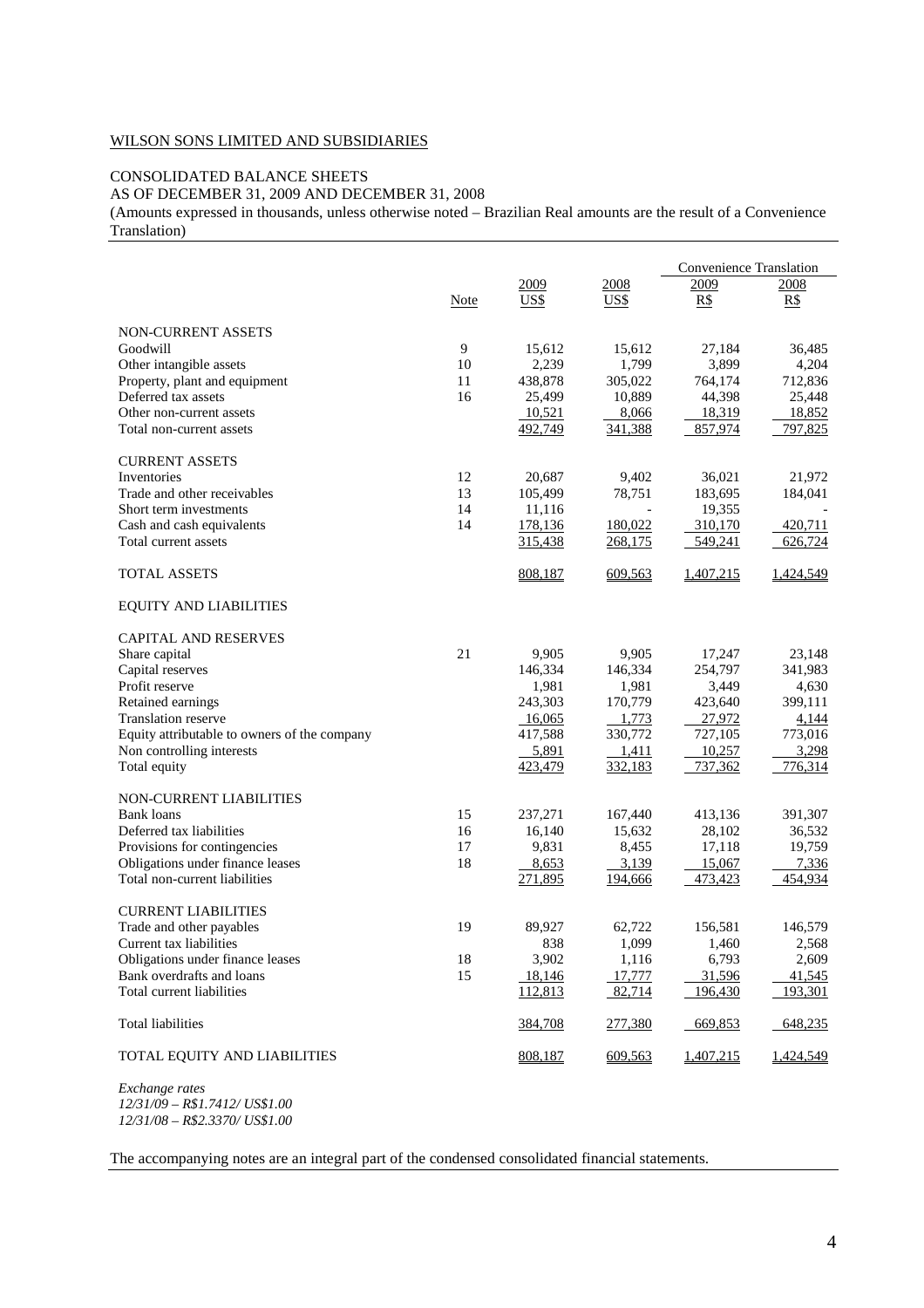# CONSOLIDATED STATEMENTS OF CHANGES IN EQUITY

# FOR THE YEARS ENDED DECEMBER 31, 2009 AND 2008

(Amounts expressed in thousands, unless otherwise noted – Brazilian Real amounts are the result of a Convenience Translation)

|                                                                                                                                                                                                                                                                       | Note | Share<br>capital<br><u>US\$</u> | Capital reserves<br>Share<br>premium<br><b>US\$</b> | Others<br>US\$                     | Profit<br>reserve<br>US\$                           | Unrealized<br>gain in<br>investments<br><u>US\$</u> | Retained<br>earnings<br><u>US\$</u>                | Currency<br>translation<br>reserve<br>US\$ | Attributable<br>to equity<br>holders of<br>the parent<br>US\$  | <b>Non</b><br>controlling<br>interests<br>US\$          | <b>Total</b><br>US\$                                                      |
|-----------------------------------------------------------------------------------------------------------------------------------------------------------------------------------------------------------------------------------------------------------------------|------|---------------------------------|-----------------------------------------------------|------------------------------------|-----------------------------------------------------|-----------------------------------------------------|----------------------------------------------------|--------------------------------------------|----------------------------------------------------------------|---------------------------------------------------------|---------------------------------------------------------------------------|
| <b>BALANCE AT JANUARY 1, 2008</b>                                                                                                                                                                                                                                     |      | 9,905                           | 117,951                                             | 28,383                             | $\overline{\phantom{a}}$                            | 2,341                                               | 141,912                                            | 15,807                                     | 316,299                                                        | 5,254                                                   | 321,553                                                                   |
| Gains on available for sale investment<br>Other comprehensive income and loss<br>Legal reserve<br>Profit for the year<br>Total comprehensive income and loss for the year<br>Purchase of non controlling interest<br>Dividends<br><b>BALANCE AT DECEMBER 31, 2008</b> | 21   | 9,905                           | 117,951                                             | $\overline{\phantom{a}}$<br>28,383 | $\overline{\phantom{a}}$<br>1,981<br>1,981<br>1,981 | (2,341)<br>$\overline{\phantom{a}}$<br>(2, 341)     | (1,981)<br>46,855<br>44,874<br>(16,007)<br>170,779 | (14,034)<br>(14,034)<br>1,773              | (2,341)<br>(14,034)<br>46,855<br>30,480<br>(16,007)<br>330,772 | (1,297)<br>42<br>(1,255)<br>(2,588)<br>1,411            | (2,341)<br>(15,331)<br>46,897<br>29,225<br>(2,588)<br>(16,007)<br>332,183 |
| Other comprehensive income and loss<br>Capital Increase<br>Profit for the year<br>Total comprehensive income and loss for the year<br>Dividends<br><b>BALANCE AT DECEMBER 31, 2009</b>                                                                                | 21   | 9,905                           | 117,951                                             | 28,383                             | 1,981                                               |                                                     | 88,531<br>88,531<br>(16,007)<br>243,303            | 14,292<br>14,292<br>16,065                 | 14,292<br>88,531<br>102,823<br>(16,007)<br>417,588             | 1,246<br>1,781<br>1,453<br>4,480<br>$\sim$ $-$<br>5,891 | 15,538<br>1,781<br>89,984<br>107,303<br>(16,007)<br>423,479               |

(continues)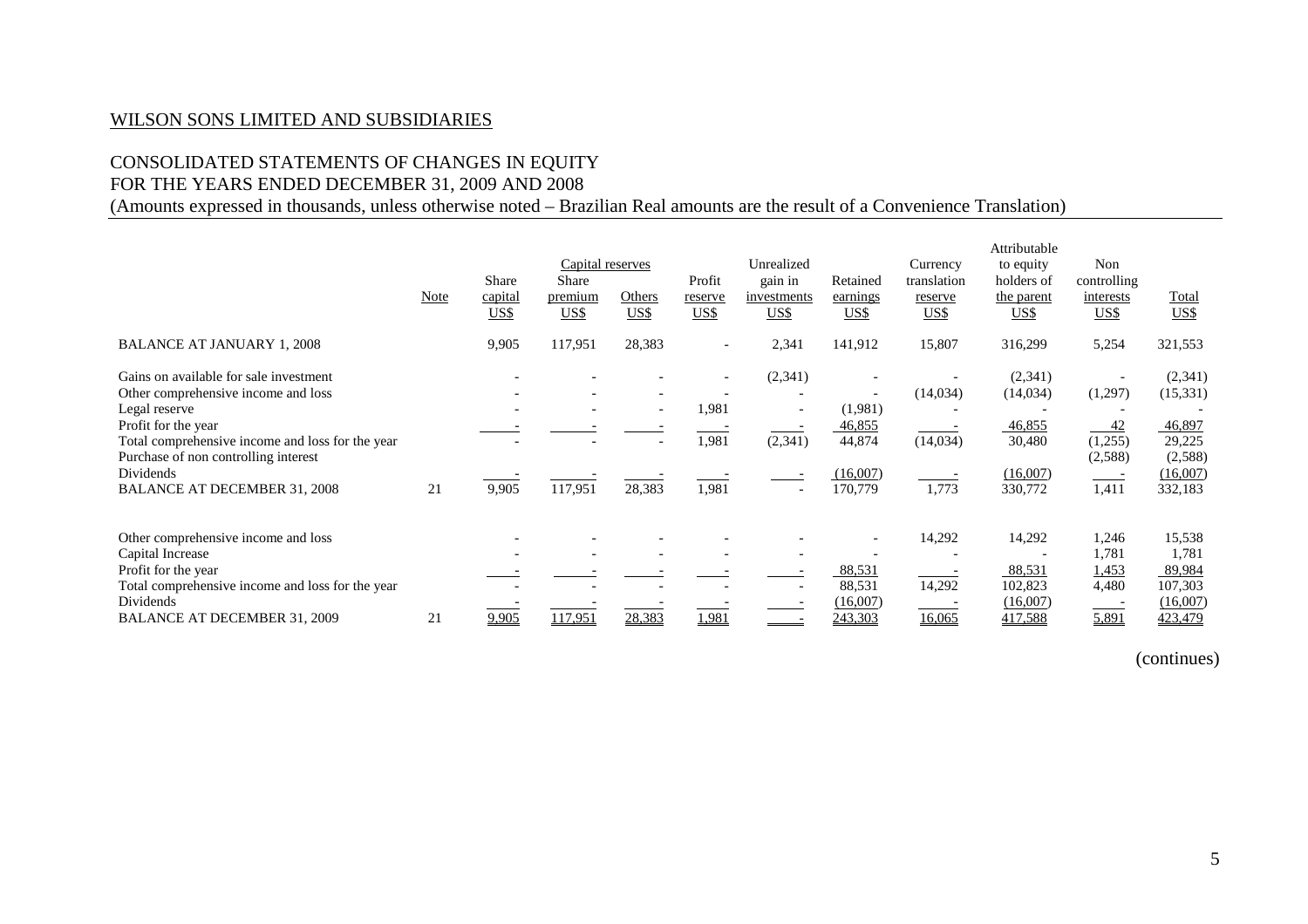# CONSOLIDATED STATEMENTS OF CHANGES IN EQUITY

# FOR THE YEARS ENDED DECEMBER 31, 2009 AND 2008

(Amounts expressed in thousands, unless otherwise noted – Brazilian Real amounts are the result of a Convenience Translation)

|                                                                                                                                                                                                                                                                                                                   |      | Convenience translation |                                                    |                    |                                                     |                                             |                                                                 |                                           |                                                                             |                                                                                 |                                                                                        |
|-------------------------------------------------------------------------------------------------------------------------------------------------------------------------------------------------------------------------------------------------------------------------------------------------------------------|------|-------------------------|----------------------------------------------------|--------------------|-----------------------------------------------------|---------------------------------------------|-----------------------------------------------------------------|-------------------------------------------|-----------------------------------------------------------------------------|---------------------------------------------------------------------------------|----------------------------------------------------------------------------------------|
|                                                                                                                                                                                                                                                                                                                   | Note | Share<br>capital<br>R\$ | <b>Capital Reserves</b><br>Share<br>Premium<br>R\$ | Others<br>$R\$     | Profit<br>reserve<br>R\$                            | Unrealized<br>gain in<br>investments<br>R\$ | Retained<br>earnings<br>R\$                                     | Currency<br>translation<br>reserve<br>R\$ | Attributable<br>to equity<br>holders of<br>the parent<br>$R\$               | Non<br>Controlling<br>interests<br>$R\$                                         | $rac{\text{Total}}{\text{RS}}$                                                         |
| <b>BALANCE AT JANUARY 1, 2008</b>                                                                                                                                                                                                                                                                                 |      | 17,545                  | 208,925                                            | 50,276             | $\overline{\phantom{a}}$                            | 4,147                                       | 251,368                                                         | 27,999                                    | 560,260                                                                     | 9,306                                                                           | 569,566                                                                                |
| Gains on available for sale investment<br>Other comprehensive income and loss<br>Legal reserve<br>Profit for the year<br>Total comprehensive income and loss<br>for the year<br>Purchase of non controlling interest<br><b>Dividends</b><br>Translation adjustment to Real<br><b>BALANCE AT DECEMBER 31, 2008</b> | 21   | 5,603<br>23,148         | 66,727<br>275,652                                  | 16,055<br>66,331   | $\overline{\phantom{a}}$<br>4,630<br>4,630<br>4,630 | (5, 471)<br>(5,471)<br>1,324                | (4,630)<br>109,500<br>104,870<br>(37, 408)<br>80,281<br>399,111 | (32,797)<br>(32,797)<br>8,942<br>4,144    | (5,471)<br>(32,797)<br>109,500<br>71,232<br>(37, 408)<br>178,932<br>773,016 | (3,031)<br>98<br>(2,933)<br>(6,048)<br>2,973<br>3,298                           | (5,471)<br>(35,828)<br>109,598<br>68,299<br>(6,048)<br>(37, 408)<br>181,905<br>776,314 |
| Other comprehensive income and loss<br>Capital Increase<br>Profit for the year<br>Total comprehensive income and loss<br>for the year<br>Dividends<br>Translation adjustment to Real<br>BALANCE AT DECEMBER 31, 2009<br>Exchange rates                                                                            | 21   | (5,901)<br>17,247       | (70, 275)<br>205,377                               | (16,911)<br>49,420 | (1,181)<br>3,449                                    |                                             | 154,149<br>154,149<br>(27, 871)<br>(101,749)<br>423,640         | 24,885<br>24,885<br>(1,057)<br>27,972     | 24,885<br>154,149<br>179,034<br>(27, 871)<br>(197,074)<br>727,105           | 2,168<br>3,101<br>2,531<br>7,800<br>$\overline{\phantom{a}}$<br>(841)<br>10,257 | 27,053<br>3,101<br>156,680<br>186,834<br>(27, 871)<br>(197, 915)<br>737,362            |

*Exchange rates 12/31/09 – R\$1.7412/ US\$1.00 12/31/08 – R\$2.3370/ US\$1.00* 

The accompanying notes are an integral part of the condensed consolidated financial statements.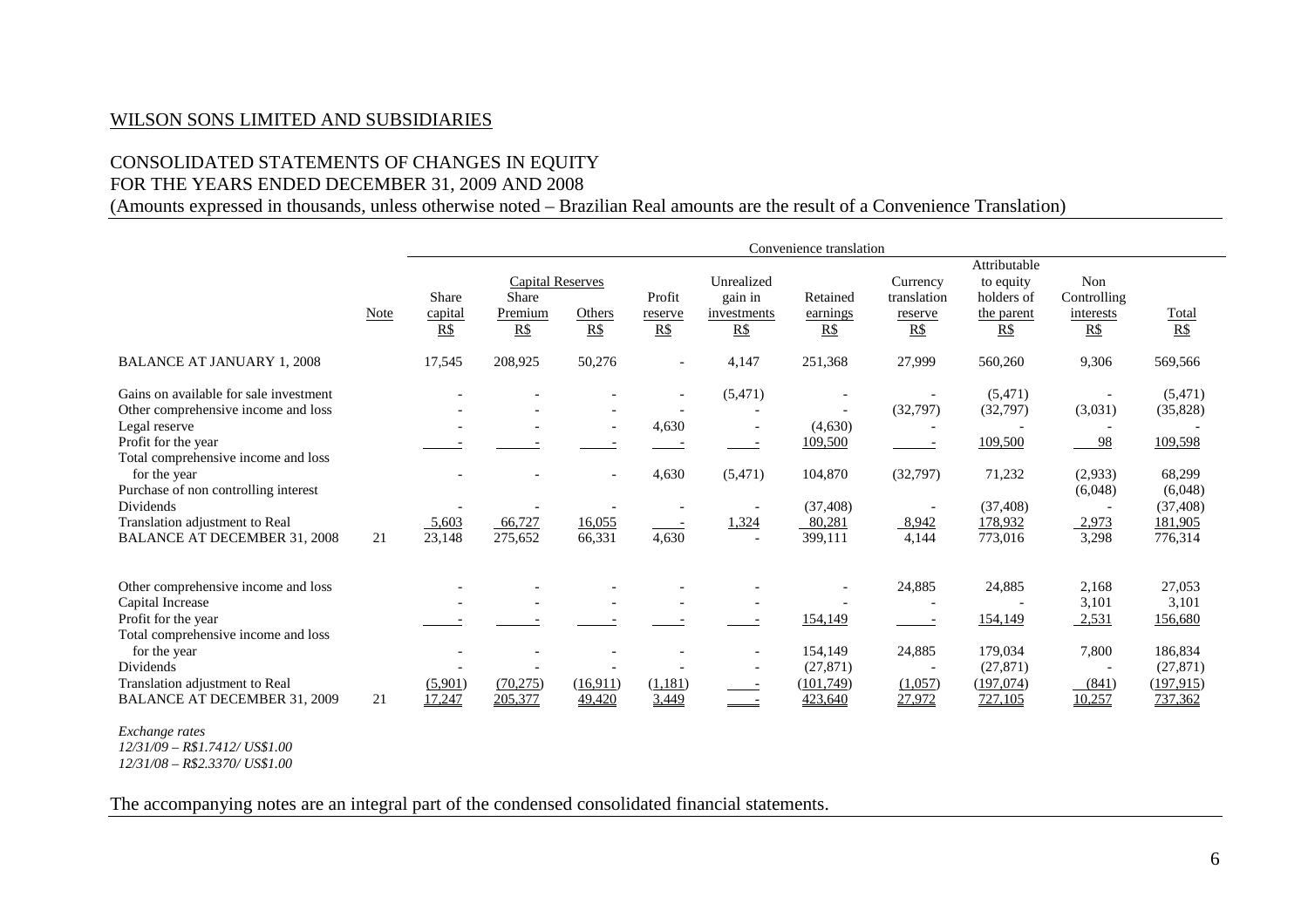# CONSOLIDATED STATEMENT OF CASH FLOWS FOR THE YEARS ENDED DECEMBER 31, 2009 AND 2008

(Amounts expressed in thousands, unless otherwise noted – Brazilian real amounts are the result of a Convenience Translation)

|                                                                                   |             |                         |                                       | <b>Convenience Translation</b> |                      |  |
|-----------------------------------------------------------------------------------|-------------|-------------------------|---------------------------------------|--------------------------------|----------------------|--|
|                                                                                   | <b>Note</b> | 2009<br>US\$            | 2008<br>US\$                          | 2009<br>$R\$                   | 2008<br>R\$          |  |
| NET CASH FROM OPERATING<br><b>ACTIVITIES</b>                                      | 27          | 69,908                  | 58,734                                | 121,724                        | 137,261              |  |
| <b>INVESTING ACTIVITIES</b><br>Interest received                                  |             | 6,874                   | 22,702                                | 11,969                         | 53,055               |  |
| Proceeds on disposal of property, plant and<br>equipment                          |             | 751                     | 1,950                                 | 1,308                          | 4,556                |  |
| Purchases of property, plant and equipment                                        |             | (139,743)               | (90, 190)                             | (243, 320)                     | (210,774)            |  |
| Net cash inflow arising from acquisition of<br>subsidiary                         |             |                         | (5,059)                               |                                | (11, 823)            |  |
| Investment - short term investment<br>Net cash used in investing activities       |             | (11, 130)<br>(143, 248) | $\overline{\phantom{a}}$<br>(70, 597) | (19,380)<br>(249, 423)         | (164,986)            |  |
| <b>FINANCING ACTIVITIES</b>                                                       |             |                         |                                       |                                |                      |  |
| Dividends paid                                                                    |             | (16,007)                | (16,007)                              | (27, 871)                      | (37, 408)            |  |
| Repayments of borrowings<br>Repayments of obligation under finance leases         |             | (16, 848)<br>(3,844)    | (13, 449)<br>(1,980)                  | (29, 336)<br>(6,693)           | (31, 431)<br>(4,627) |  |
| New bank loans raised                                                             |             | 83,894                  | 49,044                                | 146,076                        | 114,616              |  |
| Increase in bank overdrafts                                                       |             | 227                     | 113                                   | 396                            | 264                  |  |
| Net cash used in financing activities                                             |             | 47,422                  | 17,721                                | 82,572                         | 41,414               |  |
| NET DECREASE IN CASH AND CASH<br><b>EQUIVALENTS</b>                               |             | (25,918)                | 5,858                                 | (45, 127)                      | 13,689               |  |
| CASH AND CASH EQUIVALENTS AT<br><b>BEGINNING OF THE PERIOD</b>                    |             | 180,022                 | 197,688                               | 420,711                        | 350,165              |  |
| Effect of foreign exchange rate changes                                           |             | 24,032                  | (23,524)                              | 41,844                         | (54, 976)            |  |
| Translation adjustment to Real                                                    |             |                         | $\overline{\phantom{a}}$              | (107, 258)                     | 111,834              |  |
| CASH AND CASH EQUIVALENTS AT<br><b>END OF THE PERIOD</b>                          |             | 178,136                 | 180,022                               | 310,170                        | 420,711              |  |
| Exchange rates<br>$12/31/09 - R$1.7412/US$1.00$<br>12/31/08 - R\$2.3370/ US\$1.00 |             |                         |                                       |                                |                      |  |

The accompanying notes are an integral part of the consolidated financial statements.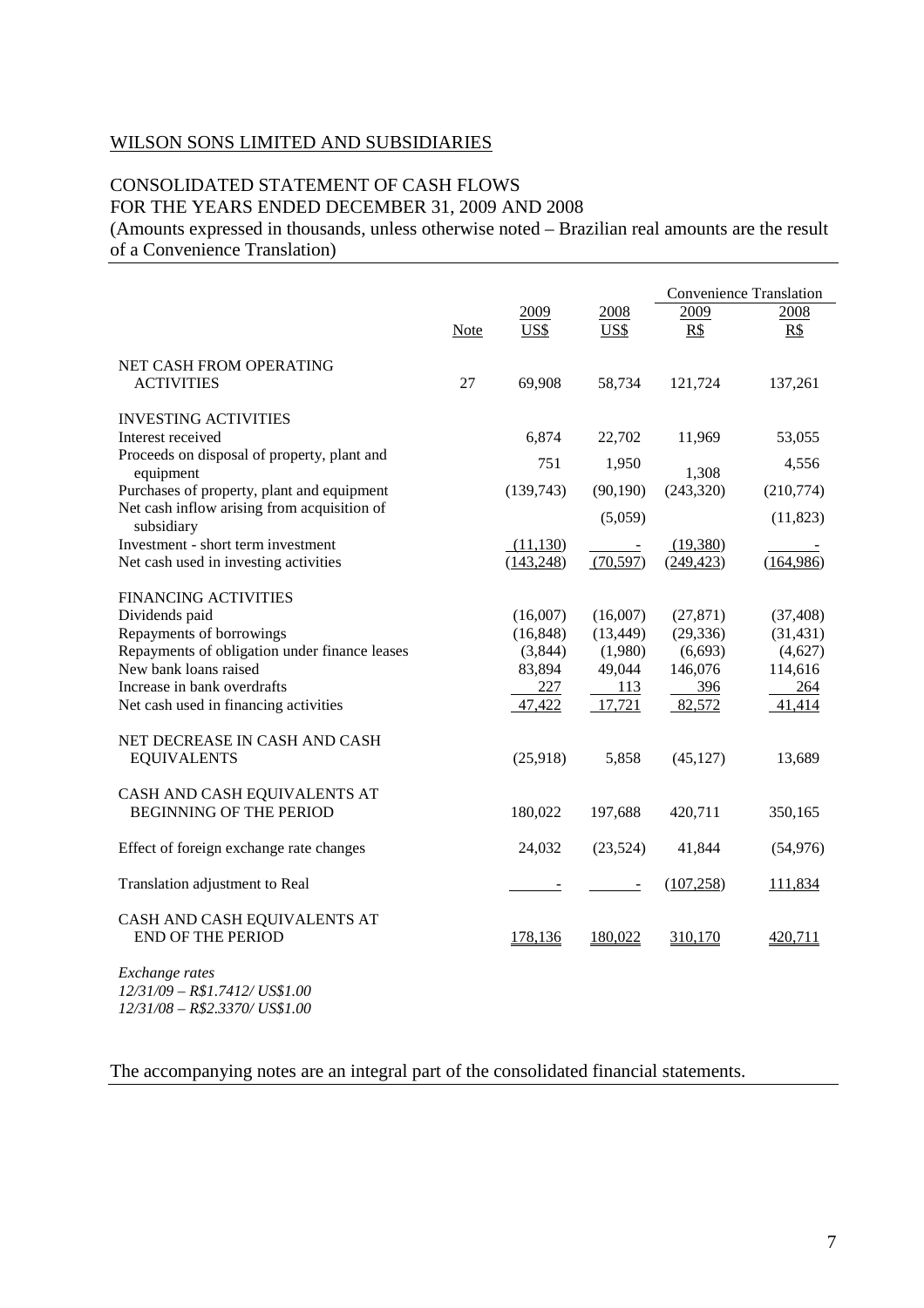# CONSOLIDATED STATEMENT OF COMPREHENSIVE INCOME FOR THE YEARS ENDED DECEMBER 31, 2009 AND 2008

(Amounts expressed in thousands, unless otherwise noted – Brazilian real amounts are the result of a Convenience Translation)

|                                                             |      |         |          | Convenience Translation |          |
|-------------------------------------------------------------|------|---------|----------|-------------------------|----------|
|                                                             |      | 2009    | 2008     | 2009                    | 2008     |
|                                                             | Note | US\$    | US\$     | R\$                     | R\$      |
| PROFIT FOR THE YEAR                                         |      | 89,984  | 46,897   | 156,679                 | 109,598  |
| OTHER COMPREHENSIVE INCOME AND<br><b>LOSS</b>               |      |         |          |                         |          |
| Currency translation adjustment                             |      | 15,538  | (15,331) | 27,055                  | (35,829) |
| TOTAL COMPREHENSIVE INCOME FOR                              |      |         |          |                         |          |
| THE YEAR                                                    |      | 105,522 | 31,566   | 183,734                 | 73,769   |
| Total comprehensive income for the year<br>attributable to: |      |         |          |                         |          |
| Owners of the company                                       |      | 102,823 | 32,821   | 179,033                 | 76,702   |
| Non controlling interests                                   |      | 2,700   | (1,255)  | 4,701                   | (2,933)  |
|                                                             |      | 105.522 | 31,566   | 183.734                 | 73.769   |
|                                                             |      |         |          |                         |          |

*Exchange rates 12/31/09 – R\$1.7412/ US\$1.00 12/31/08 – R\$2.3370/ US\$1.00* 

## The accompanying notes are an integral part of the condensed consolidated financial statements.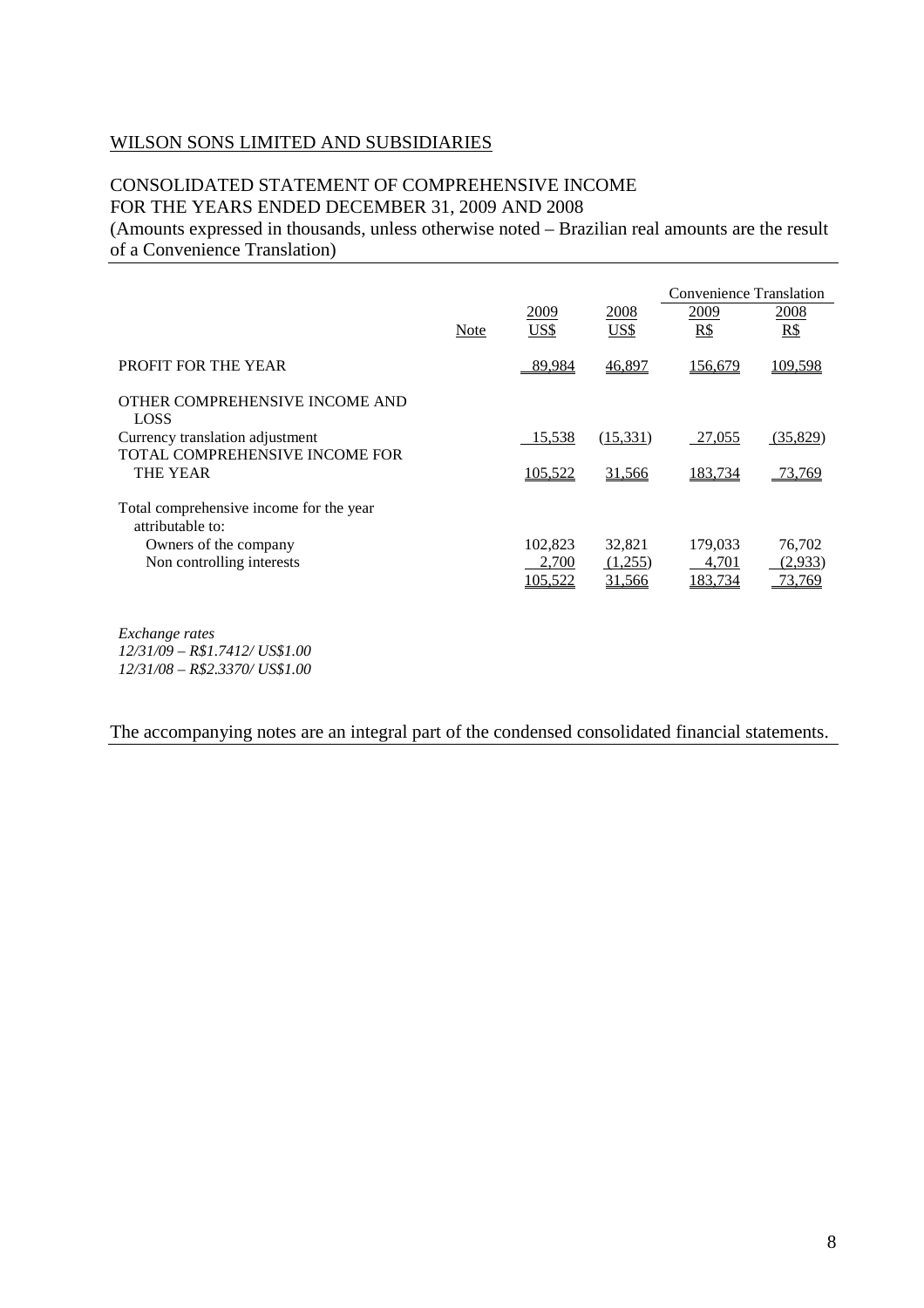# NOTES TO CONSOLIDATED FINANCIAL STATEMENTS FOR THE YEARS ENDED DECEMBER 31, 2009 AND 2008

# 1. GENERAL INFORMATION

Wilson Sons Limited (the "Group" or "Company") is a Company incorporated in Bermuda under the Companies Act 1981. The address of the registered office is Clarendon House, 2 Church Street, Hamilton, HM11, Bermuda. The Group is one of the largest providers of integrated port and maritime logistics and supply chain solutions. Throughout over 172 years in the Brazilian market, we have developed an extensive national network and provide a variety of services related to international trade, particularly in the port and maritime sectors. Our principal activities are divided into the following segments: operation of port terminals, towage services, logistics, shipping assistance and support to offshore oil and natural gas platforms.

On March 22, 2010 the Board of Directors formally approved the current financial statements.

These financial statements are presented in US Dollars because that is the currency of the primary economic environment in which the Group operates. Entities with a functional currency other than US Dollars are included in accordance with the accounting policies described in Note 2.

# 2. SIGNIFICANT ACCOUNTING POLICIES AND CRITICAL ACCOUNTING JUDGEMENTS

# Statement of compliance

The consolidated financial statements have been prepared in accordance with International Financial Reporting Standards ("IFRS").

# Basis of preparation

The financial statements have been prepared in US dollars according to the International Financial Reporting Standards ("IFRS"), issued by the International Accounting Standards Board ("IASB"), on the historical cost basis, except for the revaluation of financial instruments and share-based payments liability.

# Adoption of new and revised International Financial Reporting Standards (IFRS)

1. Standards and Interpretations affecting amounts reported in the current period and/or prior periods).

The following new and revised Standards and Interpretations have been adopted in the current period and have affected the amounts reported in these financial statements. Details of other Standards and Interpretations adopted in these financial statements but that have had no effect on the amounts reported are set out in item 2.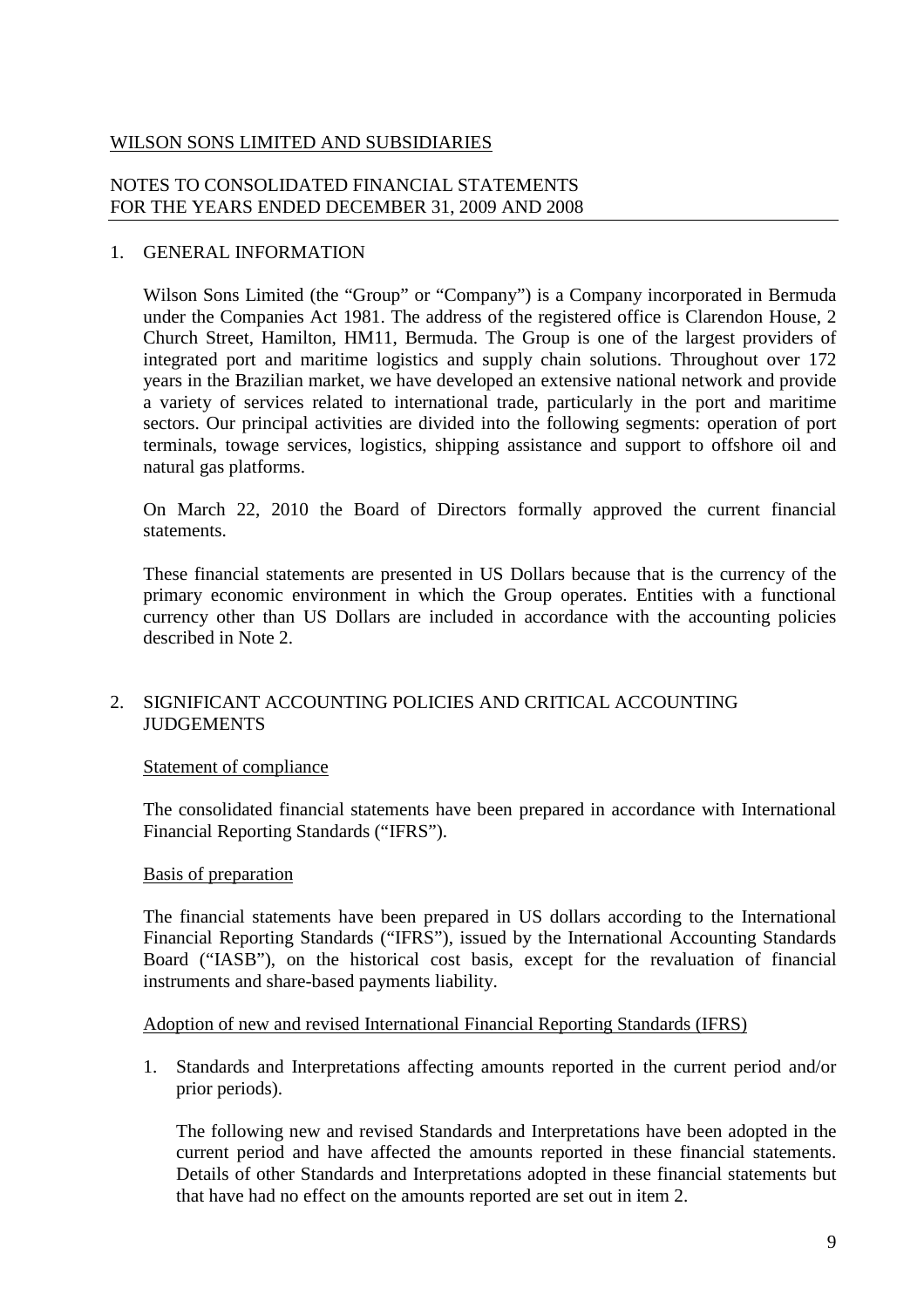New and revised Standards and Interpretations that affect presentation and disclosure:

IAS 1 (as revised in 2007) Presentation of Financial Statements

IAS 1 (2007) has introduced terminology changes (including revised titles for the financial statements) and changes in the format and content of the financial statements. IAS 1 (2007) affects the presentation of owner changes in equity and of comprehensive income, requires an entity to present, in a statement of changes in equity, all owner changes in equity. All non-owner changes in equity (ie comprehensive income) are required to be presented in one statement of comprehensive income or in two statements (a separate income statement and a statement of comprehensive income). Components of comprehensive income are not permitted to be presented in the statement of changes in equity. IAS 1 requires the presentation of dividends recognised as distributions to owners and related amounts per share in the statement of changes in equity or in the notes.

IFRS 8 Operating Segments

IFRS 8 is a disclosure Standard that has resulted in a redesignation of the Group's reportable segments. The IFRS 8 specifies how an entity should report information about its operating segments. It also sets out requirements for related disclosures about products and services, geographical areas and major customers. The IFRS requires an entity to report financial and descriptive information about its reportable segments. Generally, financial information is required to be reported on the same basis as is used internally for evaluating operating segment performance and deciding how to allocate resources to operating segments.

Amendments to IFRS 2 Share-based Payments

The amendments clarify the definition of vesting conditions for the purposes of IFRS 2, introduce the concept of 'non-vesting' conditions, and clarify the accounting treatment for cancellations.

New and revised Standards and Interpretations that affect the reported results or financial position:

IAS 23 (as revised in 2007) Borrowing Costs

The principal change to the Standard was to eliminate the option to expense all borrowing costs when incurred. This change has had an impact on these financial statements because it has not been the Group's accounting policy to capitalise borrowing costs incurred on qualifying assets. In accordance with IAS 23 (Revised), the Group's accounting policies on borrowing costs has changed in 2009.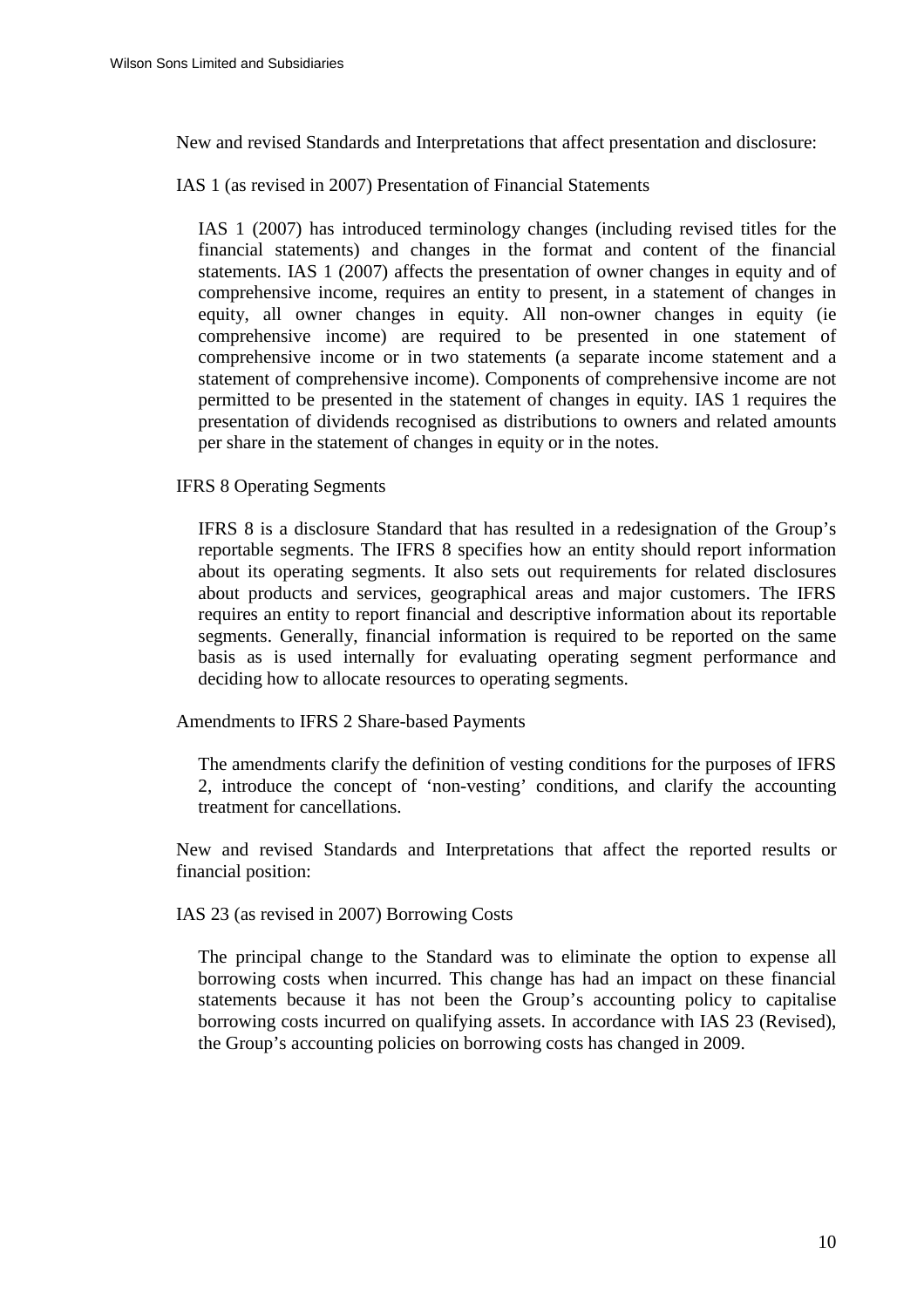2. New and revised Standards and Interpretations adopted with no effect on the financial statements

The following new and revised Standards and Interpretations have also been adopted in these financial statements. Their adoption has not had any significant impact on the amounts reported in these financial statements but may affect the accounting for future transactions or arrangements.

- IFRIC 15 Agreements for the Construction of Real Estate
- IFRIC 16 Hedges of a Net Investment in a Foreign Operation
- IFRIC 18 Transfers of Assets from Customers
- Amendments to IFRS 5 Non-current Assets Held for Sale and Discontinued **Operations**
- Amendments to IFRS 7 Financial Instruments: Disclosures
- Amendments to IAS 16 Property, Plant and Equipment
- Amendments to IAS 19 Employee Benefits
- Amendments to IAS 20 Accounting for Government Grants and Disclosure of Government Assistance
- Amendments to IAS 32 Financial Instruments: Presentation
- Amendments to IAS 38 Intangible Assets
- Amendments to IAS 39 Financial Instruments: Recognition and Measurement
- Amendments to IFRIC 9 Reassessment of Embedded Derivatives
- 3. New and revised Standards and Interpretations in issue not yet adopted
	- IFRS 3 (Revised 2008) Business Combinations: Effective date for annual periods beginning on or after July 1, 2009
	- IFRS 9 Financial Instruments: Effective date of January 1, 2013
	- IAS 27 (Revised 2008) Consolidated and Separate Financial Statements: Effective date for annual periods beginning on or after July 1, 2009
	- IAS 28 (Revised 2008) Investments in Associates: Effective date for annual periods beginning on or after July 1, 2009
	- IFRIC 17 Distributions of a Non-cash Assets to Owners: Effective date for annual periods beginning on or after July 1, 2009
	- IFRIC 19 Extinguishing Financial Liabilities with Equity Instruments: Effective date for annual periods beginning on or after July 1, 2010
	- Amendments to IFRS 5 Non-current Assets Held for Sale and Discontinued Operations: Effective date of January 2010
	- Amendments to IAS 7 Statement of Cash Flows: Effective date of January 2010
	- Amendments to IFRIC 14 Prepayments of a Minimum Funding Requirement: Effective date of January 1, 2011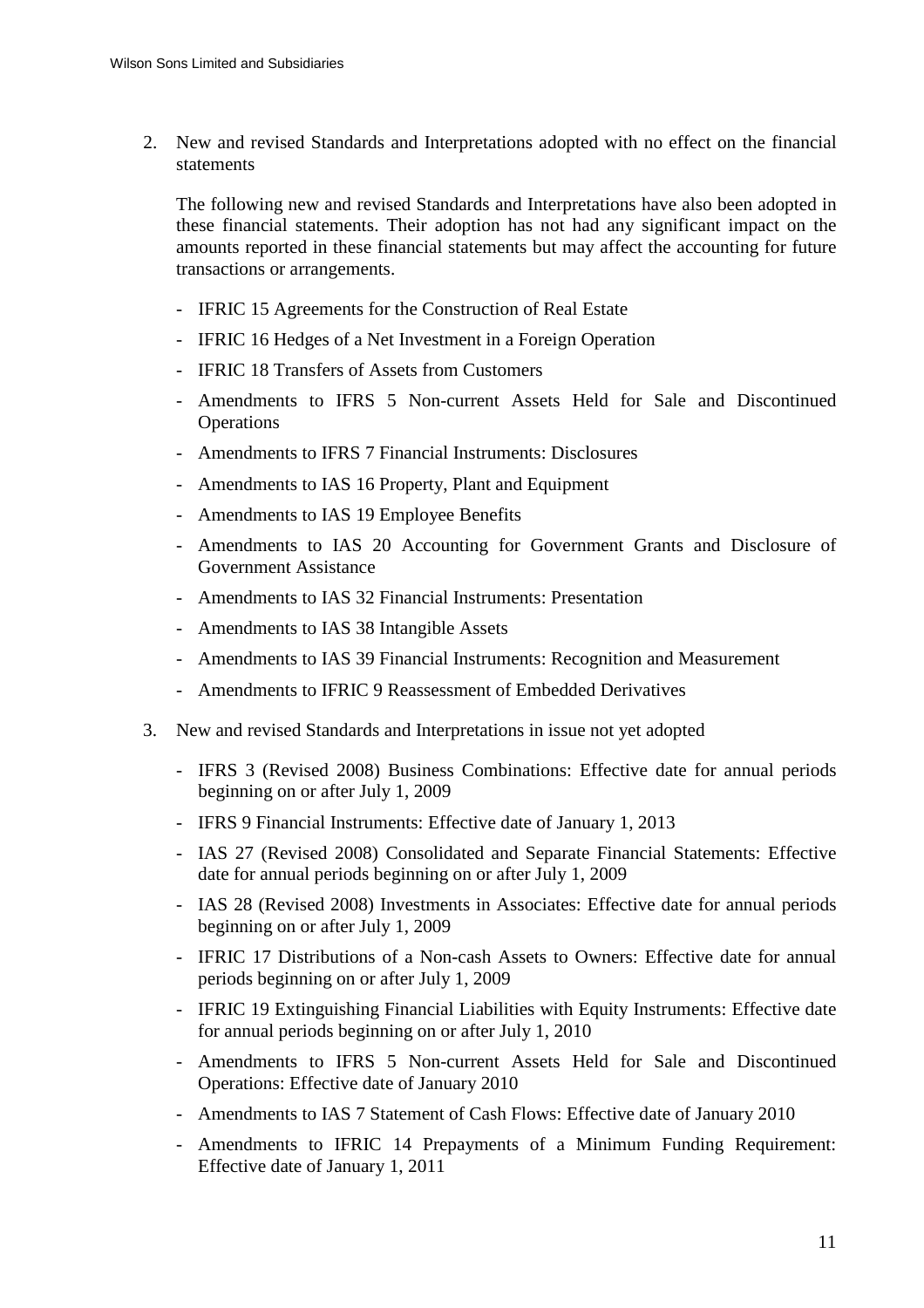The Management have not yet had an opportunity to consider the potential impact of the adoption of these amendments and new and revised standards.

## Convenience translation

The consolidated financial statements were originally prepared in US Dollars, and also have been translated into the Real, the Brazilian currency. The exchange rates used for the purposes of this convenience translation were the PTAX exchange rates ruling as at the closing dates of the consolidated financial statements, as published by the Brazilian Central Bank. On December 31, 2009 and 2008 the applicable exchange rates were R\$1.7412 and R\$2.3370, respectively. The difference between the applicable exchanges rates, on each of the closing dates, generates impacts of translation on the beginning balances of the financial statements and on the changes therein through the subsequent period. The effect of this difference was disclosed in Brazilian Currency ("Real") Consolidated Statement of Changes in Equity and respective notes as "Translation adjustment to Real". This convenience translation to the Real was carried out with the sole objective of providing the user of the financial statements a view of the numbers in the currency of the country in which the Group carries out its operations.

The principal accounting policies are set out below:

## Basis of consolidation

The consolidated financial statements incorporate the financial statements of the Company and entities controlled by the Company. Control is achieved where the Company has the power to govern the financial and operating policies of an entity so as to obtain benefits from its activities.

The results of subsidiaries acquired or disposed of during the year are included in the consolidated income statement from the effective date of acquisition and up to the effective date of disposal, as appropriate.

Where necessary, adjustments are made to the financial statements of subsidiaries to bring their accounting policies into line with those used by other members of the Group.

All intra-group transactions, balances, income and expenses are eliminated in full on consolidation.

Non-controlling interests in subsidiaries are identified separately from the Group's equity therein. The interests of non-controlling shareholders may be initially measured either at fair value or at the non-controlling interests' proportionate share of the fair value of the acquiree's identifiable net assets. The choice of measurement basis is made on an acquisition-by-acquisition basis. Subsequent to acquisition, the carrying amount of noncontrolling interests is the amount of those interests at initial recognition plus the noncontrolling interests' share of subsequent changes in equity. Total comprehensive income is attributed to non-controlling interests even if this results in the non-controlling interests having a deficit balance.

The consolidated financial statements include the accounts of the direct and indirect subsidiaries which are listed in Notes 22 and 23.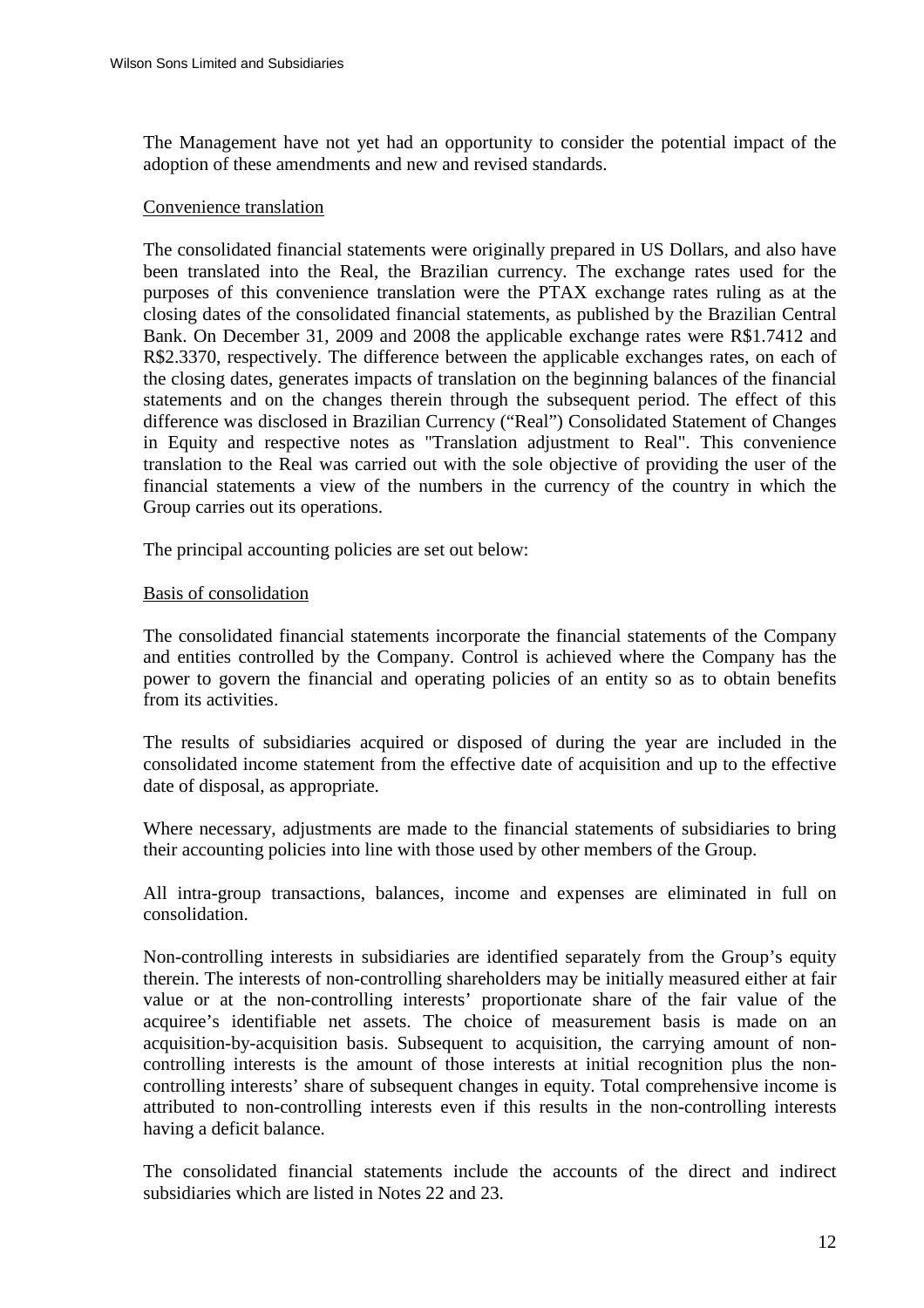#### Interests in joint ventures

A joint venture is a contractual arrangement whereby the Group and other parties undertake an economic activity that is subject to joint control, which is when the strategic financial and operating policy decisions relating to the activities of the joint venture require the unanimous consent of the parties sharing control.

When a Group entity undertakes its activities under joint venture arrangements directly, the Group's share of jointly controlled assets and any liabilities incurred jointly with other venturers are recognized in the financial statements of the relevant entity and classified according to their nature. Liabilities and expenses incurred directly in respect of interests in jointly controlled assets are accounted for on an accrual basis. Income from the sale or use of the Group's share of the output of jointly controlled assets, and its share of joint venture expenses, are recognized when it is probable that the economic benefits associated with the transactions will flow to/from the Group and their amount can be measured reliably.

Joint venture arrangements that involve the establishment of a separate entity in which each venturer has an interest are referred to as jointly controlled entities. The Group reports its interests in jointly controlled entities using proportionate consolidation. The Group's share of the assets, liabilities, income and expenses of jointly controlled entities are combined with the equivalent items in the consolidated financial statements on a line-by-line basis.

Where a Group entity transacts with a jointly controlled entity of the Group, unrealized profits and losses are eliminated to the extent of the Group's interests in the joint venture.

# Foreign currency

The functional currency for each Group entity is determined as the currency of the primary economic environment in which it operates. Transactions in currencies other than the entity's functional currency (foreign currencies) are recognized at the rates of exchange prevailing at the dates of the transactions. At the end of each reporting period, monetary assets and liabilities denominated in foreign currencies are retranslated at the rates prevailing at that date.

Non-monetary assets and liabilities that are measured in terms of historical cost in a foreign currency are not retranslated.

On consolidation, the income statement items of entities with a functional currency other than US Dollars are translated into US Dollars, the Group's presentational currency, at average rates of exchange. Balance sheet items are translated into US Dollars at year end exchange rates. Exchange differences arising on consolidation of entities with functional currencies other than US Dollars are classified as equity and are recognized in the Group's Currency translation reserve.

# Retirement benefit costs

Payments to defined contribution retirement benefit plans are charged as an expense as they fall due. Payments made to state-managed retirement benefit schemes are dealt with as payments to defined contribution plans where the Group's obligations under the plans are equivalent to those arising in a defined contribution retirement benefit plan.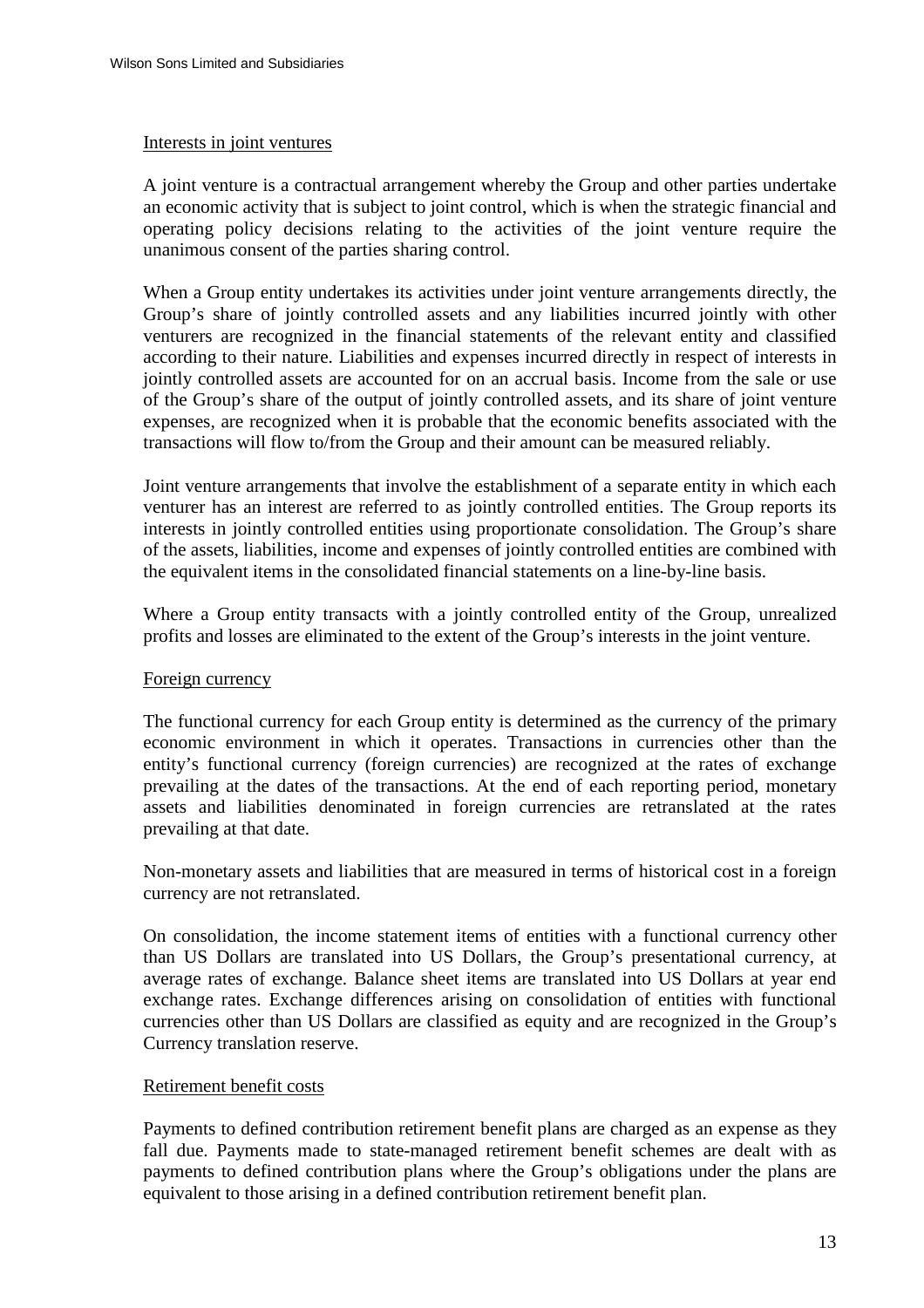## **Taxation**

Income tax expense represents the sum of the tax currently payable and deferred tax.

The tax currently payable is based on taxable profit for the year. Taxable profit differs from profit as reported in the consolidated income statement because it excludes or includes items of income or expense that are taxable or deductible in other years and it further excludes items that are never taxable or deductible. The Group's liability for current tax is calculated using tax rates that have been enacted or substantively enacted by the end of the reporting period.

Deferred tax is the tax expected to be payable or recoverable on temporary differences (i.e. differences between the carrying amounts of assets and liabilities in the financial statements and the corresponding tax basis used in the computation of taxable profit). Deferred tax liabilities are generally recognized for all taxable temporary differences. Deferred tax assets are generally recognized for all deductible temporary differences to the extent that it is probable that taxable profits will be available against which those deductible temporary differences can be utilised. Such deferred tax assets and liabilities are not recognized if the temporary difference arises from goodwill or from the initial recognition (other than in a business combination) of other assets and liabilities in a transaction that affects neither the taxable profit nor the accounting profit.

Deferred tax liabilities are recognized for taxable temporary differences associated with investments in subsidiaries and associates, and interests in joint ventures, except where the Group is able to control the reversal of the temporary difference and it is probable that the temporary difference will not reverse in the foreseeable future. Deferred tax assets arising from deductible temporary differences associated with such investments and interests are only recognized to the extent that it is probable that there will be sufficient taxable profits against which to utilise the benefits of the temporary differences and they are expected to reverse in the foreseeable future.

The carrying amount of deferred tax assets is reviewed at the end of each reporting period and reduced to the extent that it is no longer probable that sufficient taxable profits will be available to allow all or part of the asset to be recovered

Deferred tax assets and liabilities are measured at the tax rates that are expected to apply in the period in which the liability is settled or the asset is realized, based on tax rates and tax laws that have been enacted or substantively enacted by the end of the reporting period.

The Company will normally have a legally enforceable right to set off a deferred tax asset against a deferred tax liability when these items are in the same entity and relate to income taxes levied by the same taxation authority and the taxation authority permits the company to make or receive a single net payment. In the consolidated financial statements, a deferred tax asset of one entity in the Group cannot be offset against a deferred tax liability of another entity in the Group as there is no legally enforceable right to offset tax assets and liabilities between Group companies.

Current and deferred tax are recognized as an expense or income in profit or loss, except when they relate to items charged or credited directly to equity, in which case the tax is also taken directly to equity.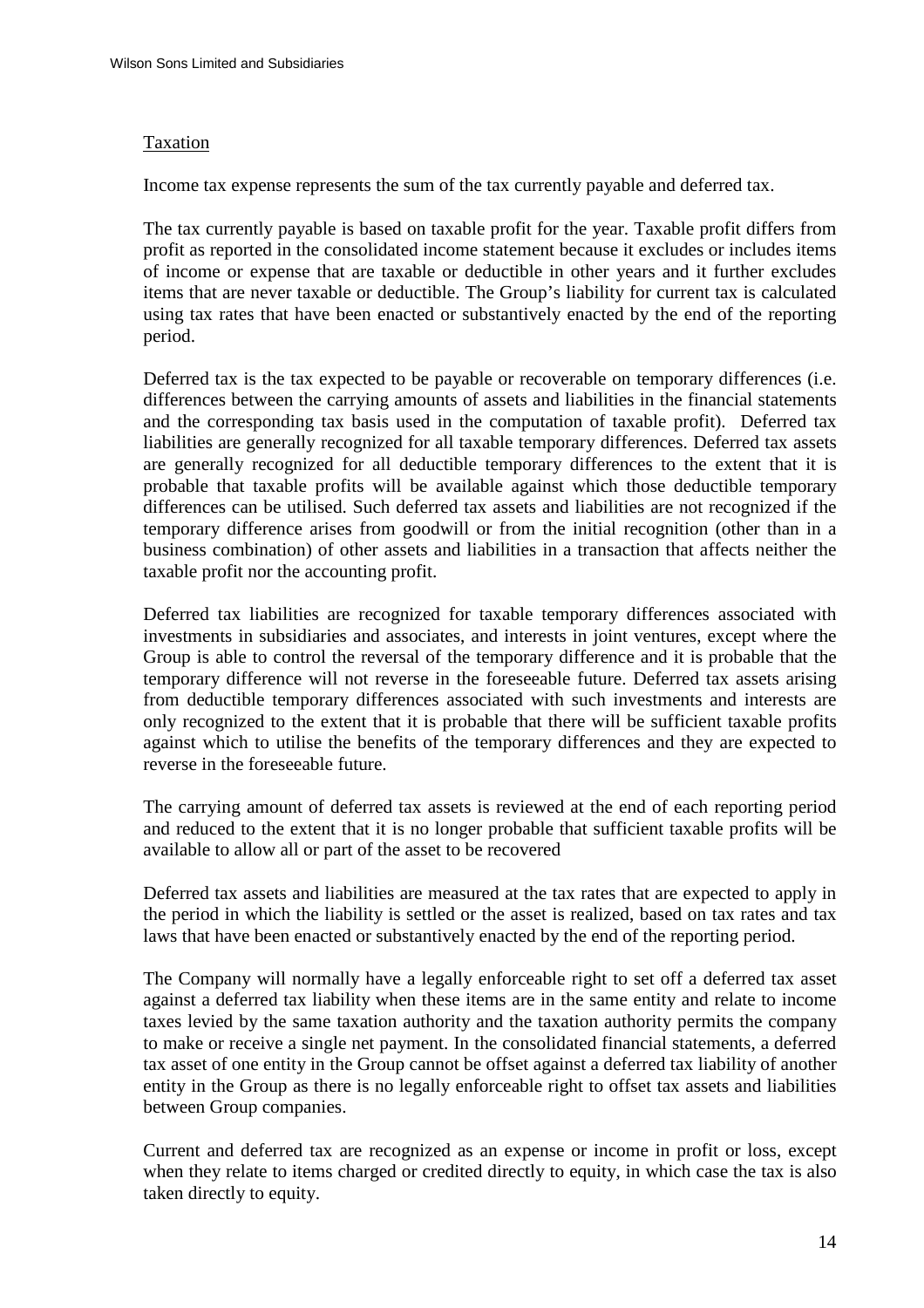## Property, plant and equipment

Property, plant and equipment are stated at cost less accumulated depreciation and any accumulated impairment losses.

Depreciation is charged so as to write off the cost or valuation of assets, other than land and assets under construction, over their estimated useful lives, using the straight-line method as follows.

| Freehold Buildings:                      | 25 years      |
|------------------------------------------|---------------|
| <b>Improvements in Rented Buildings:</b> | $(*)$         |
| <b>Floating Craft:</b>                   | 20 years      |
| Vehicles:                                | 5 years       |
| Plant and Equipment:                     | 5 to 20 years |

(\*) lowest than period of the rental or useful life

Assets in the course of construction are carried at cost, less any recognized impairment loss. Costs include professional fees for qualifying assets. Depreciation of these assets, on the same basis as other property assets, commences when the assets are ready for intended use.

On January 1, 2009, the Group adopted IAS 23 (Revised), Borrowing Costs. Prior to January 1, 2009, borrowing costs were expensed in the period in which they were incurred. In accordance with IAS 23 (Revised), the Group's accounting policies on borrowing costs is described below:

Assets held under finance leases are depreciated over their expected useful lives on the same basis as owned assets, except when there is no reasonable certainty that the lessee will obtain ownership by the end of the lease term in which the asset shall be fully depreciated over the shorter of the lease term and its useful life.

Docking costs are capitalized and depreciated over the period in which the economic benefits are received.

The gain or loss arising on the disposal or retirement of an item of property, plant and equipment is determined as the difference between the sales proceeds, if applicable, and the carrying amount of the asset and is recognized in the income statement.

#### Borrowing costs

Borrowing costs directly attributable to the acquisition, construction or production of qualifying assets, which are assets that necessarily take a substantial period of time to get ready for their intended use or sale, are added to the cost of those assets, until such time as the assets are substantially ready for their intended use or sale.

Investment income earned on the temporary investment of specific borrowings pending their expenditure on qualifying assets is deducted from the borrowing costs eligible for capitalisation.

All other borrowing costs are recognized in profit or loss in the period in which they are incurred.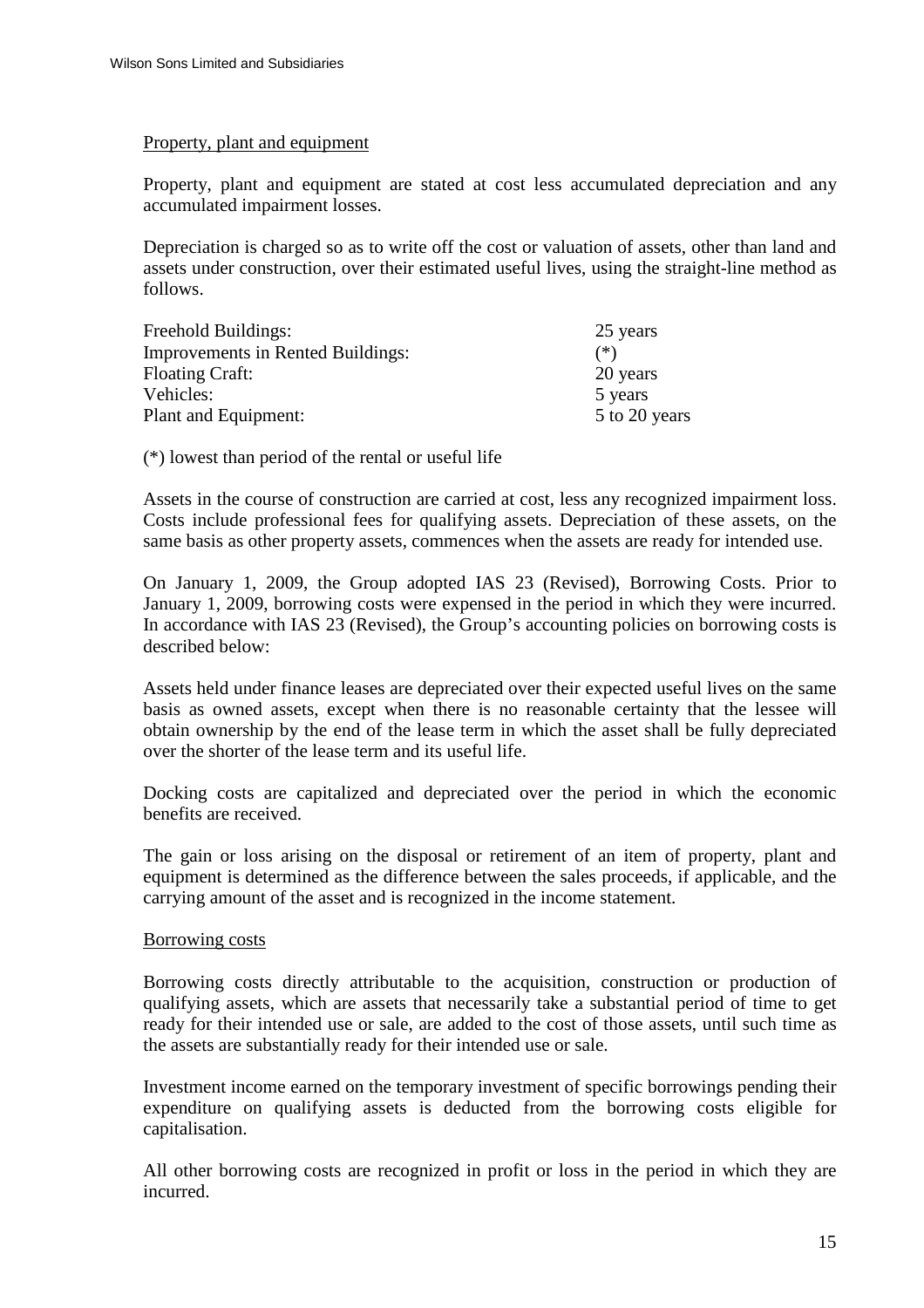# **Goodwill**

Goodwill arising on the acquisition of a subsidiary or a jointly controlled entity represents the excess of the cost of acquisition over the Group's interest in the net fair value of the identifiable assets, liabilities and contingent liabilities of the subsidiary or jointly controlled entity recognized at the date of acquisition. Goodwill is initially recognized as an asset at cost and is subsequently measured at cost less any accumulated impairment losses.

Where a purchase of additional share interest in a controlled entity does not result in a change of control, goodwill is calculated as the difference between the consideration paid for the additional interest and the book value of the net assets in the subsidiary at the time of the transaction.

On disposal of a subsidiary or a jointly controlled entity, the attributable amount of goodwill is included in the determination of the profit or loss on disposal.

The Group tests goodwill annually for impairment or more frequently if there are indications that goodwill might be impaired. The recoverable amounts are determined from value in use calculations. The key assumptions for the value in use calculations are those regarding the discount rate, growth rates and expected changes to selling prices and costs during the period. Management estimates discount rates using pre-tax rates that reflect current market assessments of the time value of money and the risks specific to the cash generating unit. Growth rates are based on management's forecasts and historical trends. Changes in selling prices and direct costs are based on past practices and expectations of future changes in the market.

#### Intangible assets

Intangible assets acquired separately are carried at cost less accumulated amortization and accumulated impairment losses. Amortization is recognized on a straight-line basis over their estimated useful lives. The estimated useful life and amortization method are reviewed at the end of each annual reporting period, with the effect of any changes in estimate being accounted for on a prospective basis.

#### Impairment of tangible and intangible assets excluding goodwill

Assets that are subject to amortization or depreciation are reviewed for impairment whenever events or changes in circumstances indicate that their carrying amounts may not be recoverable.

Intangible assets with indefinite useful lives and intangible assets not yet available for use are tested for impairment at least annually, and whenever there is an indication that the asset may be impaired.

An impairment loss is recognized for the amount by which the asset's carrying amount exceeds its recoverable amount. The recoverable amount is the higher of fair value less costs to sell and value in use. For the purposes of assessing impairment, assets are grouped at the lowest levels for which there are separately identifiable cash inflows.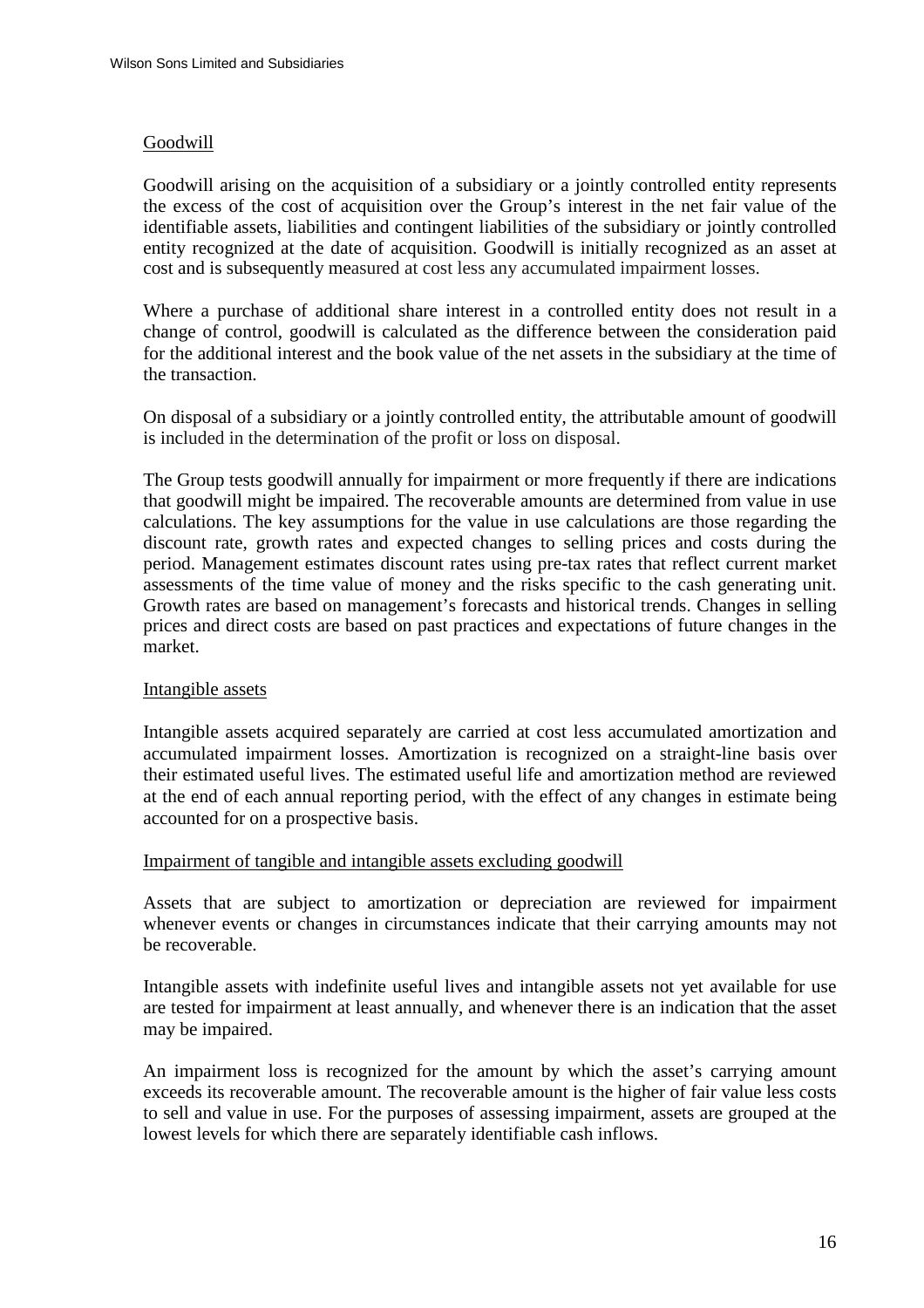#### Inventories

Inventories are stated at the lower of cost and net realizable value. Costs comprise direct materials and, where applicable, directly attributable labour costs and those overheads that have been incurred in bringing the inventories to their present location and condition. Net realizable value represents the estimated selling price for inventories less all estimated costs of completion and costs to be incurred in marketing, selling and distribution.

## Financial instruments

Financial assets and liabilities are recognized in the Group's balance sheet when the Group becomes a party to the contractual provisions of the instrument.

## 1. Financial Assets

Investments are recognized and derecognized on trade date when the purchase or sale of a financial asset is under a contract whose terms require delivery of the financial asset within the timeframe established by the market concerned, and are initially measured at fair value, plus transaction costs, except for those financial assets classified as at fair value trough profit or loss (FVTPL), which are initially measured at fair value.

All recognized financial assets are subsequently measured in their entirety at either amortised cost or fair value.

Financial assets are classified into the following specified categories: financial assets at fair value through profit or loss (FVTPL), held to maturity investments, available for sale (AFS) financial assets and loans and receivables. The classification depends on the nature and purpose of the financial assets and is determined at the time of initial recognition.

Income is recognized on an effective interest basis for debt instruments other than those financial assets designated as at FVTPL.

The effective interest method is a method of calculating the amortised cost of a debt instrument and of allocating interest income over the relevant period. The effective interest rate is the rate that exactly discounts estimated future cash receipts (including all fees on points paid or received that form an integral part of the effective interest rate, transaction costs and other premiums or discounts) through the expected life of the debt instrument, or, where appropriate, a shorter period, to the net carrying amount on initial recognition.

#### Loans and receivables

The following instruments have been classified as loans and receivables and are measured at amortised cost using the effective interest method, less any impairment loss. Interest income is recognized by applying the effective interest rate, except for short-term receivables when the recognition of interest would be immaterial.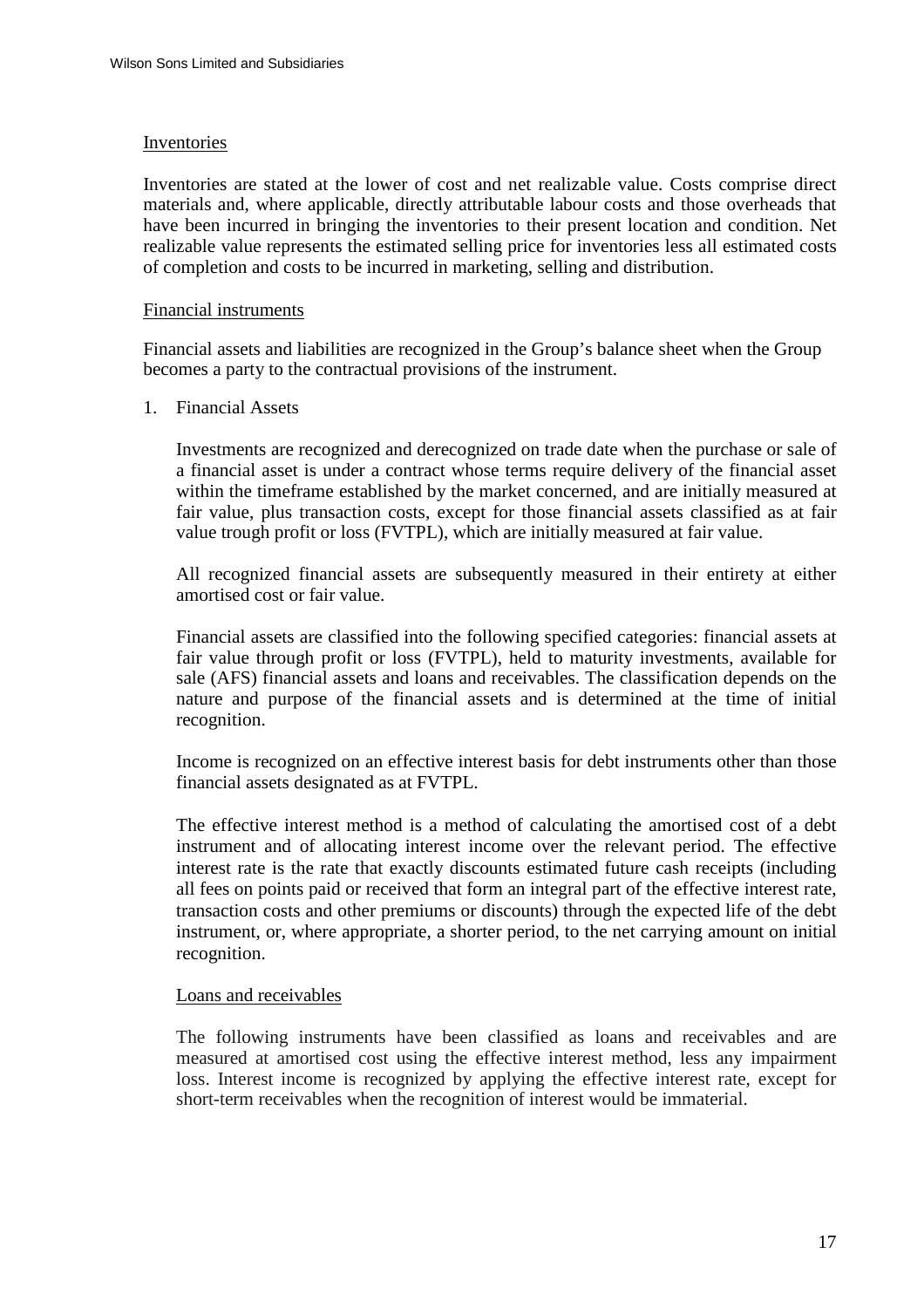- Cash and Cash Equivalents / Short Term Investments: Cash and cash equivalents comprise cash in hand and other short-term highly liquid before 90 days and which are subject to an insignificant risk of changes in value; and Short Term Investments comprise cash in hand and other short-term investments with more than 90 days of maturity but less than 365 days.
- Trade Receivables: Trade receivables and other amounts receivable are stated at the fair value of the amounts due, reduced by the impairment loss.

## Impairment of financial assets

Financial assets that are measured at amortized cost are assessed for indicators of impairment at the end of each reporting period. Financial assets are considered to be impaired when there is objective evidence that, as a result of one or more events that occurred after the initial recognition of the financial asset, the estimated future cash flows of the investment have been affected.

Objective evidence of impairment could include:

- Significant financial difficulty of the issuer or counterparty; or
- Default or delinquency in interest or principal payments; or
- It becoming probable that the borrower will enter bankruptcy or financial reorganisation.

For certain categories of financial asset, such as trade receivables, assets that are assessed not to be impaired individually are, in addition, assessed for impairment on a collective basis. Objective evidence of impairment for a portfolio of receivables could include the Group's past experience of collecting payments, an increase in the number of delayed payments in the portfolio past the average credit period of 60 days, as well as observable changes in national or local economic conditions that correlate with default on receivables.

For financial assets carried at amortized cost, the amount of the impairment loss recognized is the difference between the asset's carrying amount and the present value of estimated future cash flows, reflecting the impact of collateral and guarantees, discounted at the financial asset's original effective interest rate.

The carrying amount of the financial asset is reduced by the impairment loss directly for all financial assets with the exception of trade receivables, where the carrying amount is reduced through the use of an allowance account.

When a trade receivable is considered uncollectible, it is written off against the allowance account. Subsequent recoveries of amounts previously written off are credited against the allowance account. Changes in the carrying amount of the allowance account are recognized in profit or loss.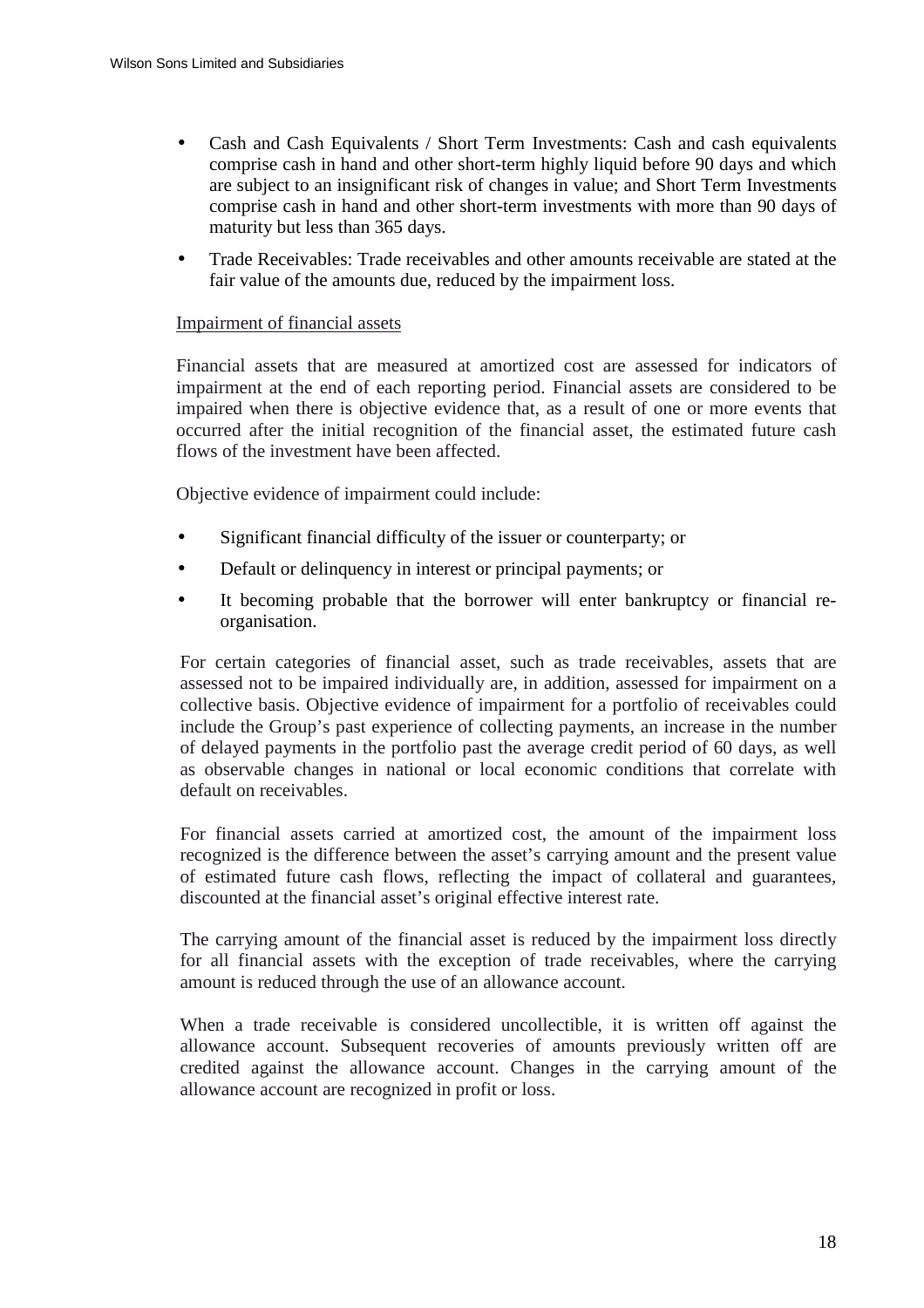## Derecognition of financial assets

The Group derecognizes a financial asset only when the contractual rights to the cash flows from the asset expire, or when it transfers the financial asset and substantially all the risks and rewards of ownership of the asset to another entity. If the Group neither transfers nor retains substantially all the risks and rewards of ownership and continues to control the transferred asset, the Group recognizes its retained interest in the asset and an associated liability for amounts it may have to pay. If the Group retains substantially all the risks and rewards of ownership of a transferred financial asset, the Group continues to recognize the financial asset and also recognizes a collateralized borrowing for the proceeds received.

2. Financial Liabilities

Financial liabilities are classified as either financial liabilities "as FVTPL" or "other financial liabilities".

Financial liabilities are classified as at FVTPL when the financial liability is either held for trading or it is designated as at FVTPL.

Other financial liabilities are initially measured at fair value, net of transaction cost.

Other financial liabilities are subsequently measured at amortization cost, using the effective interest method, with interest expense recognized on an effective yield basis.

The effective interest method is a method of calculating the amortised cost of a financial liability and of allocating interest expense over the relevant period. The effective interest rate is the rate that exactly discounts estimated future cash payments through the expected life of the financial liability, or (where appropriate) a shorter period, to the net carrying amount on initial recognition.

# Other financial liabilities

- Bank Borrowings: Interest-bearing bank loans, overdrafts and obligations under finance leases are recorded at the proceeds received, net of direct issue costs. Finance charges, including premiums payable on settlement or redemption and direct issue costs, are accounted for on the accruals basis to the income statement using the effective interest method and are added to the carrying amount of the instrument to the extent that they are not settled in the period in which they arise.
- Trade Payables: Trade payables and other amounts payables are measured at fair value, net of transaction cost.

#### Derecognition of financial liabilities

The Group derecognizes financial liabilities when, and only when, the Group's obligations are discharged, cancelled or they expire.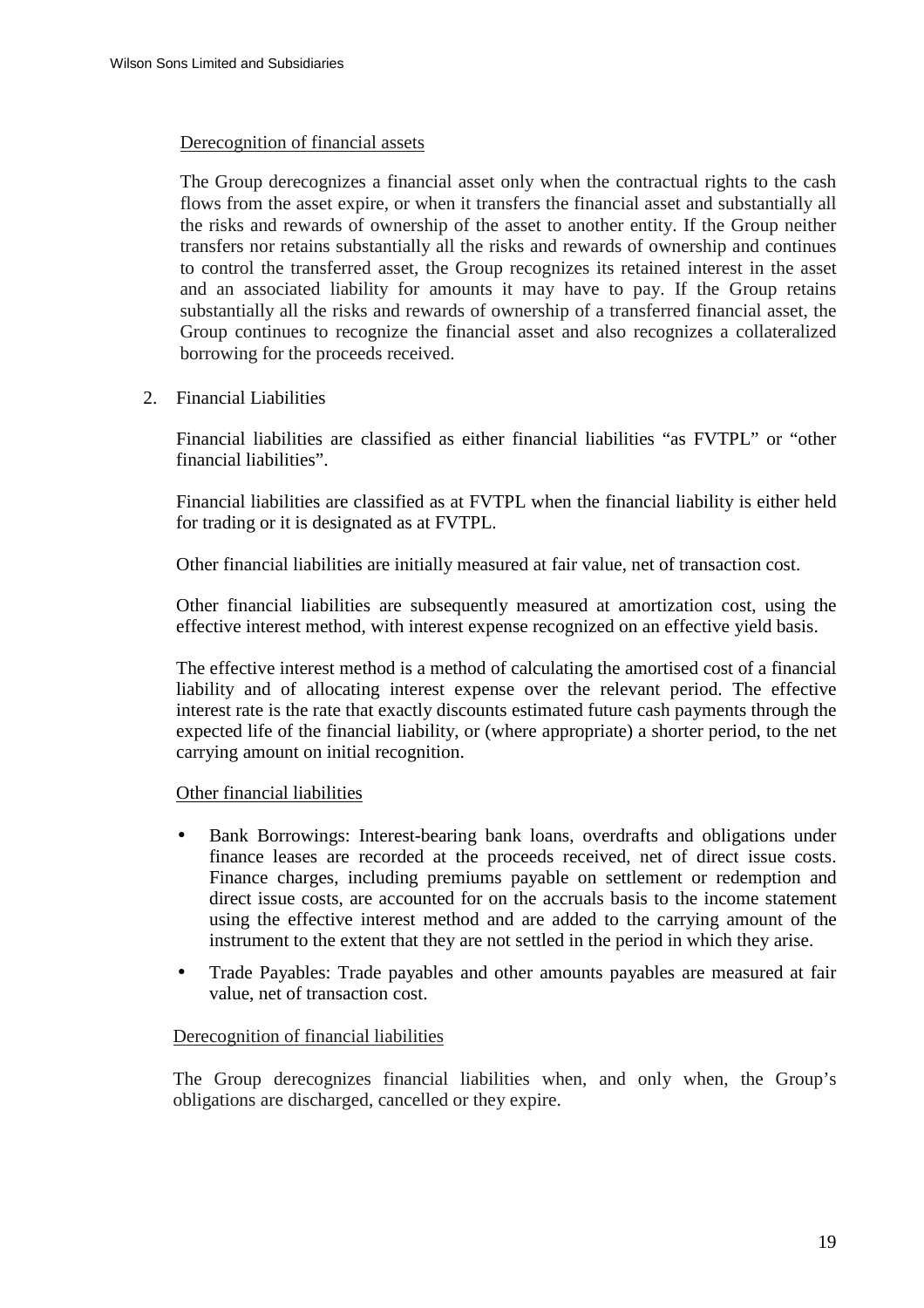#### **Derivatives**

Derivatives: The Group may use derivative financial instruments to reduce exposure to foreign exchange movements. Derivatives are measured at each balance sheet date at fair value. The Group does not have "hedge accounting" and the gains and losses arising from changes in fair value are included in the income statement for the period within investment revenue or finance costs. The Group does not have any derivatives for the periods presented.

Derivatives embedded in other financial instruments or other host contracts are treated as separate derivatives when their risks and characteristics are not closely related to those of host contracts and the host contracts are not carried at fair value, with gains or losses reported in the income statement. The Group does not have embedded derivatives for the periods presented.

## Provisions

Provisions are recognized when the Group has a present obligation (legal or constructive) as a result of a past event, it is probable that the Group will be required to settle that obligation and a reliable estimate can be made of the amount of the obligation.

The amount recognized as a provision is the best estimate of the expenditure required to settle the present obligation at the end of the reporting period, taking into account the risks and uncertainties surrounding the obligation.

When some or all of the economic benefits required to settle a provision are expected to be recovered from a third party, a receivable is recognized as an asset if it is virtually certain that reimbursement will be received and the amount of the receivable can be measured reliably.

# Construction contracts

Where the outcome of a construction contract can be estimated reliably, revenue and costs are recognized by reference to the stage of completion of the contract activity at the end of the reporting period, measured based on the proportion of contract costs incurred for work performed to date relative to the estimated total contract costs, except where this would not be representative of the stage of completion. Variations in contract work, claims and incentive payments are included to the extent that the amount can be measured reliably, have been agreed with the customer and consequently is considered probable.

Where the outcome of a construction contract cannot be estimated reliably, contract revenue is recognized to the extent of contract costs incurred that it is probable will be recoverable. Contract costs are recognized as expenses in the period in which they are incurred.

When it is probable that total contract costs will exceed total contract revenue, the expected loss is recognized as an expense immediately.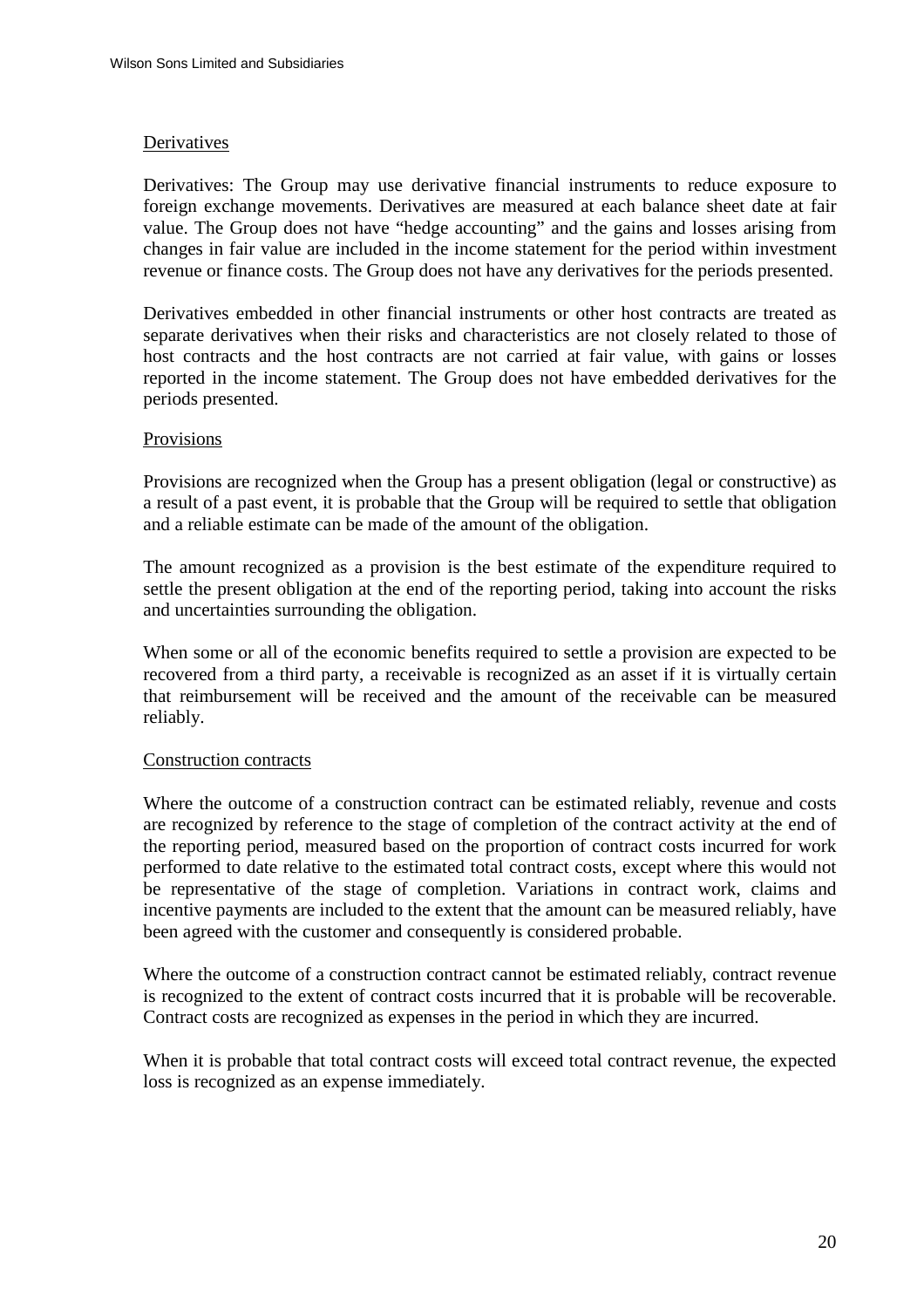#### Share-based payments

In accordance with IFRS 2 Share-based Payment, for cash settled share-based payments, a liability is recognized for the goods or services acquired, measured initially at the fair value of the liability.

At the end of each reporting period until the liability is settled, and at the date of settlement, the fair value of the liability is remeasured, with any changes in fair value recognized in profit or loss for the year.

Fair value is measured by use of a binomial model. The fair value calculated by the model has been adjusted, based on management's best estimate, for the effects of behavioural considerations.

## Revenue

Revenue is measured at fair value of the consideration received or receivable for goods and services provided in the normal course of business net of trade discounts and other sales related taxes. If the Group is acting solely as an agent, amounts billed to customers are offset against relevant costs.

Sales of services are recognized when the work contracted has been performed in accordance with contracted terms.

Revenue from construction contracts is recognized by reference to the stage of completion of the contract, in accordance with the Group's accounting policy on construction contracts aforementioned.

Interest income is recognized when it is probable that the economic benefits will flow to the Group and the amount of revenue can be measured reliably. Interest income is accrued on a time basis, by reference to the principal outstanding and at the effective interest rate applicable, which is the rate that exactly discounts estimated future cash receipts through the expected life of the financial asset to that asset's net carrying amount on initial recognition.

Dividend income from investments is recognized when the shareholders rights to receive payment have been established.

#### Operating profit

Operating profit is stated before investment income, finance costs and income tax.

#### Leasing

Leases are classified as finance leases whenever the terms of the lease transfer substantially all the risks and rewards of ownership to the lessee. All other leases are classified as operating leases.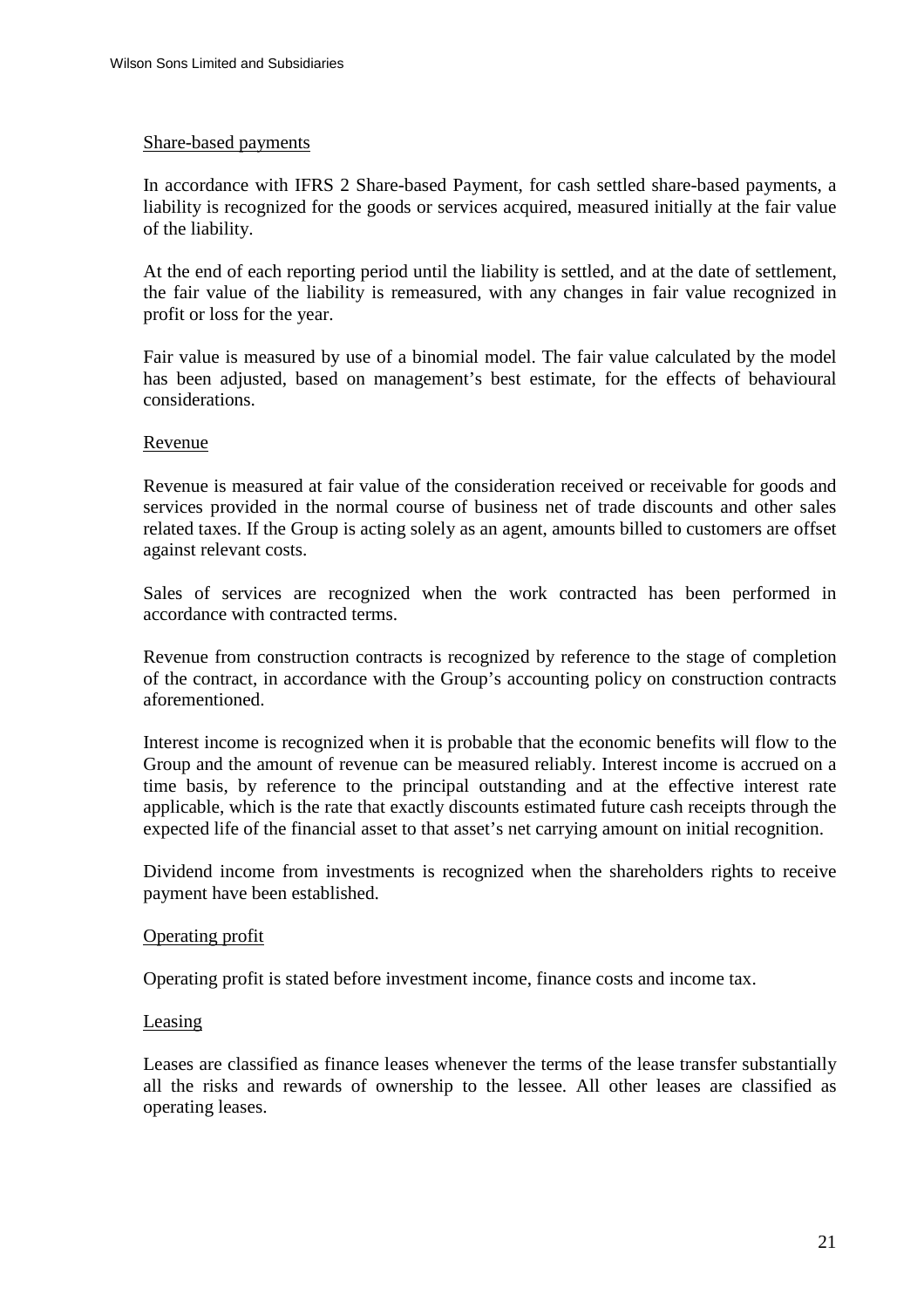The Group as lessee:

Assets held under finance leases are recognized as assets of the Group at their fair value at the inception of the lease or, if lower, at the present value of the minimum lease payments. The corresponding liability to the lessor is included in the balance sheet as a finance lease obligation.

Lease payments are apportioned between finance expenses and reduction of the lease obligation so as to achieve a constant rate of interest on the remaining balance of the liability. Finance expenses are recognized immediately in profit or loss, unless they are directly attributable to qualifying assets, in which case they are capitalised.

Operating leases payments are recognized as an expense on a straight-line basis over the lease term.

## Critical Accounting Judgments and Key Sources of Estimation Uncertainty

In the process of applying the Group's accounting policies, which are described above, management has made the following judgments, estimates and assumptions that have the most significant effect on the amounts recognized in the financial statements as mentioned below.

The estimates and underlying assumptions are reviewed on an ongoing basis. Revisions to accounting estimates are recognized in the period in which the estimate is revised if the revision affects only that period or in the period of the revision and future periods if the revision affects both current and future periods.

# 1. Provision for legal contingencies

In the normal course of business in Brazil, the Group is exposed to local legal cases. Provisions for legal cases are made when the Group's management, together with their legal advisors, considers the probable outcome is a financial settlement against the Group. Provisions are measured at the Management's best estimate of the expenditure required to settle the obligation based upon legal advice received. For labour claims the provision is based on prior experience and managements' best knowledge of the relevant facts and circumstances.

# 2. Impairment of goodwill

Determining whether goodwill is impaired requires an estimation of the value in use of the cash-generating units to which goodwill has been allocated. The value in use calculation requires the entity's management to estimate the future cash flows expected to arise from the cash-generating unit and a suitable discount rate in order to calculate present value.

The carrying amount of goodwill at the end of the reporting period was US\$15.6 million (R\$27.2 million) (2008: US\$15.6 million (R\$36.5 million)). Details of the impairment loss calculation are provided in note 9. There is any impairment loss recognized for the periods presented.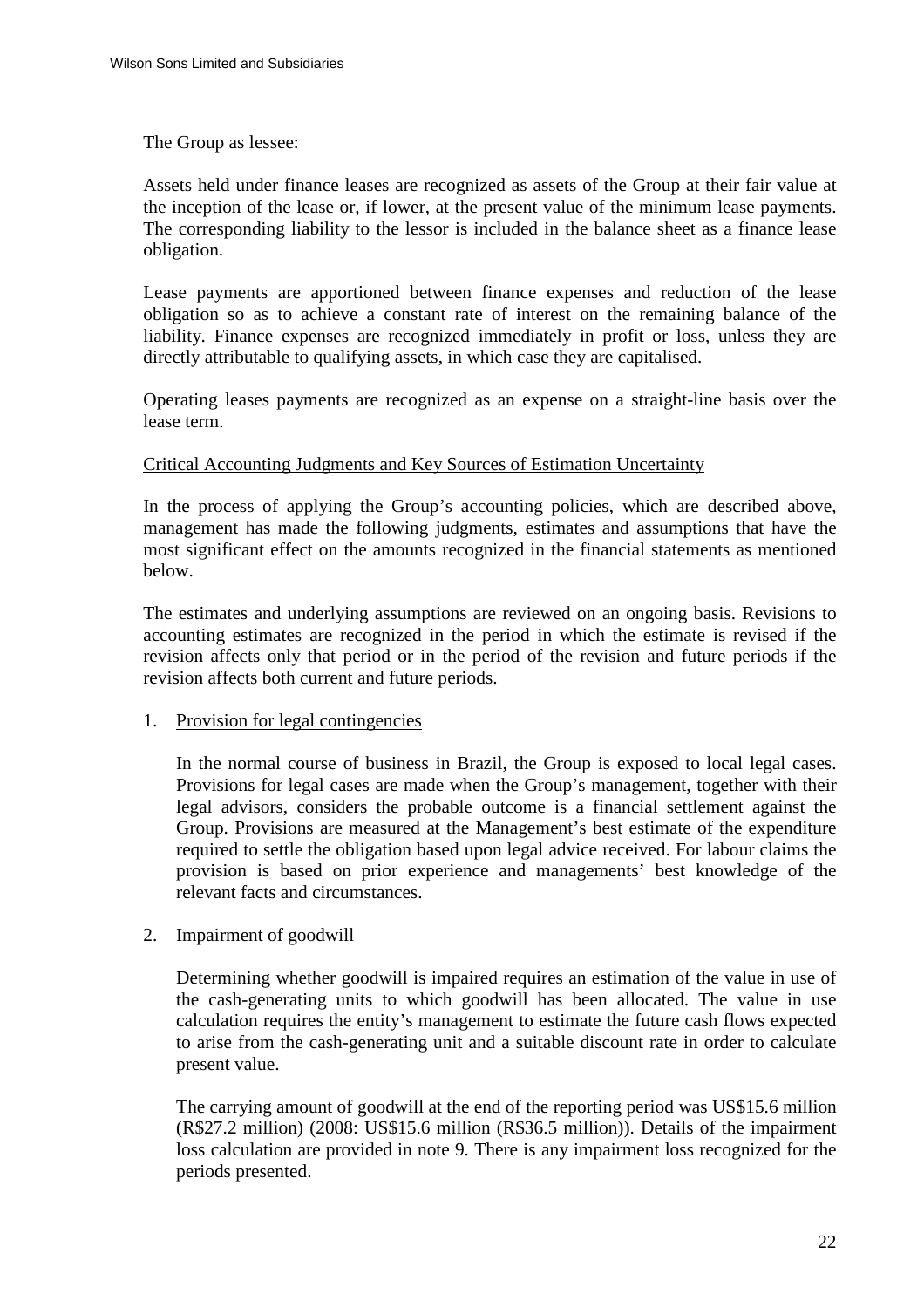# 3. Fair value of derivatives and other financial instruments

As described in Note 25, the Company may use derivatives contracts to manage foreign currency risk. For derivative financial instruments, assumptions are made based on quoted market rates adjusted for specific features of the instruments. Other financial instruments are valued using a discounted cash flow analysis based on assumptions supported, where possible, by observable market prices or rates.

# 4. Cash settled share-based payment schemes

The fair value of cash settled share-based payments is determined using a binomial model. The assumptions used in determining this fair value include the life of the options, share price volatility, dividend yield and risk free rate. Expected volatility is determined by calculating the volatility of the Group's share price over a historical period. The expected life used in the model has been adjusted, based on management's best estimate, for the effects of behavioural considerations. Expected dividend yield are based on the Groups dividend policy. In determining the risk free rate the Group utilizes the yield on a zero coupon government bond in the currency in which the exercise price is expressed. Forfeiture rates are applied and historical distributions to fair valuations in computing the share based payment charge. The Group uses forfeiture rates in line with management's best estimate of the percentage of awards which will be forfeited, based on the proportion of award holders expected to leave the Group.

Any changes in these assumptions will impact the carrying amount of cash settled share-based payments liabilities.

# 5. Useful lives of property, plant and equipment

Depreciation is charged so as to write off the cost or valuation of assets, other than land and assets under construction, over their estimated useful lives, using the straight-line method. Estimated useful lives are determined based on prior experience and management's best knowledge, and are reviewed annually.

# 3. SEGMENT INFORMATION

# Adoption of IFRS 8 Operating Segments

The Group has adopted IFRS 8 Operating Segments as from 1 January 2009. IFRS 8 requires operating segments to be identified on the basis of internal reports about components of the Group that are regularly reviewed by the chief operating decision maker in order to allocate resources to the segments and to assess their performance. In contrast, the predecessor Standard (IAS 14 Segment Reporting) required an entity to identify two sets of segments (business and geographical), using a risks and returns approach, with the entity's "system of internal financial reporting to key management personnel" serving only as the starting point for the identification of such segments.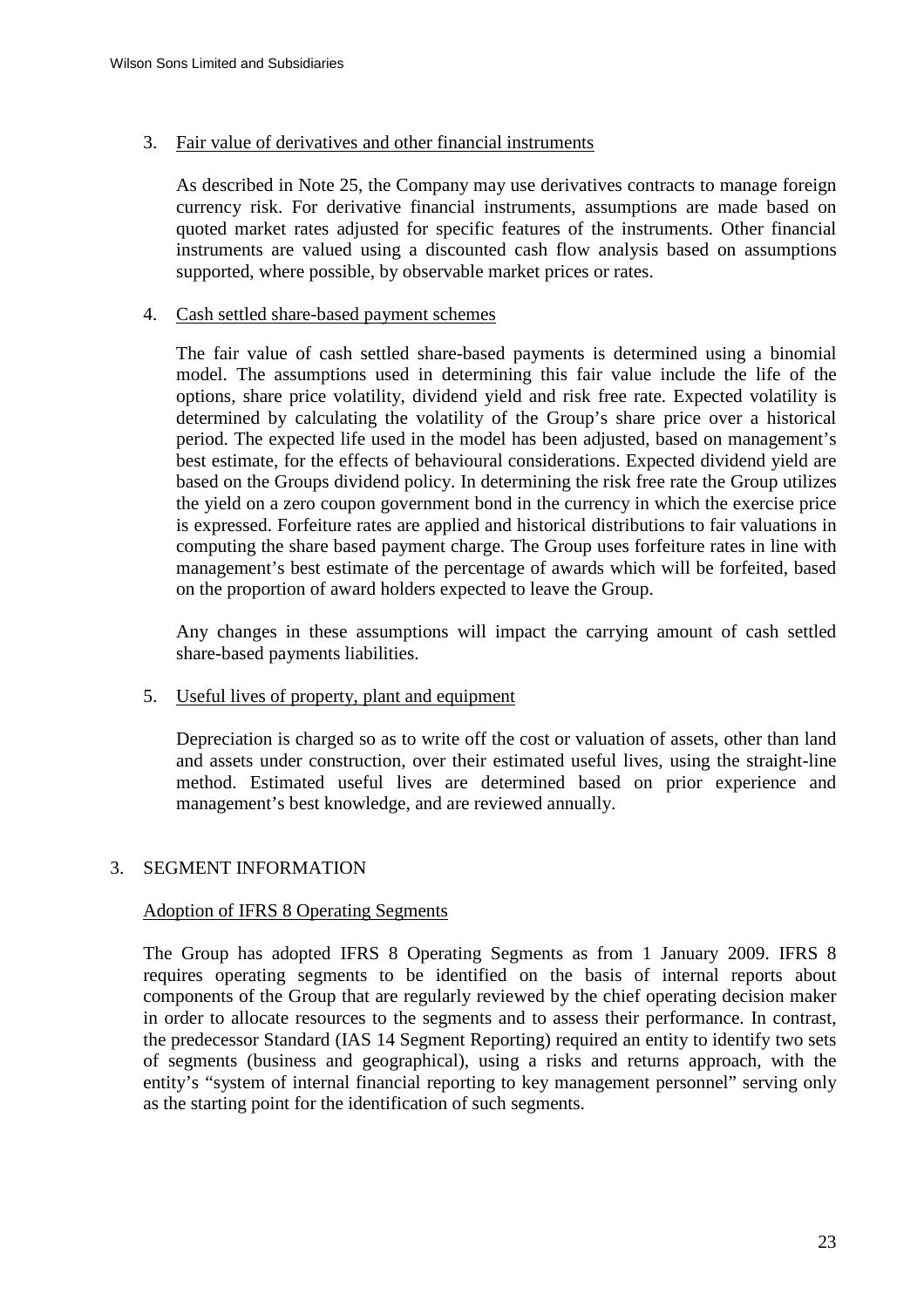#### Reportable segments

For management purposes, the Group is currently organized into five reportable segments: towage, port terminals, ship agency, offshore and logistics. These divisions are reported to the Group's chief operating decision maker for the purposes of resources allocation and assessment of segment performance.

Segment information relating to these businesses is presented below:

|                                                                                                           |                      |                                  |                            | 2009                    |                          |                            |                                                |
|-----------------------------------------------------------------------------------------------------------|----------------------|----------------------------------|----------------------------|-------------------------|--------------------------|----------------------------|------------------------------------------------|
|                                                                                                           | Towage<br>US\$       | Port<br>terminals<br>US\$        | Ship agency<br>US\$        | Offshore<br>US\$        | Logistics<br>US\$        | US\$                       | Unallocated Consolidated<br>US\$               |
| Revenue                                                                                                   | 145,707              | 175,408                          | 15,204                     | 38,144                  | 75,788                   | 27,637                     | 477,888                                        |
| Operating profit                                                                                          | 52,050               | 46.562                           | 2.171                      | 13,711                  | 3,311                    | (21,505)                   | 96,300                                         |
| Finance costs alocated to segment<br>Operating profit adjusted by finance cost                            | (3,418)<br>48,632    | (553)<br>46,009                  | (92)<br>2,079              | (2,903)<br>$-10,808$    | (1,333)<br>1,978         | (1,256)<br>(22,761)        | (9,555)<br>86,745                              |
| Investment income<br>Profit before tax<br>Income tax<br>Profit for the year                               |                      |                                  |                            |                         |                          |                            | 34,343<br>121,088<br>(31, 104)<br>89,984       |
| Other information<br>Capital expenditures<br>Depreciation and amortization                                | (67, 877)<br>(9,261) | (31,978)<br>(11, 721)            | (169)<br>(162)             | (33, 331)<br>(5,478)    | (14, 944)<br>(3,742)     | (1,254)<br>(1,701)         | (149, 553)<br>(32,065)                         |
| <b>Balance Sheet</b><br>Segment assets<br>Segment liabilities                                             | 168,156<br>(117,780) | 227,992<br>(71, 149)             | 5,027<br>(5,541)           | 129,500<br>(147, 114)   | 43,451<br>(27,968)       | 234,061<br>(15, 156)       | 808,187<br>(384,708)                           |
|                                                                                                           |                      |                                  |                            | 2008                    |                          |                            |                                                |
|                                                                                                           | Towage<br>US\$       | Port<br>terminals<br><u>US\$</u> | Ship agency<br><u>US\$</u> | Offshore<br><u>US\$</u> | Logistics<br><b>US\$</b> | Unallocated<br><u>US\$</u> | Consolidated<br>US\$                           |
| Revenue                                                                                                   | 147,098              | 170,518                          | 17,588                     | 21,557                  | 89,298                   | 52,226                     | 498,285                                        |
| Operating profit                                                                                          | 48,564               | 50,867                           | 3,132                      | 8,081                   | 5,308                    | (19,519)                   | 96,433                                         |
| Finance costs alocated to segment<br>Operating profit adjusted by finance                                 | (4,077)              | (6, 673)                         | (72)                       | (2,671)                 | (475)                    | (242)                      | (14,210)                                       |
| cost                                                                                                      | 44,487               | 44,194                           | 3,060                      | 5,410                   | 4,833                    | (19,761)                   | 82,223                                         |
| Investment income<br>Gain on disposal of investment<br>Profit before tax<br>Income tax<br>Profit for year |                      |                                  |                            |                         |                          |                            | (822)<br>4,191<br>85,592<br>(38,695)<br>46,897 |
| Other information<br>Capital expenditures<br>Depreciation and amortization                                | (27, 973)<br>(5,916) | (30, 554)<br>(12,566)            | (603)<br>(168)             | (23,901)<br>(4,805)     | (9,104)<br>(1,318)       | (1,400)<br>(1,483)         | (93, 535)<br>(26, 256)                         |
| <b>Balance Sheet</b><br>Segment assets<br>Segment liabilities                                             | 108,420<br>(50, 304) | 187,592<br>(66, 809)             | 4,873<br>(3,298)           | 107,544<br>(112, 811)   | 22,243<br>(11,908)       | 178,891<br>(32,250)        | 609,563<br>(277, 380)                          |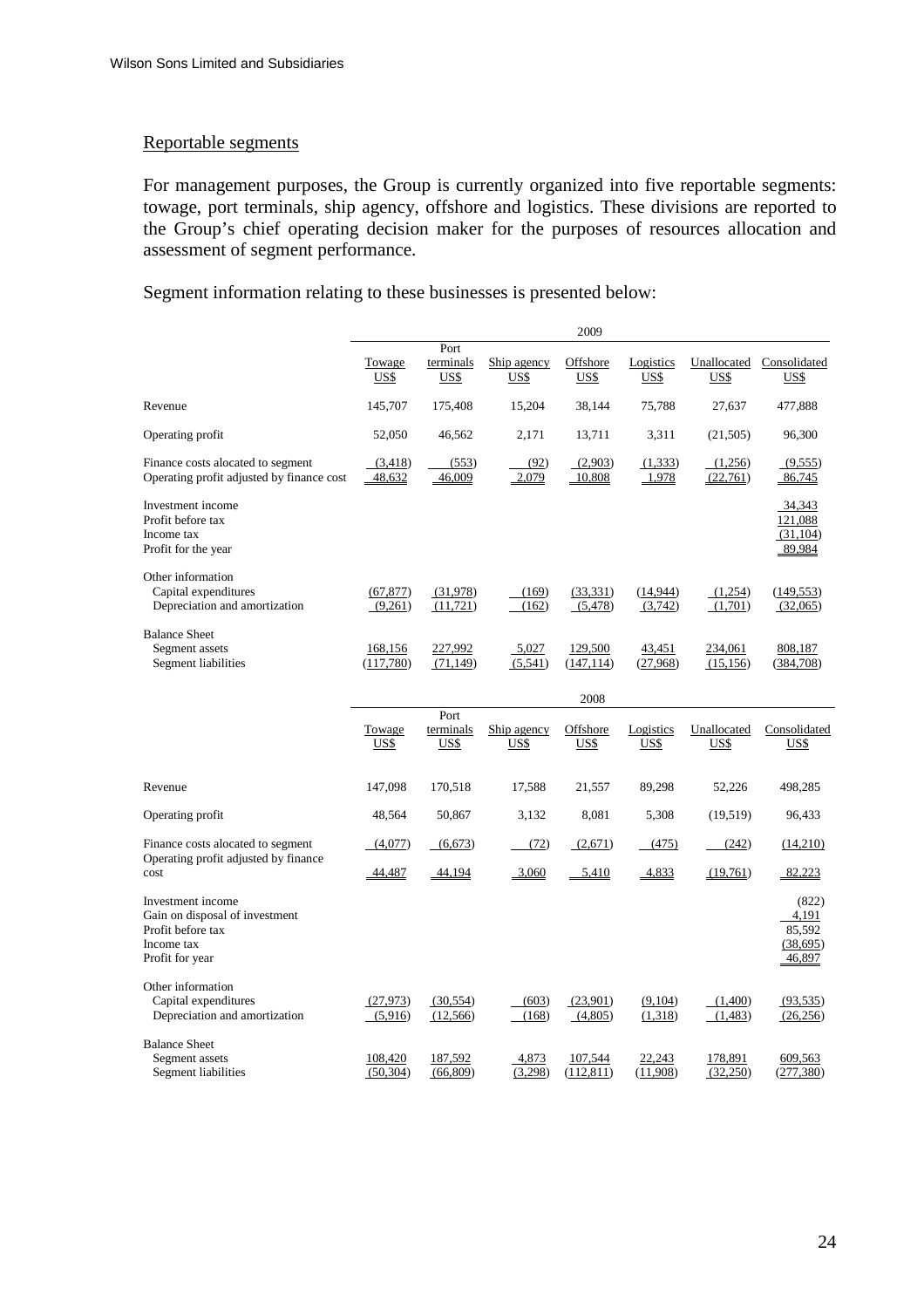|                                                                                                               |                         |                          |                    | 2009                  |                     |                      |                                                     |
|---------------------------------------------------------------------------------------------------------------|-------------------------|--------------------------|--------------------|-----------------------|---------------------|----------------------|-----------------------------------------------------|
|                                                                                                               | Towage<br>R\$           | Port<br>terminals<br>R\$ | Ship agency<br>R\$ | Offshore<br>R\$       | Logistics<br>R\$    | Unallocated<br>R\$   | Consolidated<br>R\$                                 |
| Revenue                                                                                                       | 253,705                 | 305,420                  | 26,473             | 66.416                | 131,962             | 48,122               | 832,098                                             |
| Operating profit                                                                                              | 90,629                  | 81,074                   | 3,780              | 23,874                | 5,765               | (37, 446)            | 167,676                                             |
| Finance costs alocated to segment<br>Operating profit adjusted by finance cost                                | (5,951)<br>84,678       | (963)<br>80,111          | (160)<br>3,620     | (5,055)<br>18,819     | (2,321)<br>3,444    | (2,187)<br>20,165    | (16, 637)<br><u>151,039</u>                         |
| Investment income<br>Profit before tax<br>Income tax<br>Profit for the year                                   |                         |                          |                    |                       |                     |                      | 59,798<br>210,837<br>(54,158)<br>156,679            |
| Other information<br>Capital expenditures<br>Depreciation and amortization                                    | (118, 187)<br>(16, 125) | (55,680)<br>(20, 409)    | (294)<br>(282)     | (58,036)<br>(9,538)   | (26,020)<br>(6,516) | (2,185)<br>(2,961)   | (260, 402)<br>(55, 831)                             |
| <b>Balance Sheet</b><br>Segment assets<br><b>Segment liabilities</b>                                          | 292,793<br>(205,080)    | 396,979<br>(123, 885)    | 8,753<br>(9,648)   | 225,485<br>(256, 155) | 75,657<br>(48, 698) | 407,548<br>(26, 387) | 1,407,215<br>(669, 853)                             |
|                                                                                                               |                         |                          |                    | 2008                  |                     |                      |                                                     |
|                                                                                                               | Towage<br>R\$           | Port<br>terminals<br>R\$ | Ship agency<br>R\$ | Offshore<br>R\$       | Logistics<br>R\$    | R\$                  | Unallocated Consolidated<br>R\$                     |
| Revenue                                                                                                       | 343,768                 | 398,501                  | 41,103             | 50,379                | 208,689             | 122,052              | 1,164,492                                           |
| Operating profit                                                                                              | 113,494                 | 118,876                  | 7,319              | 18,885                | 12,405              | (45, 615)            | 225,364                                             |
| Finance costs alocated to segment<br>Operating profit adjusted by finance cost                                | (9,528)<br>103,966      | (15,595)<br>103,281      | (168)<br>7,151     | (6,242)<br>12,643     | (1,110)<br>11,295   | (566)<br>(46, 181)   | (33,209)<br>192,155                                 |
| Investment income<br>Gain on disposal of investment<br>Profit before tax<br>Income tax<br>Profit for the year |                         |                          |                    |                       |                     |                      | (1,921)<br>9,794<br>200,028<br>(90, 430)<br>109,598 |
| Other information<br>Capital expenditures<br>Depreciation and amortization                                    | (65,373)<br>(13,826)    | (71, 405)<br>(29, 367)   | (1,409)<br>(393)   | (55, 857)<br>(11,229) | (21,276)<br>(3,080) | (3,272)<br>(3,465)   | (218, 592)<br>(61, 360)                             |
| <b>Balance Sheet</b><br>Segment assets<br>Segment liabilities                                                 | 253,377<br>(117,560)    | 438,404<br>(156, 129)    | 11,388<br>(7,707)  | 251,331<br>(263, 640) | 51,981<br>(27, 829) | 418,068<br>(75,370)  | 1,424,549<br>(648, 235)                             |

Financial expenses and respective liabilities were allocated to reporting segments where interest arises from loans is related with finance the construction of fixed assets in that segment.

Financial income arising from bank balances held in Brazilian operating segments, including foreign exchange variation on such balances, were not allocated to the business segments as cash management is performed centrally by the corporate function. Administrative expenses are presented as unallocated.

#### Geographical information

The Group's operations are mainly located in Brazil. The Group earns income on Cash and Cash Equivalents invested in Bermuda and in Brazil, and incurs expenses on its activities in the latter country.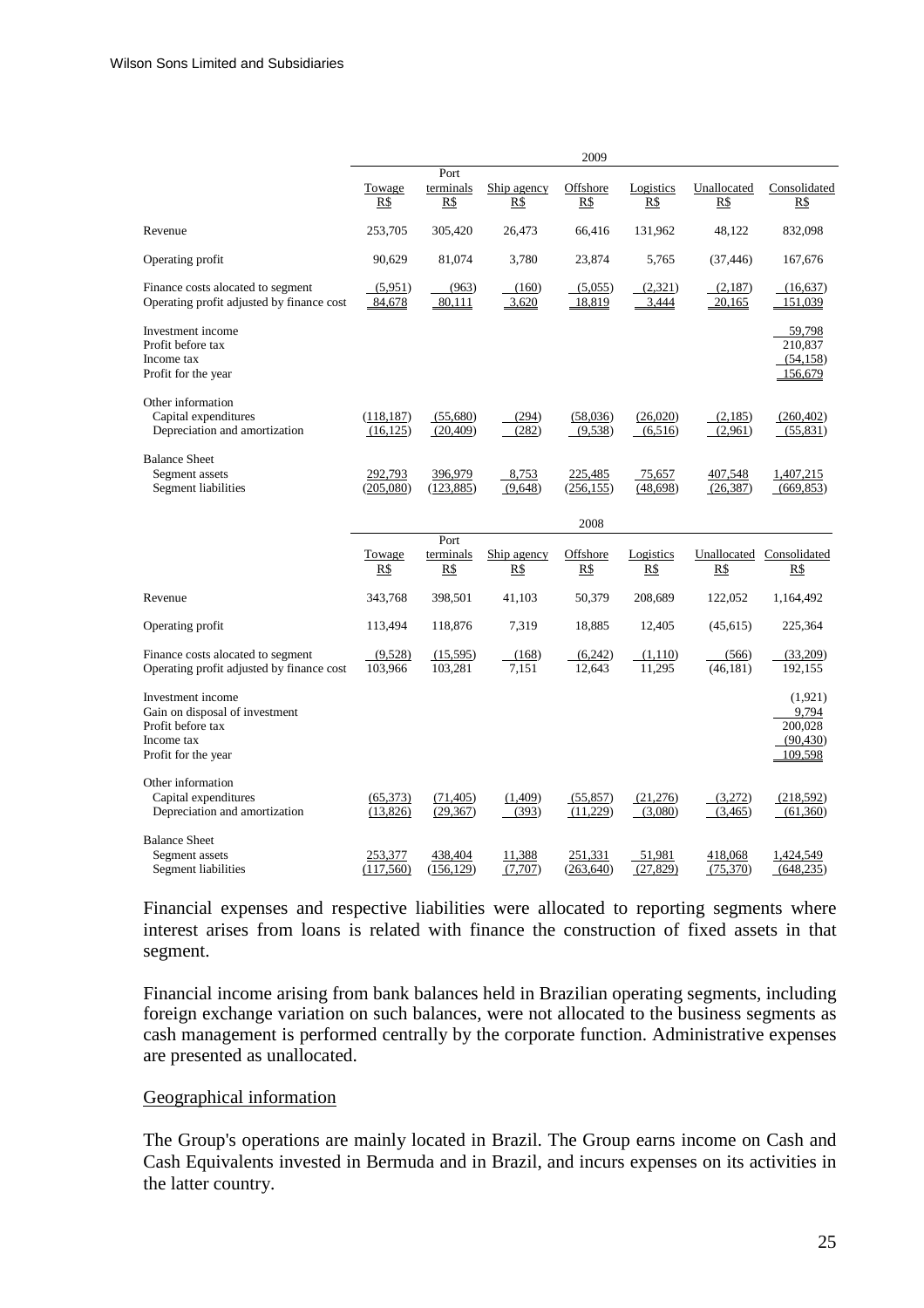# 4. REVENUE

The following is an analysis of the Group's revenue for the year from continuing operations (excluding investment revenue – see Note 7)

|    |                                                                   | 2009<br>US\$                 | 2008<br>US\$                 | 2009<br>$R\$                 | 2008<br>$R\$                      |
|----|-------------------------------------------------------------------|------------------------------|------------------------------|------------------------------|-----------------------------------|
|    | Sales of services<br>Revenue from construction contracts<br>Total | 455,801<br>22,087<br>477,888 | 449,652<br>48,633<br>498,285 | 793,641<br>38,457<br>832,098 | 1,050,837<br>113,655<br>1,164,492 |
| 5. | PERSONNEL EXPENSES                                                |                              |                              |                              |                                   |
|    |                                                                   | 2009<br>US\$                 | 2008<br>US\$                 | 2009<br>R\$                  | 2008<br>R\$                       |
|    | Salaries and benefits                                             | 111,759                      | 110,141                      | 194,594                      | 257,400                           |
|    | Social securities and charges                                     | 27,318                       | 26,584                       | 47,566                       | 62,126                            |
|    | Pension costs                                                     | 585                          | 1,022                        | 1,019                        | 2,388                             |
|    | Share-based payment (Note 20)                                     | 9,424                        | (1,431)                      | 16,409                       | (3,344)                           |

Pension costs are for defined contribution retirement benefit schemes for all qualifying employees of the Group's Brazilian business. Group contributions to the scheme are at rates specified in the rules of the plan. The assets of the scheme are held separately from those of the Group in funds under the control of independent managers.

Total 149,086 136,316 259,588 318,570

# 6. OTHER OPERATING EXPENSES

|                                 | 2009           | 2008    | 2009           | 2008    |
|---------------------------------|----------------|---------|----------------|---------|
|                                 | US\$           | US\$    | $R\$           | $R\$    |
|                                 |                |         |                |         |
| Service cost                    | 49,507         | 49,699  | 86,202         | 116,147 |
| Rent of tugs                    | 25,830         | 25,316  | 44,975         | 59,164  |
| Freight                         | 20,619         | 30,496  | 35,902         | 71,269  |
| Other rentals                   | 10,650         | 12,663  | 18,544         | 29,593  |
| Energy, water and communication | 9,944          | 10,839  | 17,314         | 25,332  |
| Container movement              | 10,394         | 9,949   | 18,098         | 23,248  |
| Insurance                       | 5,618          | 6,969   | 9,782          | 16,287  |
| Maintenance                     | 5,088          | 6,359   | 8,859          | 14,862  |
| Other expenses                  | 13,687         | 1,190   | 23,832         | 2,781   |
| Total                           | <u>151,337</u> | 153,480 | <u>263,508</u> | 358,683 |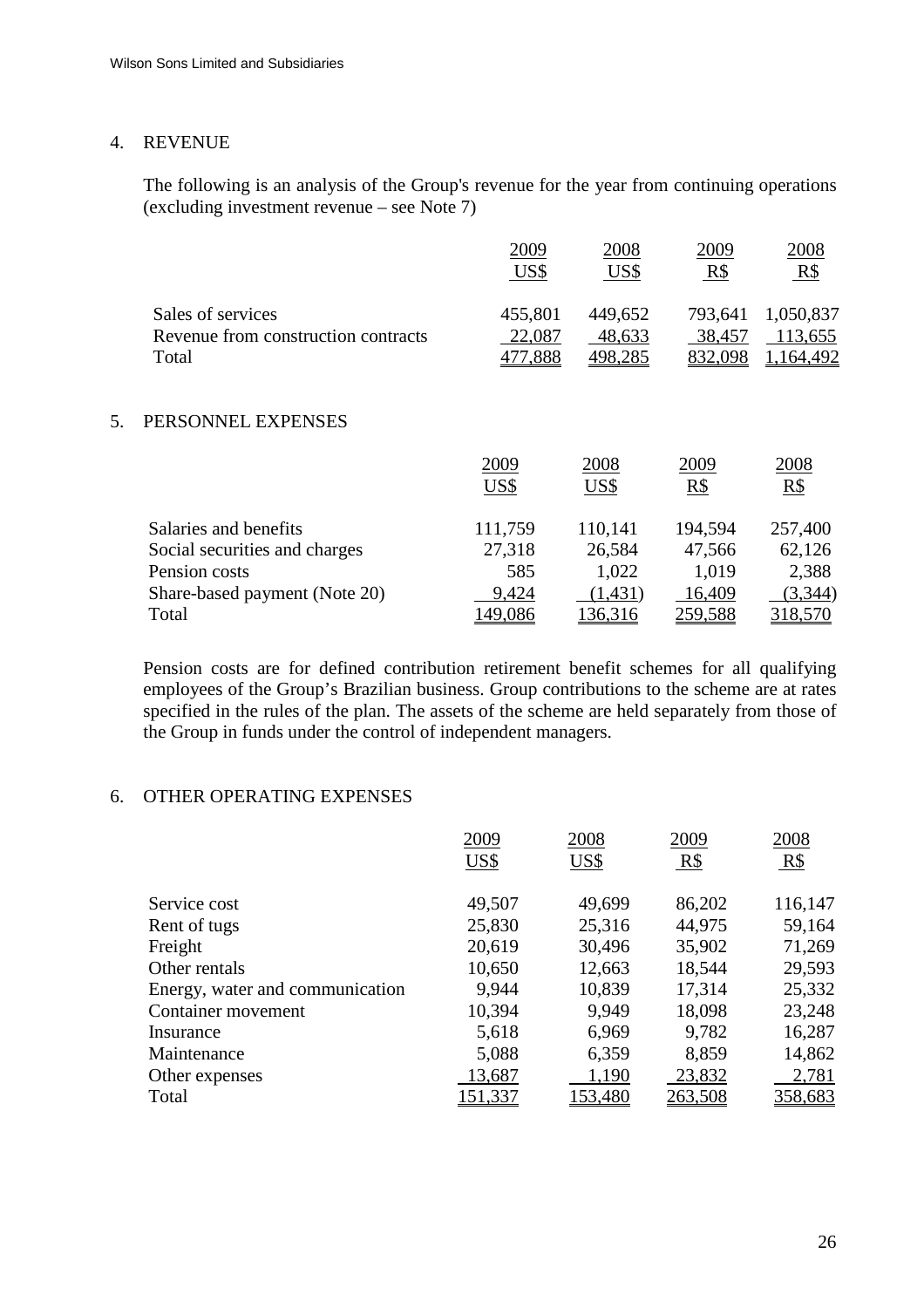# 7. INVESTMENT INCOME AND FINANCE COSTS

|                                       | 2009     | 2008     | 2009      | 2008      |
|---------------------------------------|----------|----------|-----------|-----------|
|                                       | US\$     | US\$     | R\$       | R\$       |
| Interest on investments               | 6,874    | 11,340   | 11,969    | 26,502    |
| Exchange gain on investments          | 24,031   | (23,524) | 41,843    | (54, 976) |
| Interest income                       | 3,438    | 11,362   | 5,986     | 26,553    |
| Total investment income               | 34,343   | (822)    | 59,798    | (1,921)   |
| Interest on bank loans and            |          |          |           |           |
| overdrafts                            | (7, 724) | (7,028)  | (13, 449) | (16, 424) |
| Exchange gain on loans                | 2,098    | (2,369)  | 3,653     | (5,536)   |
| Interest on obligations under finance |          |          |           |           |
| leases                                | (1,254)  | (677)    | (2,183)   | (1,583)   |
| Other interest                        | (2,675)  | (4,136)  | (4,658)   | (9,666)   |
| Total finance costs                   | (9,555)  | 14,210   | (16,637   | (33,209)  |

# 8. INCOME TAX

Income tax recognized in profit or loss:

|                           | 2009      | 2008   | 2009              | 2008   |
|---------------------------|-----------|--------|-------------------|--------|
|                           | US\$      | US\$   | $\underline{R\$}$ | $R\$   |
| Current                   |           |        |                   |        |
| <b>Brazilian taxation</b> |           |        |                   |        |
| Income tax                | 31,402    | 22,901 | 54,677            | 53,520 |
| Social contribution       | 12,022    | 9,302  | 20,933            | 21,738 |
| Total current tax         | 43,424    | 32,203 | 75,610            | 75,258 |
|                           |           |        |                   |        |
| Deferred tax              |           |        |                   |        |
| Total deferred tax        | (12, 320) | 6,492  | (21, 452)         | 15,172 |
| Total income tax          | 31,104    | 38,695 | 54,158            | 90,430 |

Brazilian income tax is calculated at 25% of the taxable profit for the period. Brazilian social contribution tax is calculated at 9% of the taxable profit for the period.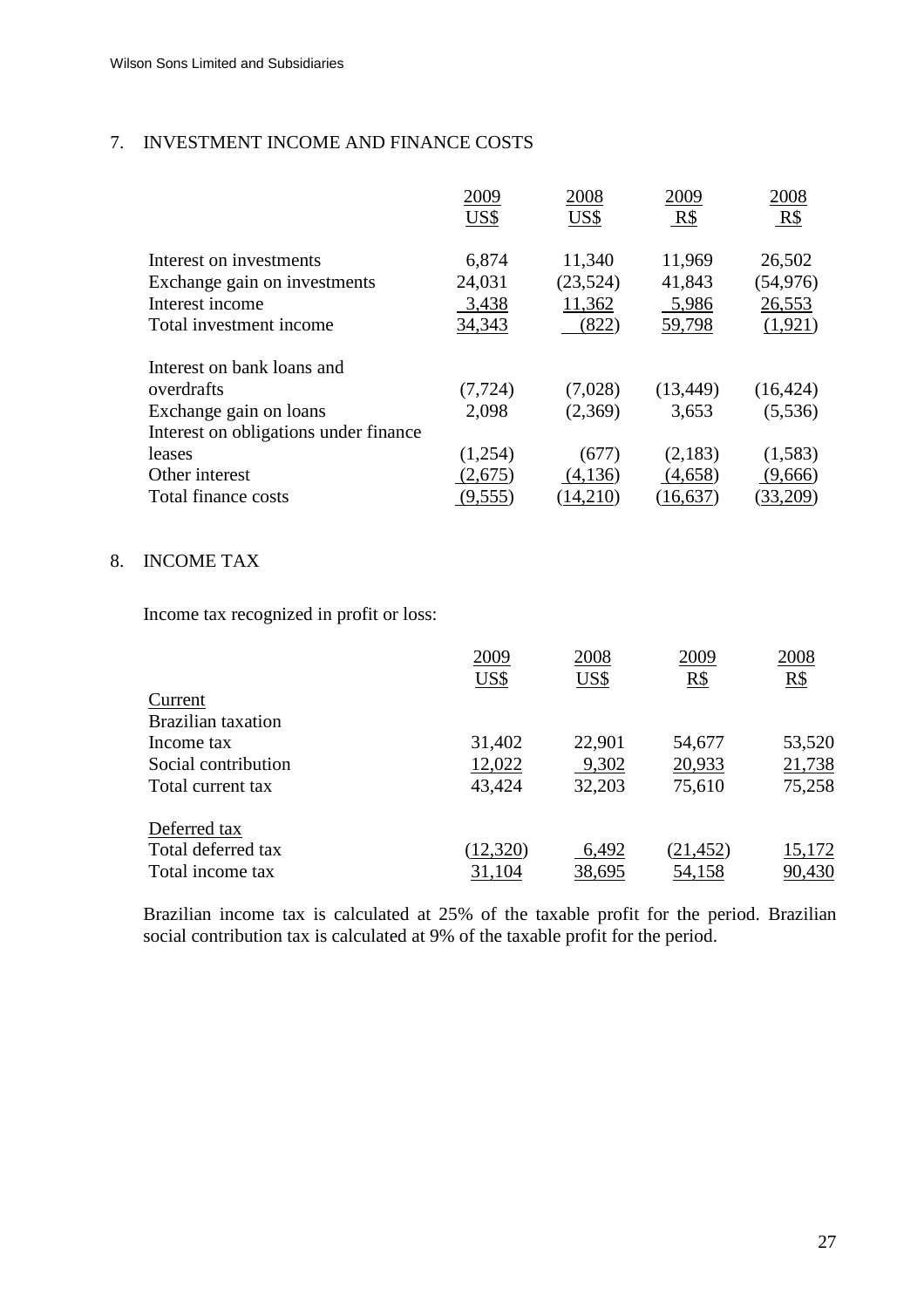The charge for the period is reconciled to the profit per the income statement as follows:

|                                                        | 2009     | 2008          | 2009       | 2008       |
|--------------------------------------------------------|----------|---------------|------------|------------|
|                                                        | US\$     | US\$          | <u>R\$</u> | <u>R\$</u> |
| Profit before tax                                      | 121,088  | 85,592        | 210,837    | 200,028    |
| Tax at the standard Brazilian tax rate of 34%          | 41.170   | 29.101        |            |            |
|                                                        |          |               | 71,685     | 68,009     |
| Tax effect of expenses/income that are not included in |          |               |            |            |
| determining taxable profit                             |          |               |            |            |
| Reversal of exchange variation on loans in US Dollar   | 16,540   | (13,908)      | 28,800     | (32,503)   |
| Exchange (gain) loss on deferred income tax balances   | 6,536    | (8,603)       | 11,380     | (20, 105)  |
| <b>Others</b>                                          | (900)    | (153)         | (1,568)    | (358)      |
| Effect of exchange difference in non-monetary items    | (35,086) | 32,257        | (61,092)   | 75,385     |
| Effect of different tax rates in other jurisdictions   | 2,844    |               | 4,953      |            |
| Income tax expense                                     | 31,104   | <u>38,695</u> | 54,158     | 90,430     |
| Effective rate for the period                          |          | 45%           | 26%        |            |

The tax rate used for the 2009 and 2008 reconciliations above is the corporate tax rate of 34% payable by entities in Brazil under tax law in that jurisdiction.

# 9. GOODWILL

|                                         | 2009<br>US\$ | 2008<br>US\$ | 2009<br>$R\$ | 2008<br>R\$ |
|-----------------------------------------|--------------|--------------|--------------|-------------|
| Cost and carrying amount attributed to: |              |              |              |             |
| <b>Tecon Rio Grande</b>                 | 13,132       | 13,132       | 22,865       | 30,689      |
| <b>Tecon Salvador</b>                   | 2,480        | 2,480        | 4,319        | 5,796       |
| Total                                   |              |              |              | 36,485      |

For the purposes of testing goodwill for impairment loss, the Group prepares cash flow forecasts for the relevant cash generating unit (Tecon Rio Grande and Tecon Salvador) derived from the most recent financial budget for the next year and extrapolates cash flows for the remaining life of the concession based on an estimated annual growth of between 7% and 10% for Tecon Rio Grande and 5% and 8% for Tecon Salvador. This rate does not exceed the average long-term historical growth rate for the relevant market. After testing goodwill as mentioned above, no impairment losses were recognized for the periods presented.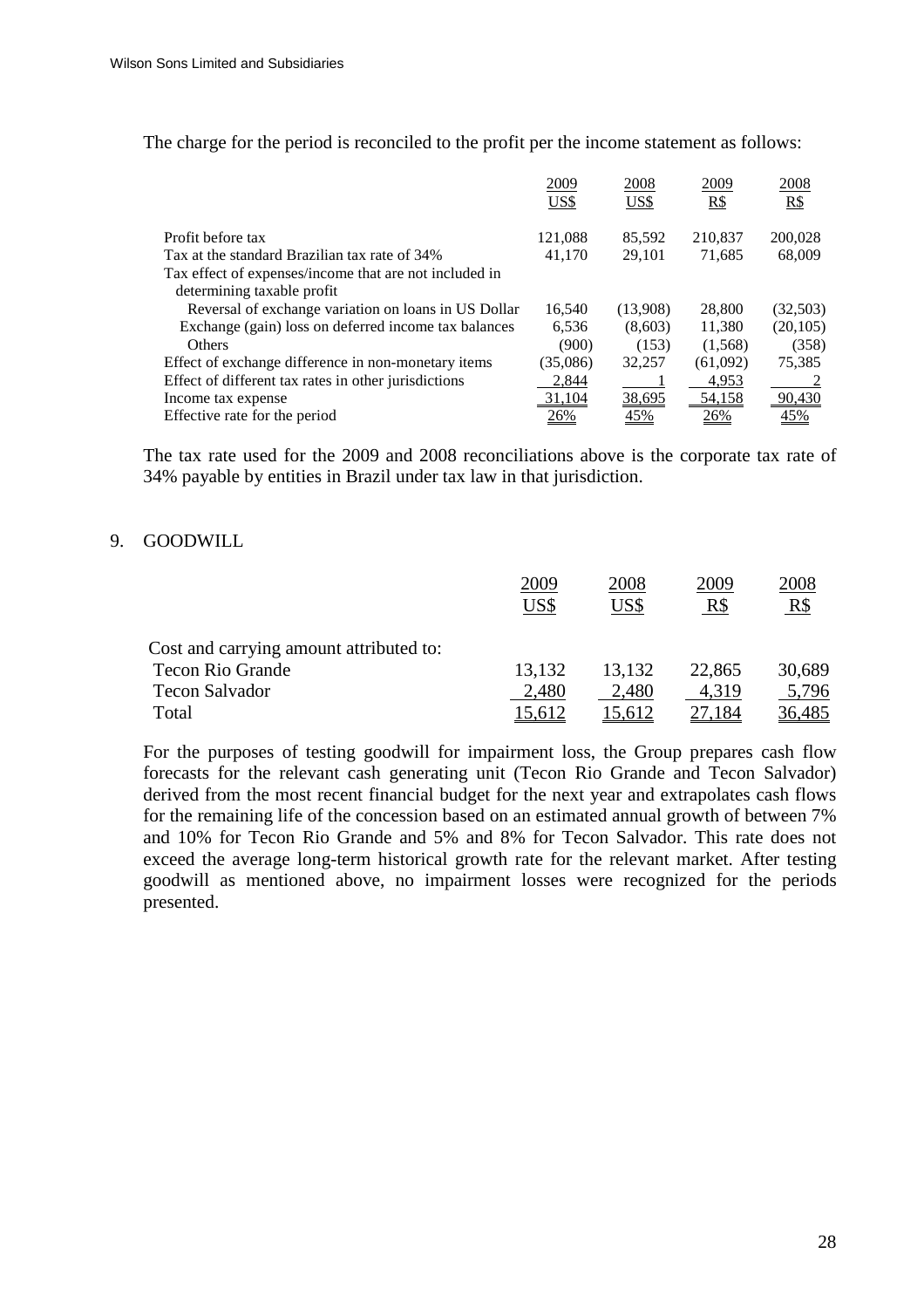# 10. OTHER INTANGIBLE ASSETS

|                                | US\$  | $R\$         |
|--------------------------------|-------|--------------|
| Cost                           |       |              |
| At January 1, 2008             | 3,380 | 5,987        |
| <b>Additions</b>               | 610   | 1,426        |
| Exchange differences           | (752) | (1,757)      |
| Translation adjustment to Real |       | 1,911        |
| At December 31, 2008           | 3,238 | 7,567        |
| <b>Exchange differences</b>    | 824   | 1,435        |
| Translation adjustment to Real |       | (1,929)      |
| At December 31, 2009           | 4,062 | <u>7,073</u> |
| Amortization                   |       |              |
| At January 1, 2008             | 1,339 | 2,372        |
| Charge for the year            | 299   | 699          |
| <b>Exchange differences</b>    | (199) | (465)        |
| Translation adjustment to Real |       | 757          |
| At December 31, 2008           | 1,439 | 3,363        |
| Charge for the year            | 149   | 259          |
| <b>Exchange differences</b>    | 235   | 409          |
| Translation adjustment to Real |       | (857)        |
| At December 31, 2009           | 1,823 | 3,174        |
| Carrying amount                |       |              |
| December 31, 2009              | 2,239 | 3,899        |
| December 31, 2008              | .799  | 4,204        |

Intangible assets arose from the acquisition of the concession of the container and heavy cargo terminal in Salvador, Tecon Salvador, in 2000 and the purchase of the remaining 50% rights of the concession for EADI Santo Andre (bonded warehouse).

On November, 2008 the Group's renewed the concession right for EADI Santo Andre for more ten years, this right was recognized at intangible asset, as an addition in the amount of US\$610 (R\$1,426).

Intangible assets are amortized over the remaining terms of the concessions at the time of acquisition which, for Tecon Salvador is 25 years, and for EADI Santo Andre is 10 years.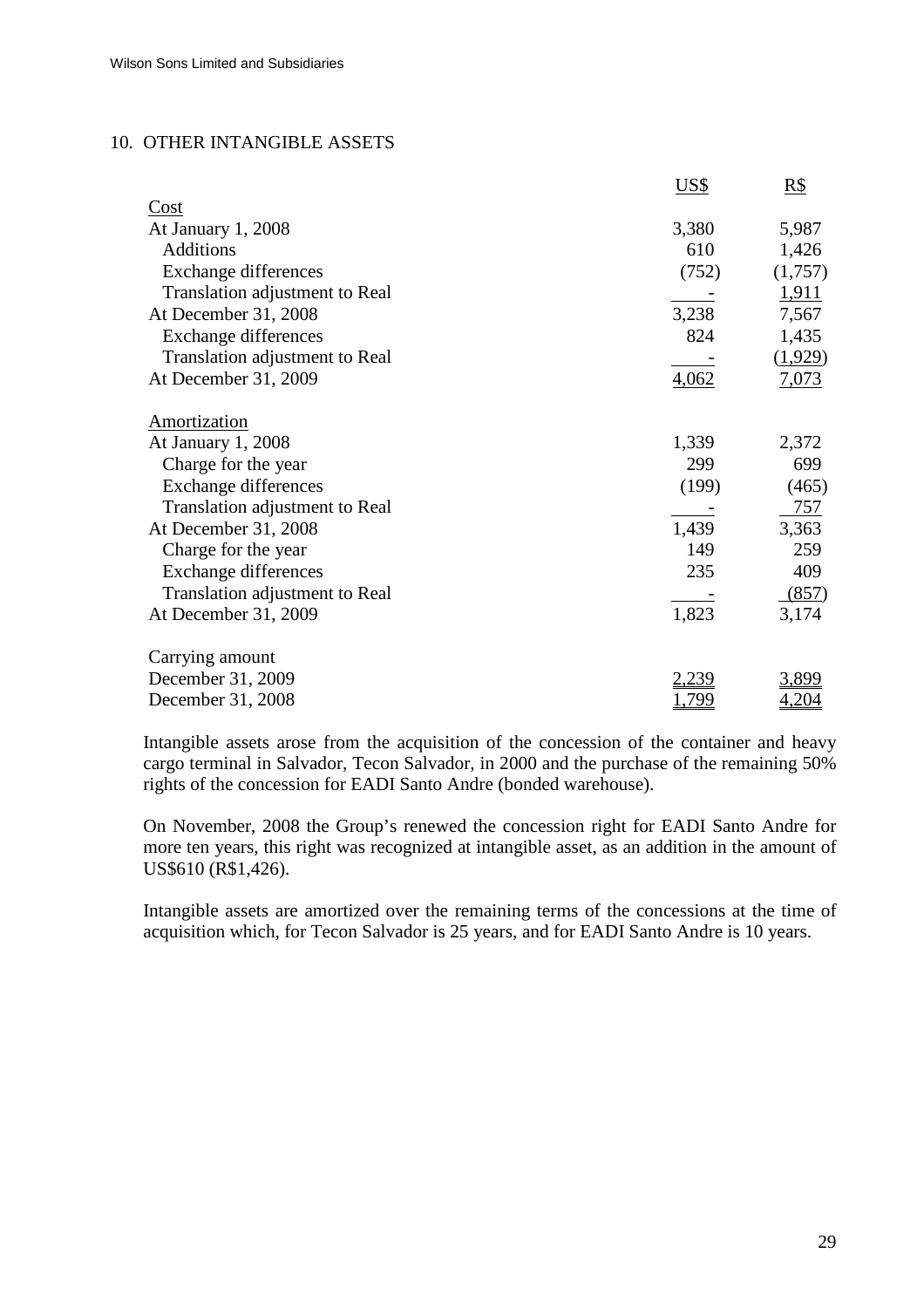# 11. PROPERTY, PLANT AND EQUIPMENT

|                                 | Land and<br>buildings<br>US\$ | Floating<br>craft<br><b>US\$</b> | Vehicles, plant<br>and equipment<br>US\$ | Assets under<br>construction<br>US\$ | Total<br>US\$ |
|---------------------------------|-------------------------------|----------------------------------|------------------------------------------|--------------------------------------|---------------|
| Cost or valuation               |                               |                                  |                                          |                                      |               |
| At January 1, 2008              | 66,554                        | 153,884                          | 99,863                                   | 45,895                               | 366,196       |
| <b>Additions</b>                | 23,697                        | 12,351                           | 20,420                                   | 37,067                               | 93,535        |
| Transfers                       | 3,830                         | 63,311                           | (3,830)                                  | (63,311)                             |               |
| <b>Exchange differences</b>     | (7, 320)                      | (491)                            | (11,501)                                 |                                      | (19, 312)     |
| Disposals                       | (52)                          | (855)                            | (3,286)                                  |                                      | (4,193)       |
| At December 31, 2008            | 86,709                        | 228,200                          | 101,666                                  | 19,651                               | 436,226       |
| Additions                       | 23,265                        | 3,737                            | 27,172                                   | 95,379                               | 149,553       |
| Transfers                       |                               | 52,653                           |                                          | (52, 653)                            |               |
| Exchange differences            | 8,700                         |                                  | 14,032                                   |                                      | 22,732        |
| Disposals                       | (6,230)                       | (472)                            | (584)                                    |                                      | (7,286)       |
| At December 31, 2009            | 112,444                       | 284,118                          | 142,286                                  | 62,377                               | 601,225       |
| <b>Accumulated depreciation</b> |                               |                                  |                                          |                                      |               |
| At January 1, 2008              | 16,874                        | 64,321                           | 32,896                                   |                                      | 114,091       |
| Charge for the year             | 7,403                         | 10,520                           | 8,034                                    |                                      | 25,957        |
| Exchange differences            | (2,622)                       | (19)                             | (3,276)                                  |                                      | (5,917)       |
| Disposals                       |                               | (1,052)                          | (1,875)                                  |                                      | (2,927)       |
| At December 31, 2008            | 21,655                        | 73,770                           | 35,779                                   |                                      | 131,204       |
| Charge for the year             | 5,112                         | 14,523                           | 12,281                                   |                                      | 31,916        |
| Exchange differences            | 1,572                         |                                  | 4,561                                    |                                      | 6,133         |
| Disposals                       | (6,157)                       | (165)                            | (584)                                    |                                      | (6,906)       |
| At December 31, 2009            | 22,182                        | 88,128                           | 52,037                                   |                                      | 162,347       |
| At December 31, 2009            | 90,262                        | 195,990                          | 90,249                                   | 62,377                               | 438,878       |
| At December 31, 2008            | 65,054                        | 154,430                          | 65,887                                   | <u>19,651</u>                        | 305,022       |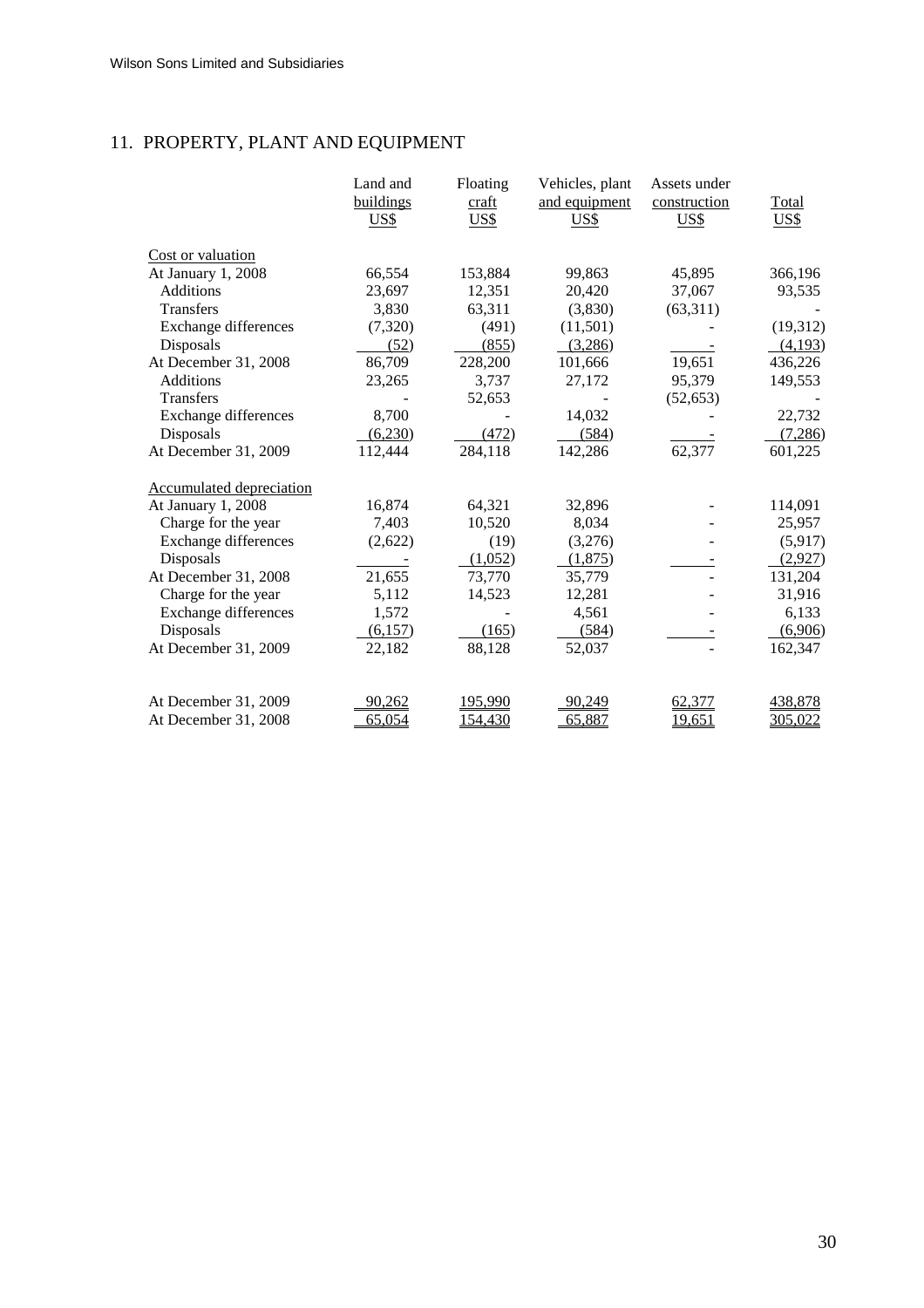|                                 | Land and  |                | Vehicles, plant | Assets under   |              |
|---------------------------------|-----------|----------------|-----------------|----------------|--------------|
|                                 | buildings | Floating       | and equipment   | construction   | <b>Total</b> |
|                                 | R\$       | R\$            | R\$             | R\$            | R\$          |
| Cost or valuation               |           |                |                 |                |              |
| At January 1, 2008              | 117,887   | 272,575        | 176,885         | 81,297         | 648,644      |
| <b>Additions</b>                | 55,380    | 28,864         | 47,722          | 86,626         | 218,592      |
| <b>Transfers</b>                | 8,951     | 147,958        | (8,951)         | (147,958)      |              |
| <b>Exchange differences</b>     | (17, 107) | (1,147)        | (26, 876)       |                | (45, 130)    |
| Disposals                       | (122)     | (1,998)        | (7,679)         |                | (9,799)      |
| Translation adjustment to Real  | 37,650    | 87,051         | 56,492          | 25,959         | 207,152      |
| At December 31, 2008            | 202,639   | 533,303        | 237,593         | 45,924         | 1,019,459    |
| <b>Additions</b>                | 40,509    | 6,507          | 47,312          | 166,074        | 260,402      |
| Transfers                       |           | 91,679         |                 | (91, 679)      |              |
| <b>Exchange differences</b>     | 15,149    |                | 24,433          |                | 39,582       |
| Disposals                       | (10, 848) | (822)          | (1,017)         |                | (12, 687)    |
| Translation adjustment to Real  | (51,662)  | (135,961)      | (60, 573)       | (11,707)       | (259,903)    |
| At December 31, 2009            | 195,787   | 494,706        | 247,748         | 108,612        | 1,046,853    |
| <b>Accumulated depreciation</b> |           |                |                 |                |              |
| At January 1, 2008              | 29,889    | 113,932        | 58,269          |                | 202,090      |
| Charge for the year             | 17,301    | 24,585         | 18,775          |                | 60,661       |
| <b>Exchange differences</b>     | (6,128)   | (44)           | (7,656)         |                | (13, 828)    |
| Disposals                       |           | (2, 459)       | (4, 382)        | ÷.             | (6, 841)     |
| Translation adjustment to Real  | 9,545     | 36,386         | 18,610          |                | 64,541       |
| At December 31, 2008            | 50,607    | 172,400        | 83,616          | $\overline{a}$ | 306,623      |
| Charge for the year             | 8,901     | 25,287         | 21,384          |                | 55,572       |
| Exchange differences            | 2,737     |                | 7,942           |                | 10,679       |
| Disposals                       | (10, 721) | (287)          | (1,017)         | ÷,             | (12,025)     |
| Translation adjustment to Real  | (12,901)  | (43,951)       | (21,318)        |                | (78, 170)    |
| At December 31, 2009            | 38,623    | 153,449        | 90,607          | $\overline{a}$ | 282,679      |
| At December 31, 2009            | 157,164   | 341,257        | <u>157,141</u>  | 108,612        | 764,174      |
| At December 31, 2008            | 152,032   |                | 153,977         | 45,924         | 712,836      |
|                                 |           | <u>360,903</u> |                 |                |              |

The carrying amount of the Group's vehicles, plant and equipment includes an amount of US\$23,0 million (R\$40,0 million) (2008: US\$13,8 million (R\$32,3 million)) in respect of assets held under finance leases.

Land and buildings with a net book value of US\$385 (R\$670) (2008: US\$299 (R\$699)) and tugs with a net book value of US\$2,794 (R\$4,865) (2008: US\$3,001 (R\$7,013)) have been given in guarantee of various lawsuits.

The Group has pledged assets having a carrying amount of approximately US\$235,400 million (R\$409,900 million) (2008: US\$35,200 million (R\$82,300 million)) to secure loans granted to the Group.

The amount of capitalized interest in the year is US\$728 (R\$1,268), carrying average rate of 3.42%.

On December 31 2009, the Group had contractual suppliers commitments for the acquisition and construction related to property, plant and equipment amounting to US\$23,700 million (R\$41,200 million) (2008: US\$23,900 million (R\$55,900 million)).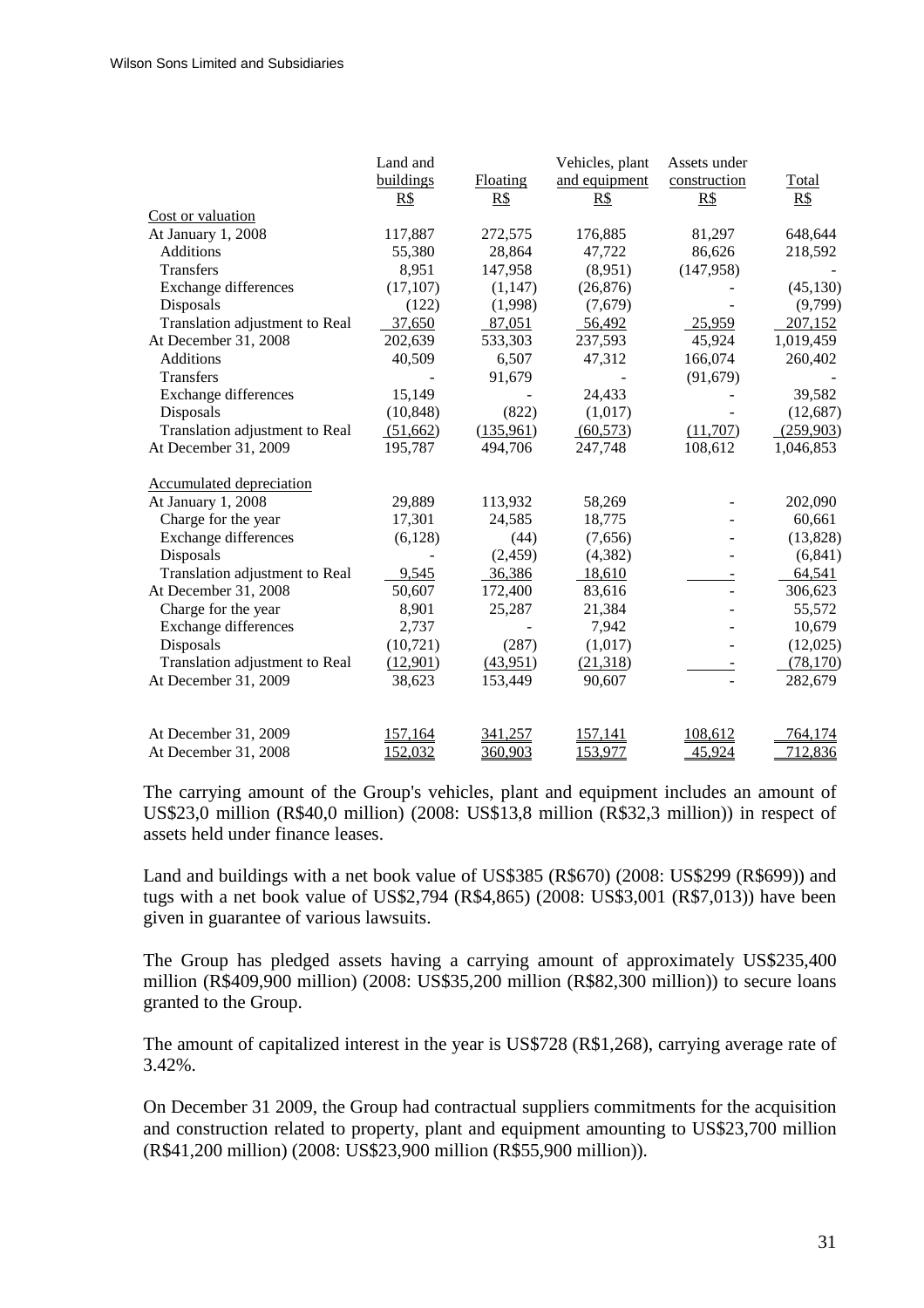# 12. INVENTORIES

|                                                       | 2009   | 2008  | 2009   | 2008   |
|-------------------------------------------------------|--------|-------|--------|--------|
|                                                       | US\$   | US\$  | R\$    | $R\$   |
| Operating materials<br>Raw materials for construction | 9,758  | 8,360 | 16,991 | 19,537 |
| contracts (external customers)                        | 10,929 | 1,042 | 19,030 | 2,435  |
| Total                                                 | 20,687 | 9,402 | 36,021 | 21.972 |

# 13. TRADE AND OTHER RECEIVABLES

|                                              | 2009<br>US\$ | 2008<br><u>US\$</u> | 2009<br><u>R\$</u> | 2008<br>R\$ |
|----------------------------------------------|--------------|---------------------|--------------------|-------------|
| Accounts receivable for services rendered    | 49.948       | 36.138              | 86.971             | 84.455      |
| Allowance for doubtful debts                 | (1,637)      | (2,761)             | (2,850)            | (6, 452)    |
| Income tax recoverable                       | 5.484        | 2.676               | 9.547              | 6.254       |
| Prepayments and recoverable taxes and levies | 51,704       | 42,698              | 90,027             | 99,784      |
| Total                                        | 105,499      | 78,751              | 183.695            | 184.041     |

Trade receivables disclosed above are classified as financial assets measured at amortised cost. All the amounts are classified as current assets.

The average credit period taken on services is approximately 32 days (2008: 24 days). Interest of 1 percent plus an average fine of 2 percent per month is charged on overdue balances. The Group has recognized an allowance for doubtful debts of 100% against all receivables over 180 days because historical experience has been that receivables that are past due beyond 180 days are not recoverable. Allowances for doubtful debts are recognized decreasing the amount of accounts receivable and is established whenever a loss is detected, based on estimated irrecoverable amounts determined by reference to past default experience of the counterparty and an analysis of the counterparty's current financial position.

The aging list of accounts receivable for services rendered is shown below as follows:

|                     | 2009<br>US\$ | 2008<br>US\$ | 2009<br>R\$ | 2008<br>R\$ |
|---------------------|--------------|--------------|-------------|-------------|
| Not due             | 41,377       | 31,744       | 72,046      | 74,187      |
| Due:                |              |              |             |             |
| From 01 to 30 days  | 5,051        | 1,369        | 8,796       | 3,199       |
| From 31 to 90 days  | 1,440        | 188          | 2,508       | 439         |
| From 91 to 180 days | 443          | 76           | 771         | 178         |
| More than 180 days  | 1,637        | 2,761        | 2,850       | 6,452       |
| Total               | 49.948       | 36,138       | 86,971      | 84,455      |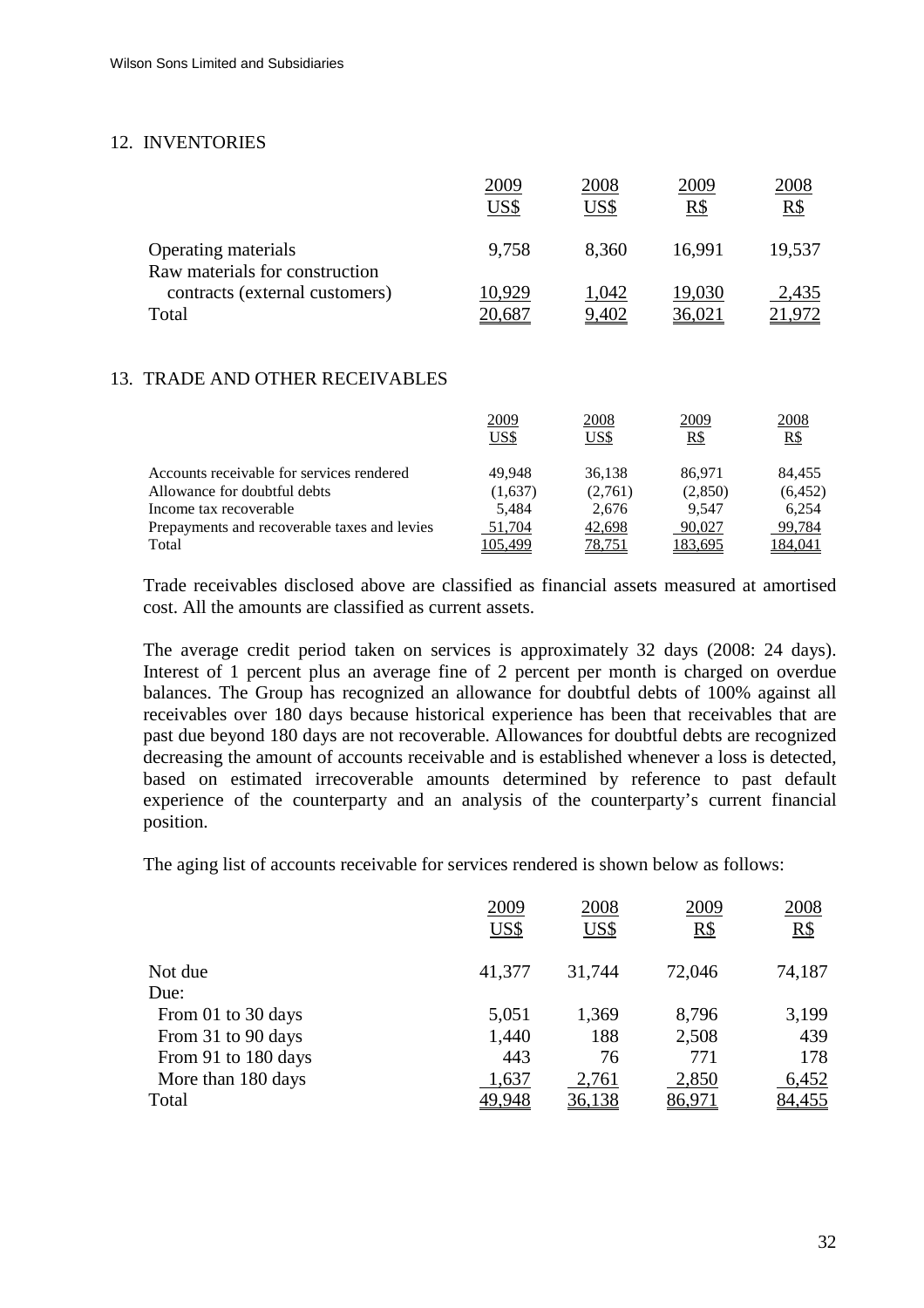Changes in allowance for doubtful debts are as follows:

|                                       | US\$    | $R\$         |
|---------------------------------------|---------|--------------|
| At January 1, 2008                    | 4,208   | 7,454        |
| Amounts written off during the period | (1,277) | (2,985)      |
| Increase in allowance                 | 397     | 928          |
| Exchange difference                   | (567)   | (1,325)      |
| Translation adjustment to Real        |         | 2,380        |
| At December 31, 2008                  | 2,761   | 6,452        |
| Amounts written off during the period | (4,177) | (7,272)      |
| Increase in allowance                 | 2,423   | 4,220        |
| Exchange difference                   | 630     | 1,096        |
| Translation adjustment to Real        |         | (1,646)      |
| At December 31, 2009                  |         | <u>2,850</u> |
|                                       |         |              |

Management believes that no additional accrual is required for the allowance for doubtful debts.

As a matter of routine, the Group reviews taxes and levies impacting its businesses with a view to ensuring that payments of such amounts are correctly made and that no amounts are paid unnecessarily. In this process, where it is confirmed that taxes and/or levies have been overpaid, the Group takes appropriate measures to recover such amounts. During the year ended December 31, 2007, the Group received a response to a consultation to tax officials confirming the exemption of certain transactions to taxes which the Group had been paying through that date. This response permits the Group to recoup such amounts paid in the past provided that the Group takes certain measures to demonstrate that it has met the requirements of tax regulations for such recovery. During 2008, the Group was able to meet such requirements and recognized US\$22.4 million (R\$52.3 million). In 2009, the Group concluded this process and recognized US\$5.6 million (R\$9.8 million) as a credit in the Consolidated Income Statement for the year (line "other operating expenses").

# 14. CASH AND CASH EQUIVALENTS AND SHORT TERM INVESTMENTS

# Cash and cash equivalents

Cash and cash equivalents comprises cash on hands, bank accounts and short term investments that are highly liquid and readily convertible to known amounts of cash and which are subject to an insignificant risk of changes in value.

Cash and cash equivalents denominated in US Dollar represent principally investments in deposit certificates placed with major financial institutions. Cash and cash equivalents denominated in Real represent principally investments in deposit certificates and brazilian treasurys.

#### Short term investments

Short term investments comprises investments that are with more than 90 days of maturity but less than 365 days.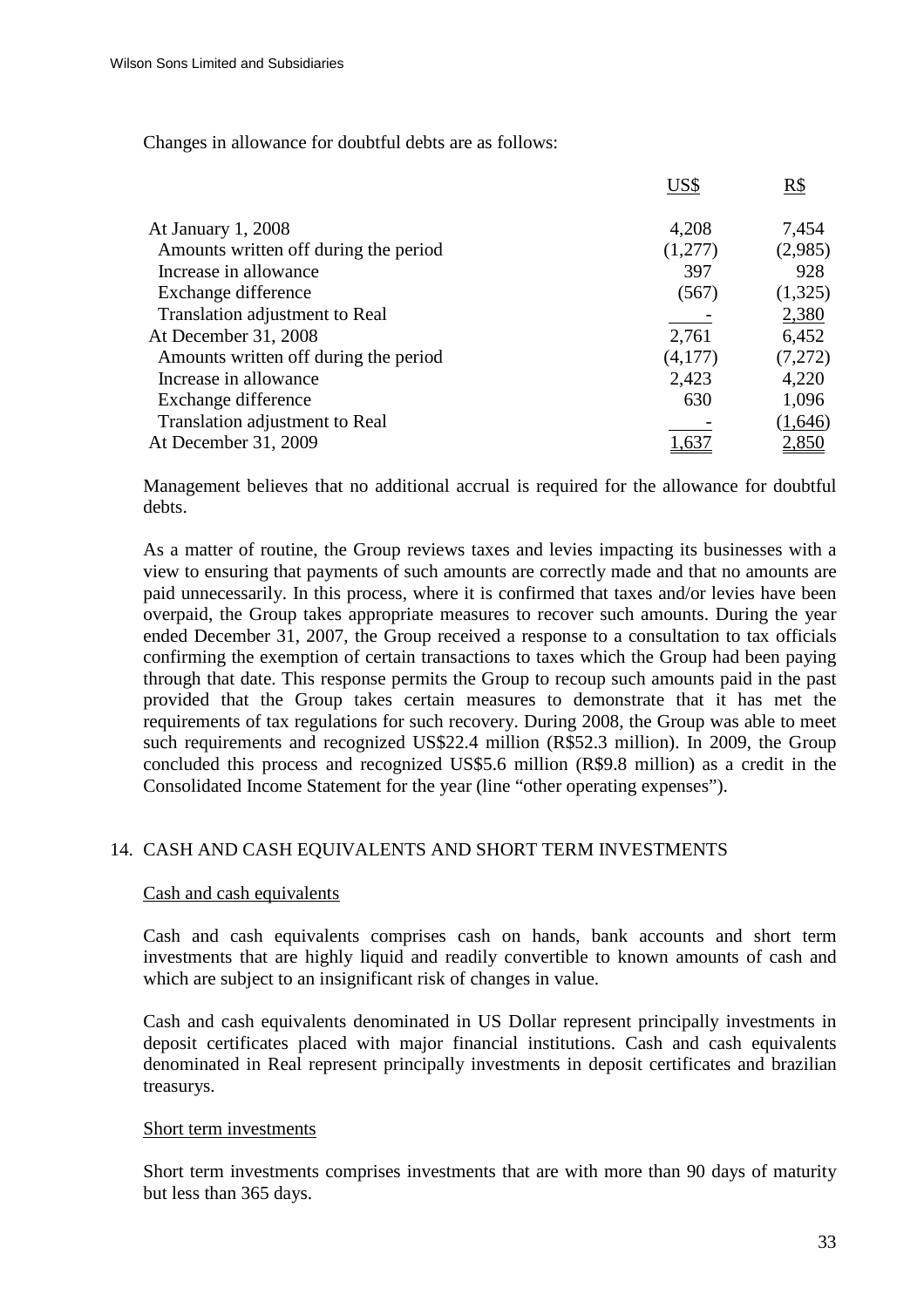The breakdown of cash and cash equivalents and short term investments is as follows:

|                                                                                      | 2009<br>US\$                | 2008<br>US\$       | 2009<br>R\$                  | 2008<br>R\$        |
|--------------------------------------------------------------------------------------|-----------------------------|--------------------|------------------------------|--------------------|
| Denominated in US Dollar:<br>$\cdot$ Cash and cash equivalents<br>Total              | 83,255<br>83,255            | 104,672<br>104,672 | 144,963<br>144,963           | 244,618<br>244,618 |
| Denominated in Real:<br>Cash and cash equivalents<br>Short term investments<br>Total | 94.881<br>11,116<br>105.997 | 75.350<br>75.350   | 165,207<br>19,355<br>184,562 | 176,093<br>176,093 |
| Total cash and cash equivalents<br>Total short term investments                      | 178.136                     | 180.022            | 310.170<br>19,355            | 420                |

#### Private investment funds

The Group has investments in private investiment fund denominated Investiment Fund Fixed Income Private Credit Hydrus and that are consolidated in these financial statements. This private investment fund comprise deposit certificates and equivalent instruments, with final maturities ranging from April to October 2010 and for government bonds, with final maturities ranging from March 2013 to March 2015.

About 96% of the securities included in the portfolio of the Private Investment Fund have daily liquidity and are marked at fair value on a daily basis against current earnings. This private investment fund does not have significant financial obligations. Any financial obligations are limited to service fees to the asset management company employed to execute investment transactions, audit fees and other similar expenses.

# 15. BANK OVERDRAFTS AND LOANS

|                                           |                   | 2009    | 2008    | 2009    | 2008    |
|-------------------------------------------|-------------------|---------|---------|---------|---------|
|                                           | Interest rate - % | US\$    | US\$    | R\$     | R\$     |
| Unsecured Borrowings - at amortized cost: |                   |         |         |         |         |
| Bank overdrafts                           | 13,25% p.y.       | 227     | 113     | 395     | 264     |
| Total unsecured borrowings                |                   | 227     | 113     | 395     | 264     |
| Secured Borrowings - at amortized cost:   |                   |         |         |         |         |
| <b>BNDES - FINAME Real</b>                | 4,5% to 14% p.y   | 5,089   |         | 8,861   |         |
| <b>BNDES - FMM US Dollar</b>              | 2,64% to 5% p.y   | 230,563 | 159,721 | 401,456 | 373,266 |
| <b>Total BNDES</b>                        |                   | 235,652 | 159,721 | 410,317 | 373,266 |
|                                           | 3,18% to 8,49%    |         |         |         |         |
| IFC linked to US Dollar                   | p.y               | 14,080  | 21,316  | 24,516  | 49,815  |
| <b>IFC</b> linked to Real                 | 14,09% p.y        | 5,458   | 4,067   | 9,504   | 9,507   |
| <b>Total IFC</b>                          |                   | 19,538  | 25,383  | 34,020  | 59,322  |
| Total secured borrowings                  |                   | 255,190 | 185,104 | 444,337 | 432,588 |
| Total                                     |                   | 255,417 | 185.217 | 444.732 | 432,852 |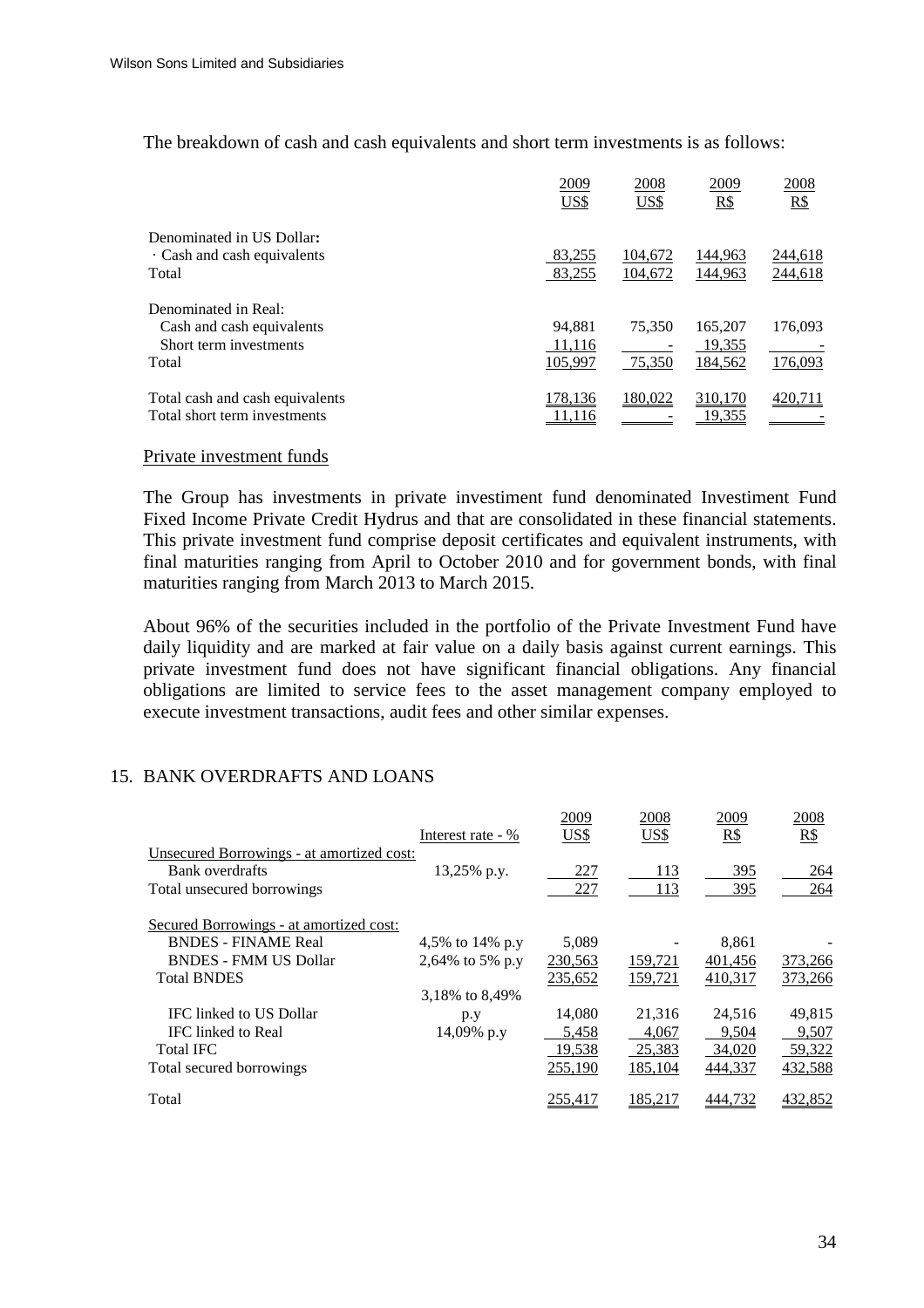The breakdown of bank overdrafts and loans by maturity is as follows:

|                                         | US\$    | US\$    | <u>R\$</u> | R\$     |
|-----------------------------------------|---------|---------|------------|---------|
| Within one year                         | 18.146  | 17.777  | 31.596     | 41.545  |
| In the second year                      | 20,545  | 15.096  | 35,773     | 35,277  |
| In the third to fifth years (including) | 60,166  | 43,321  | 104,761    | 101,241 |
| After five years                        | 156,560 | 109,023 | 272,602    | 254,789 |
| Total                                   | 255,417 | 185,217 | 444,732    | 432,852 |
| Total current                           | 18,146  | 17,777  | 31,596     | 41,545  |
| Total non-current                       | 237,271 | 167,440 | 413,136    | 391,307 |

The analysis of borrowings by currency is as follows:

|                   |        | Real             |        |         |            | Real             |        |         |
|-------------------|--------|------------------|--------|---------|------------|------------------|--------|---------|
|                   |        | linked to        | US     |         |            | linked to        | US     |         |
|                   | Real   | <b>US Dollar</b> | Dollar | Total   | Real       | <b>US Dollar</b> | Dollar | Total   |
|                   | US\$   | <u>US\$</u>      | US\$   | US\$    | <u>R\$</u> | <u>R\$</u>       | $R\$   | $R\$    |
| December 31, 2009 |        |                  |        |         |            |                  |        |         |
| Bank overdrafts   | 227    |                  |        | 227     | 395        |                  |        | 395     |
| Bank loans        | 10,547 | 230,563          | 14,080 | 255,190 | 18,365     | 401,456          | 24,516 | 444,337 |
| Total             | 10,774 | 230,563          | 14,080 | 255,417 | 18,760     | 401,456          | 24,516 | 444,732 |
| December 31, 2008 |        |                  |        |         |            |                  |        |         |
| Bank overdrafts   | 113    |                  |        | 113     | 264        |                  |        | 264     |
| Bank loans        | 4,067  | 159,721          | 21,316 | 185,104 | 9,507      | 373,266          | 49,815 | 432,588 |
| Total             | 4,180  | 159,721          | 21,316 | 185,217 | 9,771      | 373,266          | 49,815 | 432,852 |

The Group has two main lenders:

Brazilian Economic and Social Development Bank ("BNDES"), as an agent of Brazilian Merchant Navy ("FMM") BNDES finances tug boats and platform supply vessel's construction, in the amount outstanding of US\$ 230.6 million (R\$401.5 million) (2008: US\$159.7 million (R\$373.3 million)) and equipments for logistic operations, US\$ 5.1 million (R\$8.9 million). The amounts outstanding at December 31, 2009 are repayable over periods varying up to 21 years. For the part linked to US Dollars the loans carry fixed interest rates between 2.64% and 5% per year, whereas for the loans denominated in Real, the interest rates are between 4.5% and 14% per year.

The International Finance Corporation ("IFC") finances both port terminals – Tecon Rio Grande and Tecon Salvador. There are three loan agreements with this bank: two for Tecon Salvador and one for Tecon Rio Grande. The amounts outstanding at December 31, 2009 are repayable over periods varying up to 7 years. These loans are denominated part in US Dollar and part in Real. For the part linked to US Dollar, one of the loans interest rate is fixed in 8.49% per year, while the others load a variable rate denominated Libor (semestral) plus spread that are between 2.5% to 3.5% per year, whereas for the part denominated in Real, the interest rate is fixed at 14.09% per year.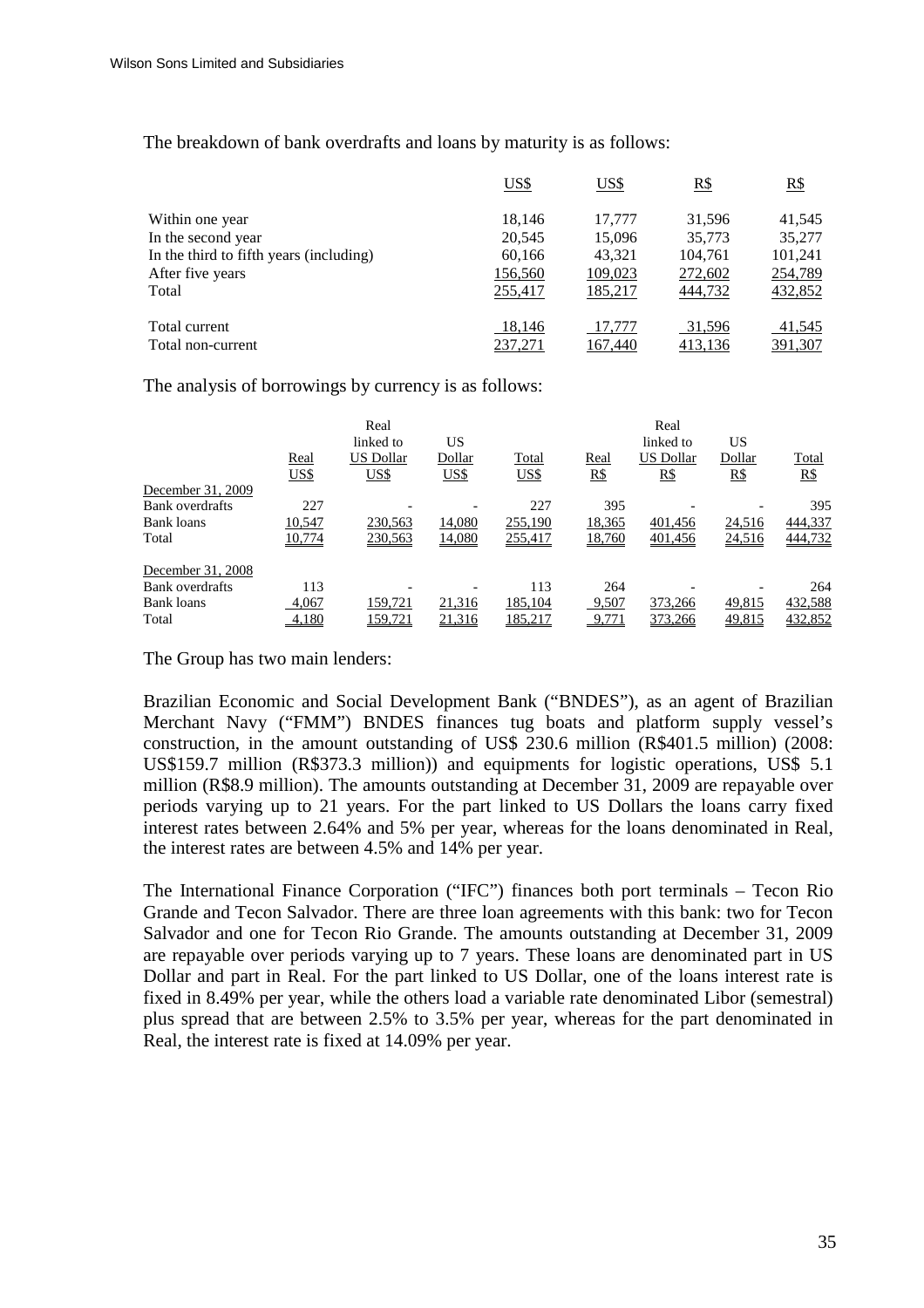#### Guarantees

The loans from BNDES are secured by a pledge over the tug boats and supply vessels that are object of these financing. For three of the seven platform supply vessels being financed there is also a guarantee involving receivables from the client Petrobras.

The loans from IFC are secured by the Groups shares in Tecon Salvador and Tecon Rio Grande, the projects cash flows, equipment and building (equipment and building only for Tecon Rio Grande).

# Undrawn borrowing facilities

At December 31, 2009, the Group had available US\$102.3 million of undrawn borrowing facilities for which all conditions precedent had been met.

The Export-Import Bank of China, finances Tecon Rio Grande´s equipment. The amount is US\$ 16.66 million, with initial outlay in January 2010. The amount outstanding is repayable up to 10 years, including a shortage of 2 years. The amortization and interest payment are semestrals. The loan is denominated in US Dollars with a variable rate (Libor - semestral). The spread is 1.7% per year and there is a committee´s payment for Bank Itaú BBA´s guarantee of 2% per year.

## Fair value

Management estimates the fair value of the Group's borrowings as follows:

|                                      | 2009<br>US\$      | 2008<br>US\$      | 2009<br>R\$       | 2008<br>R\$       |
|--------------------------------------|-------------------|-------------------|-------------------|-------------------|
| Bank overdrafts<br><b>Bank</b> loans | 227               | 113               | 395               | 264               |
| <b>BNDES</b><br><b>IFC</b>           | 235,652<br>20,160 | 168,144<br>25,891 | 410,317<br>35,103 | 392,953<br>60,507 |
| Total bank loans                     | 255,812           | 194,035           | 445,420           | 453,460           |
| Total                                | 256,039           | 194,148           | 445,815           | 453,724           |

#### Covenants

The subsidiaries Tecon Rio Grande and Tecon Salvador have specific restrictive clauses in their financing contracts with financial institutions related, basically, to the maintenance of liquidity ratios. At December 31, 2009, the Group is in compliance with all clauses of these contracts.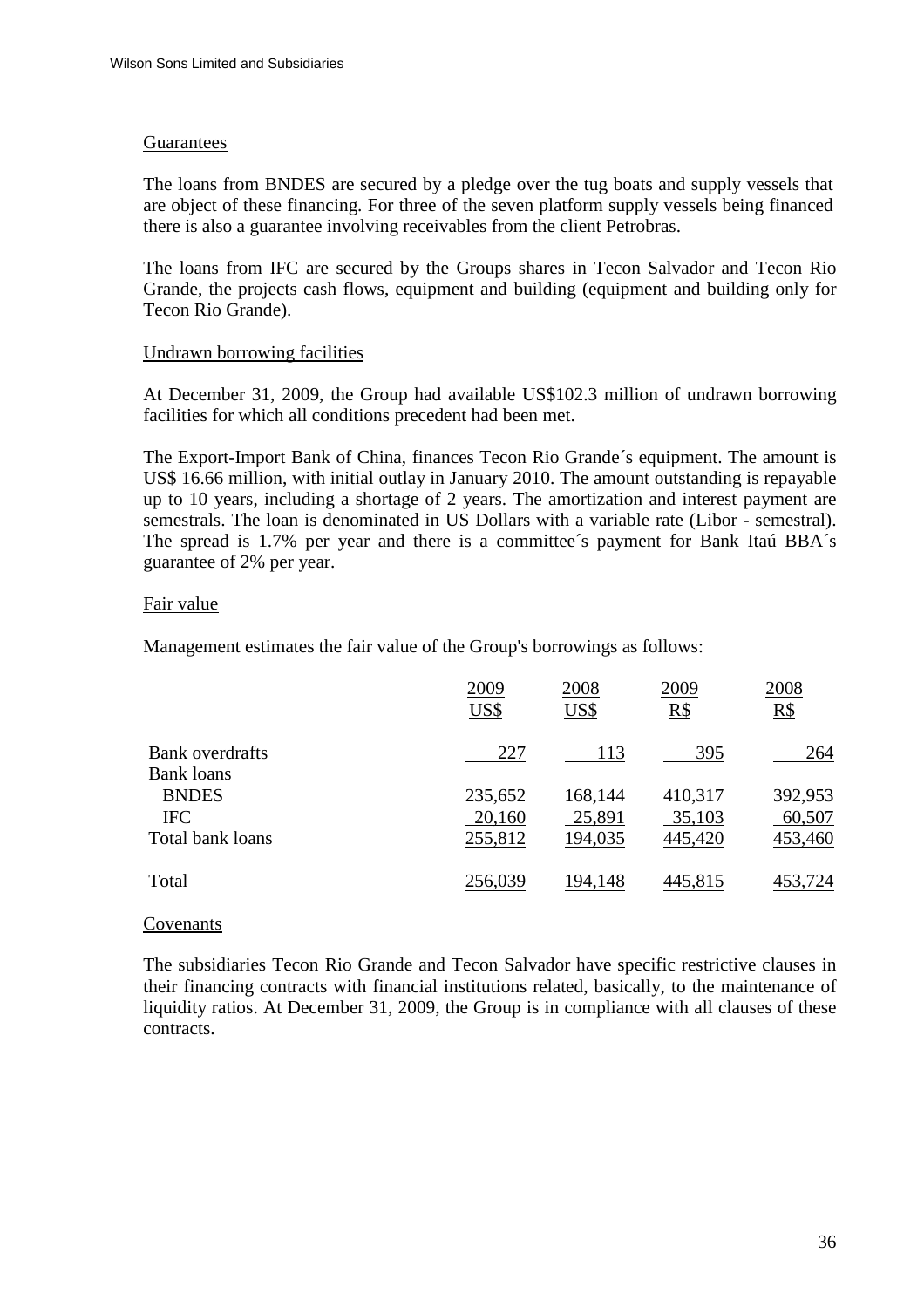#### 16. DEFERRED TAX

The following are the major deferred tax assets and liabilities recognized by the Group during the current and prior reporting periods:

|                                |              | Exchange          |                   |            | Non-                     |                                                |
|--------------------------------|--------------|-------------------|-------------------|------------|--------------------------|------------------------------------------------|
|                                | Accelerated  | variance          | Timing            | Tax        | monetary                 |                                                |
|                                | depreciation | on loans          | differences       | losses     | items                    | Total                                          |
|                                | <u>US\$</u>  | <u>US\$</u>       | <u>US\$</u>       | US\$       | US\$                     | US\$                                           |
| At January 1, 2008             | (14, 859)    | (17,598)          | 5,986             | 144        | 28,233                   | 1,906                                          |
| (Charge)/Credit to income      | 1,616        | 19,444            | 4,847             | (142)      | (32, 257)                | (6, 492)                                       |
| Charge to investment reserve   |              |                   | 1,206             |            |                          | 1,206                                          |
| Exchange differences           |              | 60                | (1,421)           | (2)        |                          | (1,363)                                        |
| At December 31, 2008           | (13,243)     | 1.906             | 10,618            |            | (4,024)                  | (4,743)                                        |
| (Charge)/Credit to income      | (8,351)      | (15, 156)         | 741               |            | 35,086                   | 12,320                                         |
| Exchange differences           |              | 3                 | 1,779             |            |                          | 1,782                                          |
| At December 31, 2009           | (21, 594)    | (13,247)          | 13,138            |            | 31,062                   | 9,359                                          |
|                                |              | Exchange          |                   |            | Non-                     |                                                |
|                                | Accelerated  | variance          | Timing            | Tax        | monetary                 |                                                |
|                                | depreciation | on loans          | differences       | losses     | items                    | Total                                          |
|                                | R\$          | $\underline{R\$}$ | $\underline{R\$}$ | <u>R\$</u> | $\underline{\mathbf{R}}$ | $\underline{\mathbf{R}}\underline{\mathbf{S}}$ |
| At January 1, 2008             | (26,320)     | (31,170)          | 10,605            | 253        | 50,009                   | 3,377                                          |
| (Charge)/Credit to income      | 3,777        | 45,441            | 11,327            | (332)      | (75, 385)                | (15, 172)                                      |
| Charge to investment reserve   |              |                   | 2,818             |            |                          | 2,818                                          |
| Exchange differences           |              | 140               | (3,321)           | (5)        |                          | (3,186)                                        |
| Translation adjustment to Real | (8,406)      | (9,957)           | 3,386             | 84         | 15,972                   | 1,079                                          |
| December 31, 2008              | (30,949)     | 4,454             | 24,815            |            | (9,404)                  | (11,084)                                       |
| (Charge)/Credit to income      | (14, 541)    | (26,390)          | 1,290             |            | 61,092                   | 21,451                                         |
| Exchange differences           |              | 5                 | 3,098             |            |                          | 3,103                                          |
| Translation adjustment to Real | 7,891        | (1,135)           | (6,327)           |            | 2,397                    | 2,826                                          |
| At December 31, 2009           | (37, 599)    | (23,066)          | 22,876            |            | 54,085                   | 16,296                                         |

Certain tax assets and liabilities have been offset on an entity by entity basis. In the consolidated financial statements, a deferred tax asset of one entity in the Group cannot be offset against a deferred tax liability of another entity in the Group as there is no legally enforceable right to offset tax assets and liabilities between Group companies. After offset, deferred tax balances are presented in the balance sheet as follows:

|                          | 2009<br>US\$ | 2008<br>US\$ | 2009<br><u>R\$</u> | 2008<br>$R\$ |
|--------------------------|--------------|--------------|--------------------|--------------|
| Deferred tax liabilities | (16, 140)    | (15,632)     | (28, 102)          | (36, 532)    |
| Deferred tax assets      | 25,499       | 10,889       | 44,398             | 25,448       |
| Total                    | 9,359        | (4.743)      | 6.296              | 0.084        |

At the balance sheet date, the Group has unused tax losses of US\$23,664 (R\$41,203) (2008: US\$9,564 (R\$22,351)) available for offset against future fiscal profits. No deferred tax asset has been recognized in the amount of US\$ 8,046 (R\$14,009) (2008: US\$3,252 (R\$7,599)) due to the unpredictability of future fiscal profits streams.

Deferred tax arises on Brazilian property, plant and equipment, inventories and prepaid expense held in US Dollar functional currency businesses. Deferred tax is calculated on the difference between the historical US Dollar balances recorded in the Group's accounts and the Real balances used in the Group's Brazilian tax calculations.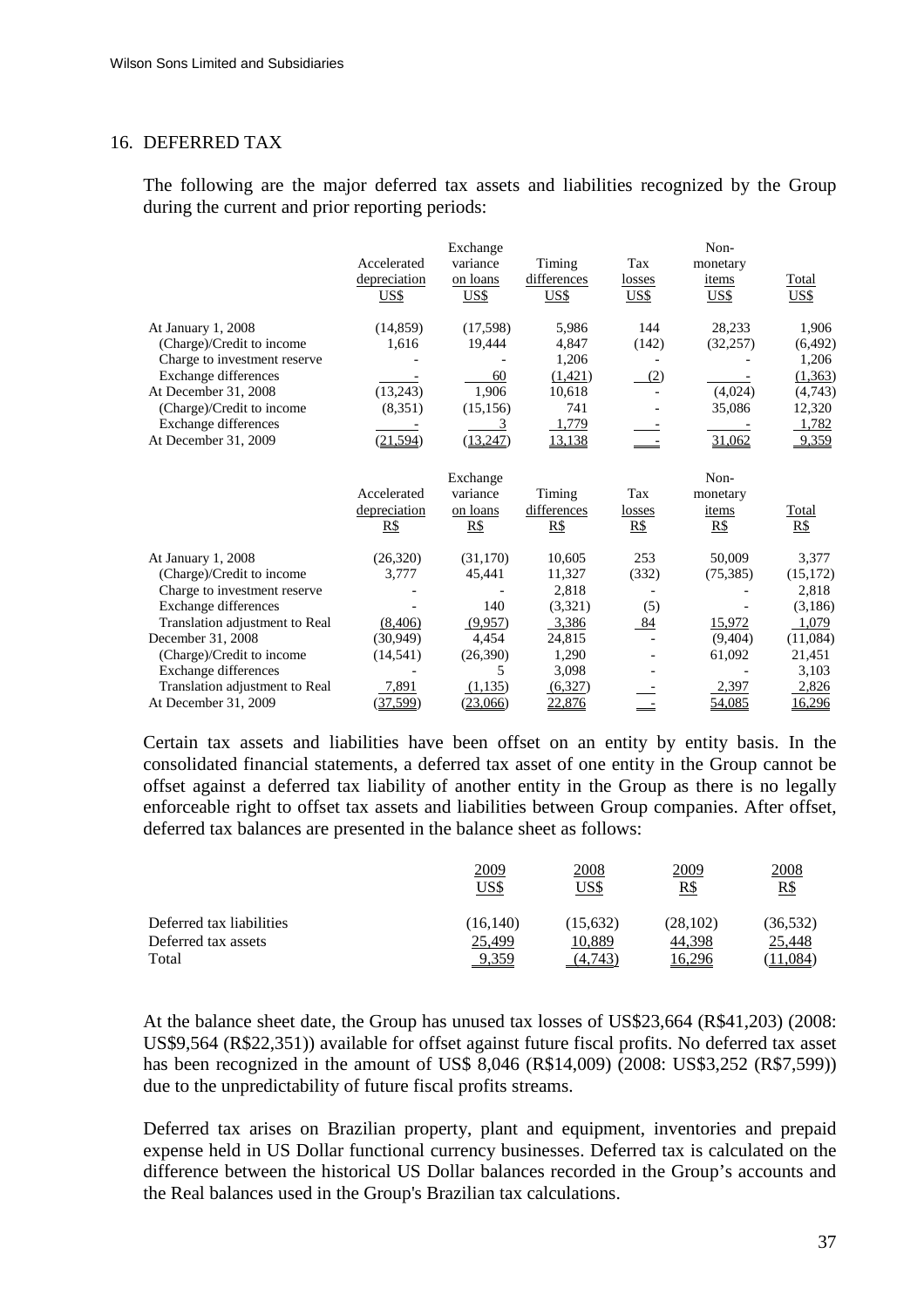Deferred tax arises from exchange gains on the Group's US Dollar and Real denominated loans linked to the US Dollar that are taxable on settlement and not in the period in which the gains arise.

# 17. PROVISIONS FOR CONTINGENCIES

| 12,484<br>At January 1, 2008                   | 22,113   |
|------------------------------------------------|----------|
| Net addition (reversal) in the year<br>(1,905) | (4, 452) |
| Exchange difference<br>(2,124)                 | (4,964)  |
| Translation adjustment to Real                 | 7,062    |
| At December 31, 2008<br>8,455                  | 19,759   |
| Net addition (reversal) in the year<br>(1,654) | (2,879)  |
| 3,030<br>Exchange difference                   | 5,275    |
| Translation adjustment to Real                 | (5,037)  |
| At December 31, 2009                           |          |

The breakdown of classes of provision is described below as follows:

|              | 2009  | 2008  | 2009   | 2008   |
|--------------|-------|-------|--------|--------|
|              | US\$  | US\$  | R\$    | $R\$   |
| Civil cases  | 781   | 2,369 | 1,360  | 5,537  |
| Tax cases    | 921   | 1,291 | 1,604  | 3,016  |
| Labor claims | 8,129 | 4,795 | 14,154 | 11,206 |
| Total        | 9,83. | 8,455 |        | 19,759 |

In the normal course of business in Brazil, the Group continues to be exposed to numerous local legal claims. It is the Group's policy to vigorously contest such claims, many of which appear to have little substance in merit, and to manage such claims through its legal advisors. There are no material claims outstanding at December 31, 2009 which have not been provided for and which the Group's legal advisers consider are more likely than not to result in a financial settlement against the Group.

The mainly probable and possible Group's claims are described below:

- Civil and Environmental cases: Indemnification for damages caused by floating crafts accidents. These claims are pleas related to environmental causes and indemnities for work accidents.
- Labor claims: These lawsuits litigate about salary differences, overtime worked without payments, and other additional.
- Tax cases: Brazilian taxes that the Group considers inappropriate and litigates against the governments.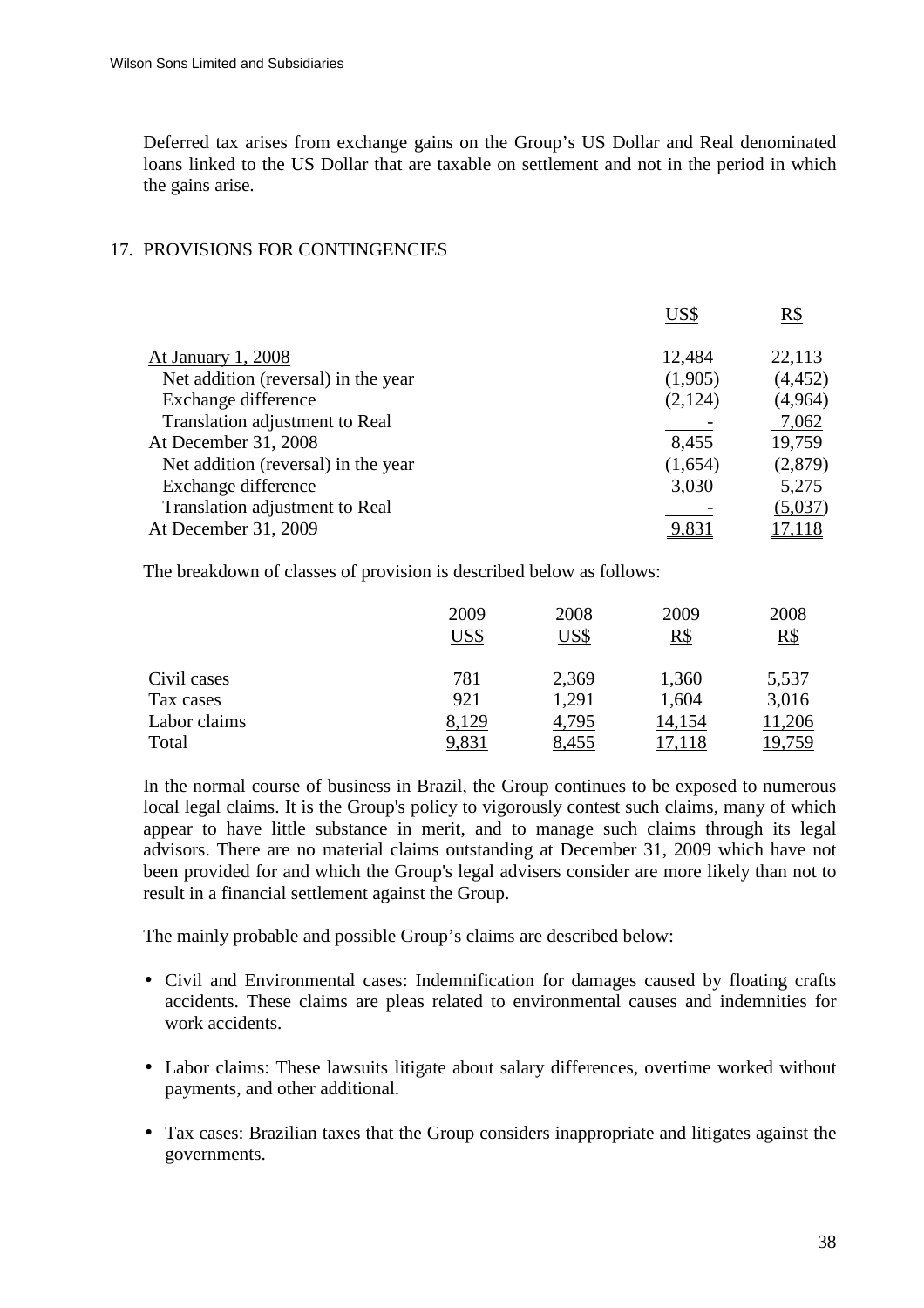In addition to the cases for which the Group booked the provision for contingencies there are other tax, civil and labor disputes amounting to US\$ 60,355 (R\$105,089) (2008: US\$33,074 (R\$77,293)), whose probability of loss was estimated by the legal advisors as possible. Of in order to promote the amount of US\$ 60,355 classified as possible, US\$ 10,667 refer to approximately 130 labor claims which were filed against the Port Terminal during 2009, the amounting to US\$ 11,292 are related to exchange difference. The principal thrust of such claims was for the additional compensation for the alledged enhanced risk of operating the port during the construction phase of the port expansion. The Superior Labor Court ("SLC") judged the object and declared the inapplicability of private terminals employees additional. The Group´s legal advisers will continue monitoring progress on the case with SLC, in order to promote a court decision favorable to the Port Terminal.

# 18. OBLIGATIONS UNDER FINANCE LEASES

|                                         | Minimum lease payments |         | Present value of<br>minimum lease payments |       |
|-----------------------------------------|------------------------|---------|--------------------------------------------|-------|
|                                         | 2009<br>2008           |         | 2009                                       | 2008  |
|                                         | US\$                   | US\$    | US\$                                       | US\$  |
| Amounts payable under finance leases:   |                        |         |                                            |       |
| Within one year                         | 5,263                  | 1,616   | 3.902                                      | 1,116 |
| In the second to fifth years, inclusive | 9,950                  | 4,025   | 8,653                                      | 3,139 |
| Total                                   | 15,213                 | 5,641   | 12,555                                     | 4,255 |
| Less future finance charges             | (2,658)                | (1,386) |                                            |       |
| Present value of lease obligations      | 2.555                  | 1255    |                                            |       |

|                                        |                        |         | Present value of       |       |  |
|----------------------------------------|------------------------|---------|------------------------|-------|--|
|                                        | Minimum lease payments |         | minimum lease payments |       |  |
|                                        | 2009                   | 2008    | 2009                   | 2008  |  |
|                                        | R\$                    | $R\$    | R\$                    | R\$   |  |
| Amounts payable under finance leases:  |                        |         |                        |       |  |
| Within one year                        | 9,164                  | 3,776   | 6,793                  | 2,609 |  |
| In the second to fifth years inclusive | 17,324                 | 9,408   | 15,067                 | 7,336 |  |
| Total                                  | 26,488                 | 13,184  | 21,860                 | 9,945 |  |
| Less future finance charges            | (4,628)                | (3,239) |                        |       |  |
| Present value of lease obligations     | 21.860                 | 9.945   |                        |       |  |

It is the Group's policy to lease certain of its fixtures and equipment under finance leases. The average lease term is 4 years.

For the year ended December 31, 2009 the average effective leasing rate was 15.21% per year (2008: 15.25%). Interest rates are fixed at contract date.

All leases include a fixed repayment and a variable finance charge linked to the Brazilian interest rate. The interest rates ranges from 10.05% to 20.39% per year.

Leases are denominated in Reais.

The fair value of the Group's lease obligations is approximately equal to their carrying amount.

The Group's obligations under finance leases are secured by the lessors' rights over the leased assets.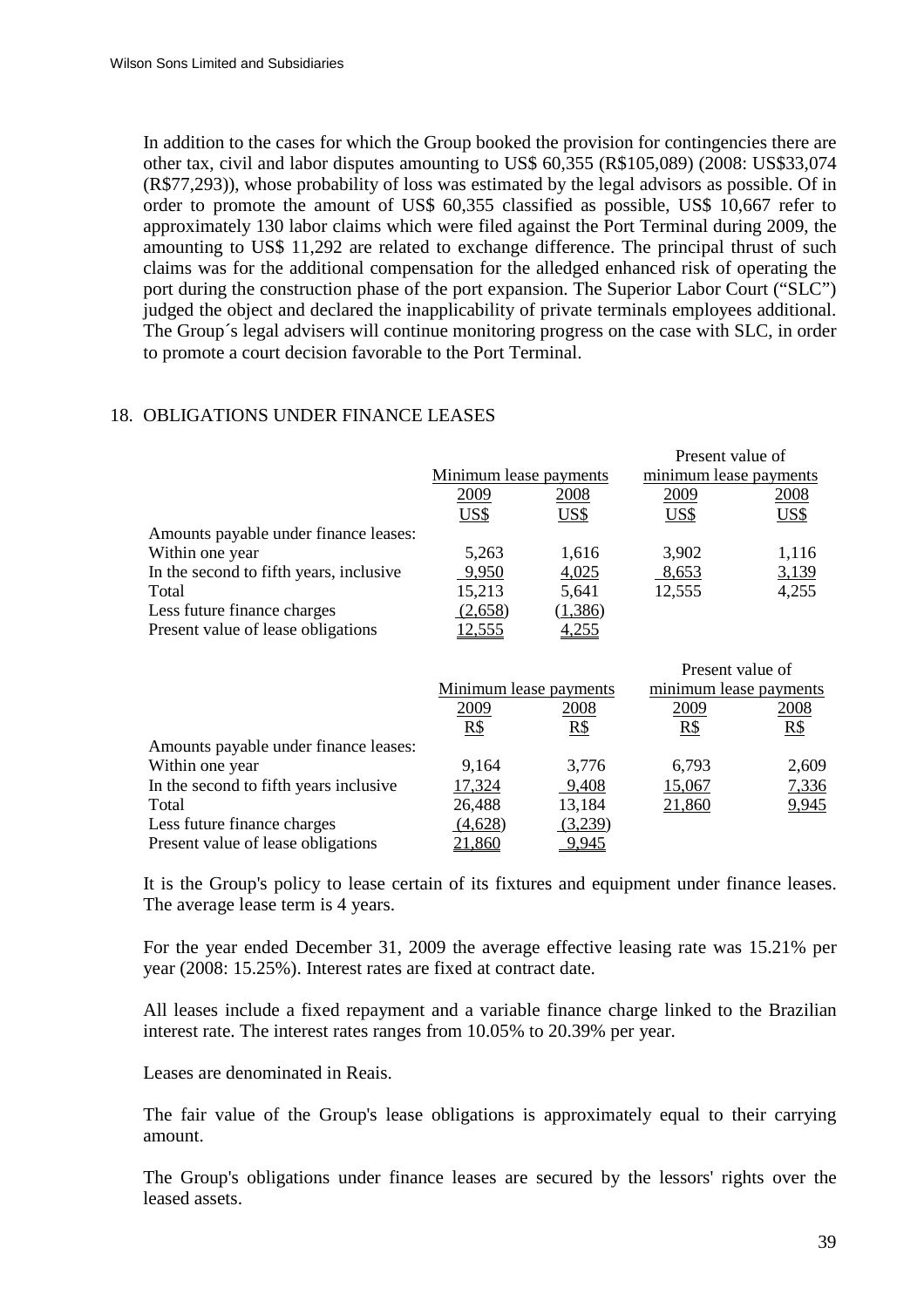# 19. TRADE AND OTHER PAYABLES

|                             | 2009   | 2008   | 2009           | 2008    |
|-----------------------------|--------|--------|----------------|---------|
|                             | US\$   | US\$   | $R\$           | R\$     |
| <b>Suppliers</b>            | 61,756 | 44,334 | 107,530        | 103,609 |
| Taxes                       | 11,847 | 9,834  | 20,628         | 22,980  |
| Share-based payment         | 10,591 | 1,167  | 18,441         | 2,728   |
| Accruals and other payables | 5,733  | 7,387  | 9,982          | 17,262  |
| Total                       | 89,92' | 52,722 | <u>156,581</u> | 46,579  |

The Group has financial risk management policies in place to ensure that payables are paid within the credit timeframe.

| 2009      | 2008     | 2009      | 2008       |
|-----------|----------|-----------|------------|
| US\$      | US\$     | R\$       | R\$        |
|           |          |           |            |
|           |          |           |            |
|           |          |           |            |
| 22,807    | 40.928   | 39.712    | 95.649     |
| (35,207)  | (42,882) | (61, 302) | (100, 215) |
| (12, 400) | (1,954)  | (21.590)  | (4,566)    |
|           |          |           |            |

# 20. CASH-SETTLED SHARE-BASED PAYMENTS

On April 9, 2007, the board of Wilson Sons Limited approved a stock option plan (the "Share-Based Payment" or "Long-Term Incentive Scheme"), which allows for the grant of phantom options to eligible employees to be selected by the board over the next five years. The options will provide cash payments, on exercise, based on the number of options multiplied by the growth in the price of a Brazilian Depositary Receipts ("BDR") of Wilson Sons Limited between the date of grant (the Base Price) and the date of exercise (the "Exercise Price"). The plan is regulated by the laws of Bermuda.

The changes on the accrual for the plan are as follows:

|                                 | US\$    | $R\$    |
|---------------------------------|---------|---------|
| Liability at January 1, 2008    | 2,598   | 4,602   |
| Reversal for the year           | (1,431) | (3,344) |
| Translation adjustment to Reals |         | 1,470   |
| Liability at December 31, 2008  | 1,167   | 2,728   |
| Charge for the year             | 9,424   | 16,409  |
| Translation adjustment to Reals |         | (696)   |
| Liability at December 31, 2009  | 10.591  | 18,441  |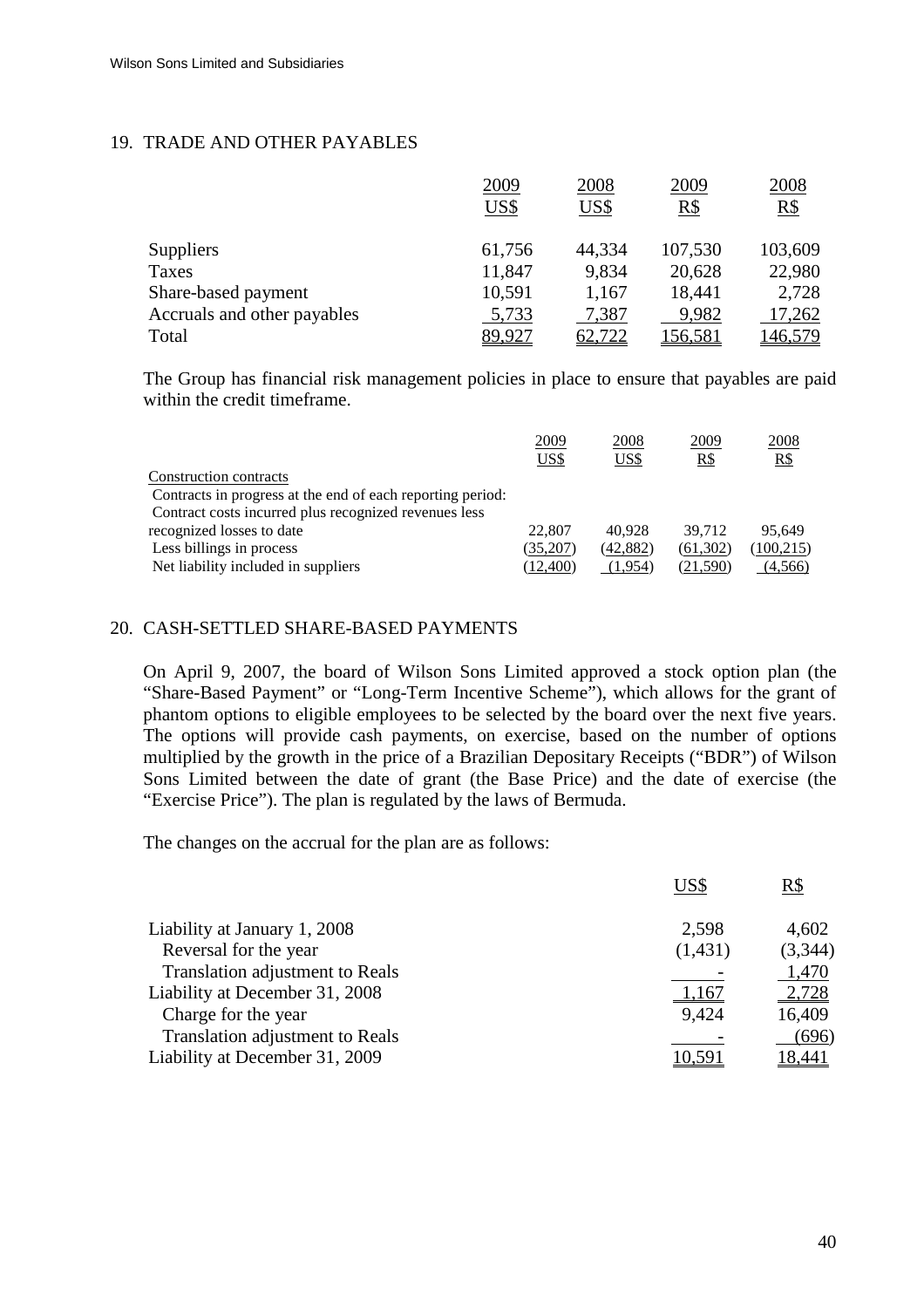The liability above is included in "Share-Based Payment" presented in Note 19.

|                                        | 2009             |
|----------------------------------------|------------------|
|                                        | Number           |
|                                        | of share options |
| Outstanding at the begging of the year | 3,892,760        |
| Granted during the year                | 20,000           |
| Outstanding at the end of the year     | 3,912,760        |

Fair value of the recorded liability in the amount of US\$10,591 (R\$18,441) (2008: US\$1,167 (R\$2,728)) was determined using the Binomial model based on the assumptions mentioned below:

|                               | 2009     | 2008     |
|-------------------------------|----------|----------|
| Closing share price (in real) | R\$21.48 | R\$10.95 |
| <b>Expected volatility</b>    | 34%      | 30%      |
| Expected life                 | 10 years | 10 years |
| Risk free rate                | 9.49%    | 11.23%   |
| Expected dividend yield       | 2.2 %    | 3.40%    |

Expected volatility was determined by calculating the historical volatility of the Group's share price. The expected life used in the model has been adjusted based on management´s best estimate for exercise restrictions and behavioral considerations.

# 21. EQUITY

# Share Capital

|                                   | 2009  | 2008  | 2009   | 2008       |
|-----------------------------------|-------|-------|--------|------------|
|                                   | US\$  | US\$  | R\$    | <u>R\$</u> |
| 71,144,000 ordinary shares issued |       |       |        |            |
| and fully paid                    | 9.905 | 9.905 | 17.247 | 23,148     |

#### Dividends

According to the Company's by-laws, an amount of no less than 25% of the Adjusted Net Profit for the current year shall be declared by the Board as a dividend to be paid to the Members before the next Annual General Meeting, provided that dividend will be mandatory unless the Board considers that the payment of such dividends will not be in the interests of the Company. The final dividend is subject to approval by shareholders at the Annual General Meeting.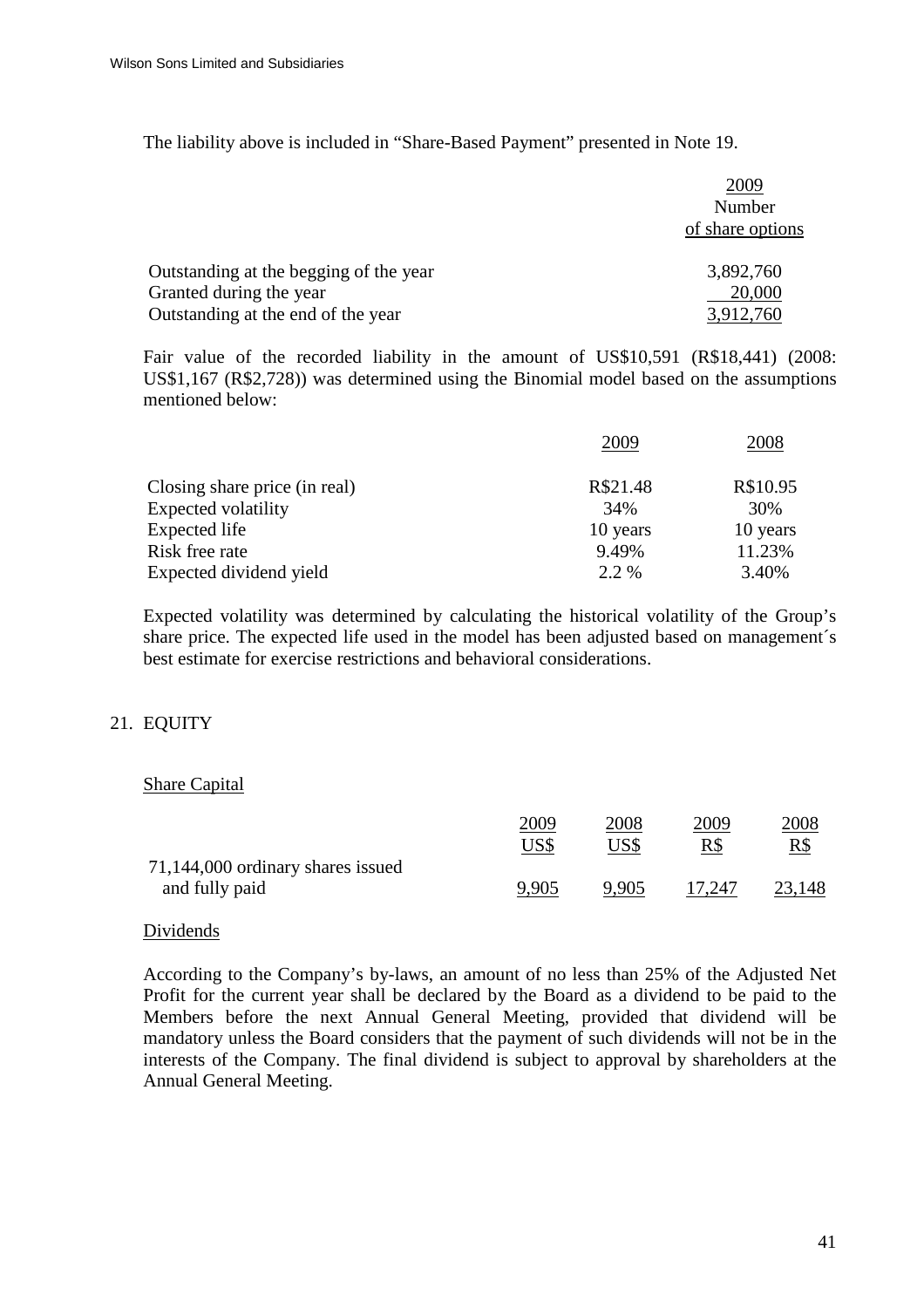Amounts recognized as distributions to owners of the Company:

|                    | 2009   | 2008   | 2009   | 2008   |
|--------------------|--------|--------|--------|--------|
|                    | US\$   | US\$   | R\$    | R\$    |
| Dividends declared | 16.007 | 16,007 | 27,871 | 37,408 |
| Total              | 16,007 | 16,007 | 27,871 | 37,408 |

In the Board Meeting held on May 4, 2009 the Board of Directors declared the payment of dividend in the amount of US\$0.225 cents per share (R\$0.392 cents per share) in the total amount of US\$16,007 (R\$27,871) to Shareholders of record as at May 4, 2009 and the payment of such dividend on May 12, 2009.

#### Earnings per share

The calculation of the basic and diluted earnings per share is based on the following data:

|                                                           | 2009<br>US\$ | 2008<br>US\$ | <u>2009</u><br>R\$ | 2008<br>R\$ |
|-----------------------------------------------------------|--------------|--------------|--------------------|-------------|
| Profit for the year attributable to owners of the Company | 88.531       | 46.855       | 154.148            | 109.500     |
| Weighted average number of ordinary shares                | 71.144.000   | 71.144.000   | 71,144,000         | 71.144.000  |
| Basic and diluted earnings per share (cents per share)    | 124.4        | 65.9         | 216.7              | 153.9       |

## Legal reserve

An amount equal to 5% of the Company's net profit for the current year to be credited to a retained earnings account to be called "Legal Reserve" until such account equals 20% of the Company's paid up share capital.

# Translation reserve

The translation reserve arises from exchange differences on the translation of operations with a functional currency other than US Dollar.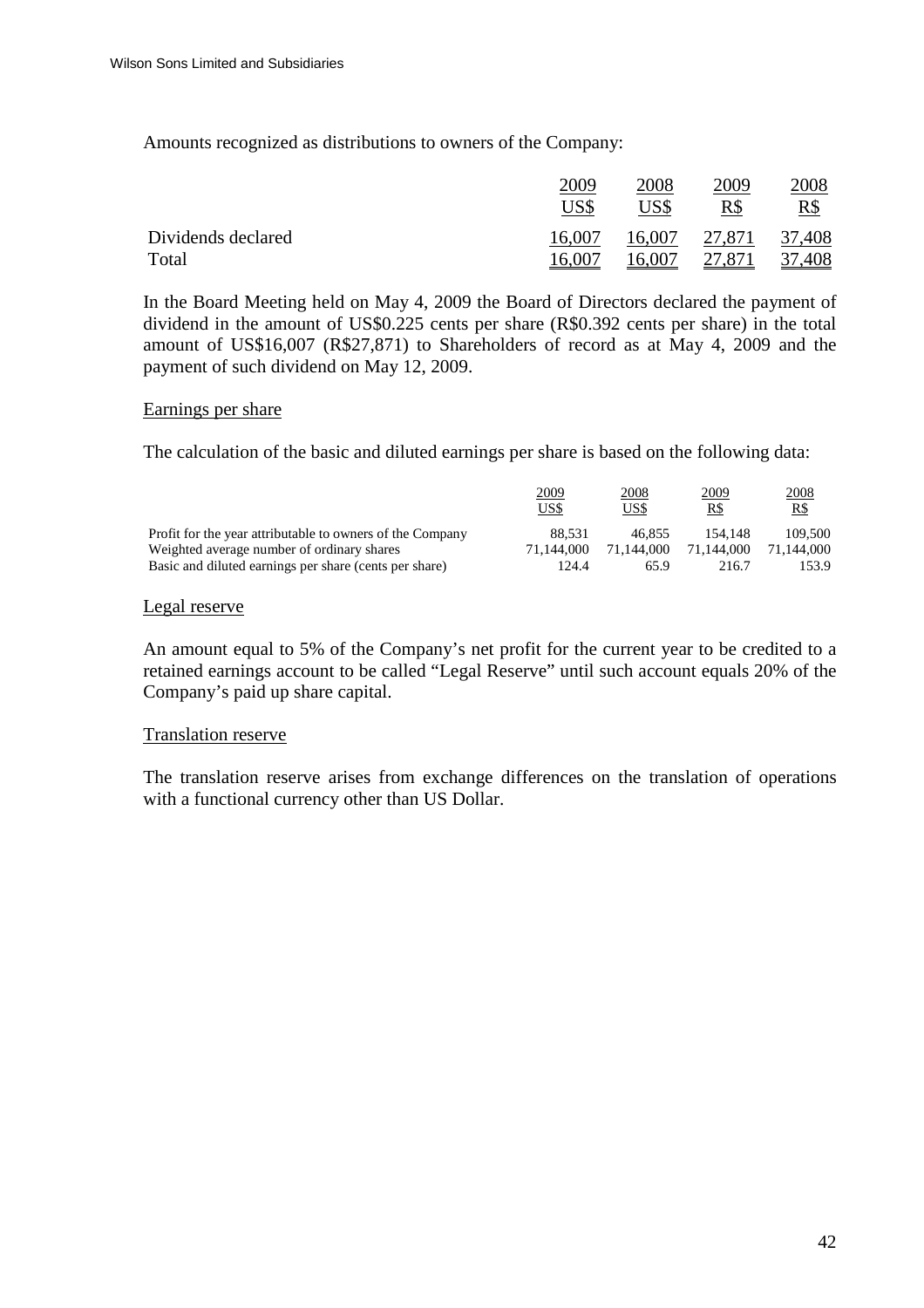## 22. SUBSIDIARIES

Details of the Company's subsidiaries at December 31, 2009 and 2008 are as follows:

|                                                   | Place of<br>incorporation<br>and operation | Proportion<br>of ownership<br>interest | Method used<br>to account<br>for investment |
|---------------------------------------------------|--------------------------------------------|----------------------------------------|---------------------------------------------|
| <b>Holding company</b>                            |                                            |                                        |                                             |
| Wilson Sons de Administração e Comércio Ltda.     | <b>Brazil</b>                              | 100%                                   | Consolidation                               |
| Vis Limited                                       | Guernsey                                   | 100%                                   | Consolidation                               |
| <b>Towage</b>                                     |                                            |                                        |                                             |
| Saveiros Camuyrano Serviços Marítimos S.A.        | <b>Brazil</b>                              | 100%                                   | Consolidation                               |
| Sobrare-Servemar Ltda.                            | <b>Brazil</b>                              | 100%                                   | Consolidation                               |
| Wilson Sons Apoio Marítimo Ltda                   | <b>Brazil</b>                              | 100%                                   | Consolidation                               |
| Wilson Sons Operações Marítimas Especiais Ltda    | <b>Brazil</b>                              | 100%                                   | Consolidation                               |
| Transamérica Visas Serviços de Despachos Ltda     | <b>Brazil</b>                              | 100%                                   | Consolidation                               |
| <b>Offshore</b>                                   |                                            |                                        |                                             |
| Wilson Sons Offshore S.A.                         | <b>Brazil</b>                              | 100%                                   | Consolidation                               |
| <b>Shipyard</b>                                   |                                            |                                        |                                             |
| Wilson, Sons S.A., Comércio, Indústria, e Agência |                                            |                                        |                                             |
| de Navegação Ltda.                                | <b>Brazil</b>                              | 100%                                   | Consolidation                               |
| Wilson Sons Estaleiro Ltda.                       | <b>Brazil</b>                              | 100%                                   | Consolidation                               |
| <b>Ship Agency</b>                                |                                            |                                        |                                             |
| Wilson Sons Agência Marítima Ltda.                | <b>Brazil</b>                              | 100%                                   | Consolidation                               |
| Wilson Sons Navegação Ltda.                       | <b>Brazil</b>                              | 100%                                   | Consolidation                               |
| <b>Stevedoring</b>                                |                                            |                                        |                                             |
| Wilport Operadores Portuários Ltda.               | <b>Brazil</b>                              | 100%                                   | Consolidation                               |
| <b>Logistics</b>                                  |                                            |                                        |                                             |
| Wilson, Sons Logística Ltda                       | <b>Brazil</b>                              | 100%                                   | Consolidation                               |
| <b>Transport services</b>                         |                                            |                                        |                                             |
| Wilson, Sons Terminais de Cargas Ltda.            | <b>Brazil</b>                              | 100%                                   | Consolidation                               |
| <b>Bonded warehousing</b>                         |                                            |                                        |                                             |
| EADI Santo André Terminal de Carga Ltda.          | <b>Brazil</b>                              | 100%                                   | Consolidation                               |
| <b>Port terminal</b>                              |                                            |                                        |                                             |
| Tecon Rio Grande S.A.                             | <b>Brazil</b>                              | 100%                                   | Consolidation                               |
| Tecon Salvador S.A.                               | <b>Brazil</b>                              | 100%                                   | Consolidation                               |
| Port operator                                     |                                            |                                        |                                             |
| Brasco Logística Offshore Ltda.                   | <b>Brazil</b>                              | 75%                                    | Consolidation                               |
| Wilson Sons Operadores Portuários Ltda.           | <b>Brazil</b>                              | 100%                                   | Consolidation                               |

The Group also has 100% of ownership interest in a Brazilian Private Investment Funds denominated Investment Fund Fixed Income Private Credit Hydrus. This fund is managed by Itaú bank and its policies and objectives are determined by the Group's treasury (Note 14).

On October 31, 2008 the Group's decided to reorganize its investments structure. This resulted in Saveiros Camuyranos Serviços Marítimos S.A., a subsidiary of Wilson Sons Limited, being spun-off into Wilson, Sons Offshore S.A., also a subsidiary of Wilson Sons Limited. This spin-off does not affect any shareholder rights or the rights of bearers of BDR in Wilson Sons Limited.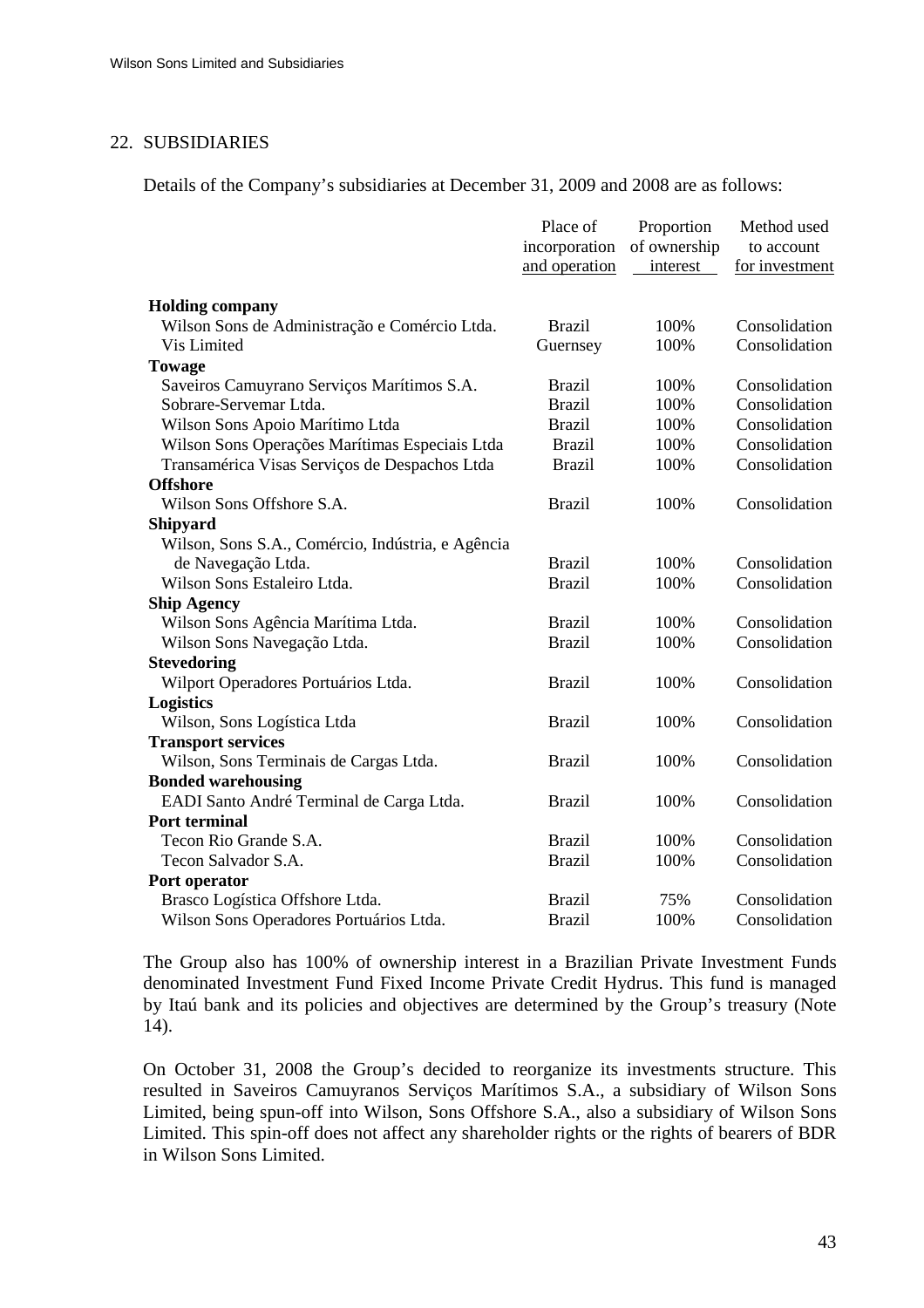## 23. JOINT VENTURES

The following amounts are included in the Group's financial statements as a result of proportionate consolidation of joint ventures.

|                            | 2009      | 2008        | 2009      | 2008              |
|----------------------------|-----------|-------------|-----------|-------------------|
|                            | US\$      | <b>US\$</b> | R\$       | $\underline{R\$}$ |
| Current assets             | 3,639     | 3,457       | 6,336     | 8,079             |
| Non-current assets         | 2,297     | 1,438       | 4,000     | 3,361             |
| <b>Current liabilities</b> | (4, 744)  | (3,377)     | (8,260)   | (7,892)           |
| Non-current liabilities    | (21)      | (54)        | (37)      | (126)             |
|                            | 2009      | 2008        | 2009      | 2008              |
|                            | US\$      | US\$        | R\$       | $R\$              |
| Income                     | 15,963    | 18,831      | 27,795    | 44,008            |
| Expenses                   | (14, 748) | (10, 102)   | (25, 679) | (23,608)          |

The Group has the following significant interests in joint ventures at December 31, 2009:

|                                             | Place of      | Proportion   | Method used    |
|---------------------------------------------|---------------|--------------|----------------|
|                                             | incorporation | of ownership | to account     |
|                                             | and operation | interest     | for investment |
| Towage                                      |               |              | Consolidation  |
| Consórcio de Rebocadores Barra de Coqueiros | <b>Brazil</b> | 50%          | Proportional   |
| Consórcio de Rebocadores Baia de São Marcos | <b>Brazil</b> | 50%          | Proportional   |
| Non-vessel operating common carrier         |               |              | Consolidation  |
| Allink Transportes Internacionais Limitada  | <b>Brazil</b> | 50%          | Proportional   |

On November 6, 2009 the Group sold its participation of 33.3% in the Joint Venture Dragaport Engenharia Ltda. to the partner Serveng Civilsan S.A. Except for this, the other interests in joint ventures mentioned above are the same of December 31, 2008.

## 24. OPERATING LEASE ARRANGEMENTS

#### The Group as lessee

|                                          | 2009<br>US\$ | <u> 2008 </u><br>US\$ | 2009<br>R\$ | <u>2008</u><br>$R\$ |
|------------------------------------------|--------------|-----------------------|-------------|---------------------|
| Minimum lease payments under operating   |              |                       |             |                     |
| leases recognized in income for the year | 12.440       | 12.058                | 21.661      | 28.180              |

At December 31, 2009, the minimum amount due by the Group for future minimum lease payments under cancellable operating leases was US\$8,390 (R\$14,608) (2008: US\$6,638 (R\$15,513)).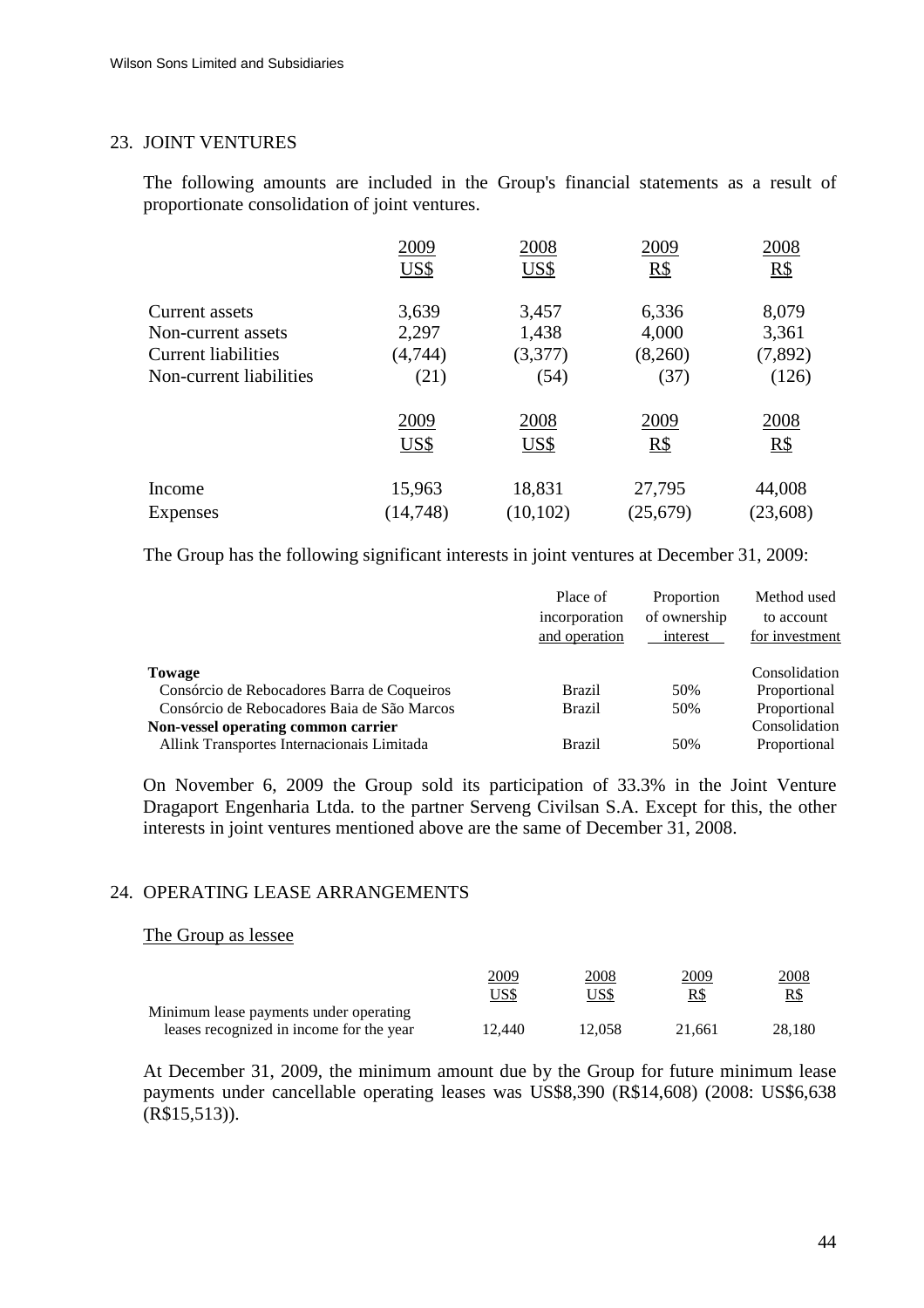Lease commitments for land and buildings with a term of over 5 years are recognized as an expense on a straight-line basis over the lease term. These operating lease arrangements are between Tecon Rio Grande and the Rio Grande port authority, and between Tecon Salvador and the Salvador port authority. The Tecon Rio Grande concession expires in 2022 and the Tecon Salvador concession in 2025. The Tecon Rio Grande guaranteed payments consist of two elements; a fixed rental, plus a fee per 1,000 containers moved based on forecast volumes made by the consortium. The amount shown in the accounts is based on the minimum volume forecast. Volumes are forecast to rise in future years. If container volumes moved through the terminal exceed forecast volumes in any given year additional payments will be required.

Tecon Salvador guaranteed payments consists of three elements; a fixed rental, a fee per container moved based on minimum forecast volumes and a fee per ton of non-containerized cargo moved based on minimum forecast volumes.

At the balance sheet date, the Group had outstanding commitments for future minimum lease payments under non-cancellable operating leases, which fall due as follows:

|                                       | <u> 2009</u><br>US\$ | <b>2008</b><br>US\$ | 2009<br><u>R\$</u> | <u>2008</u><br>$R\$ |
|---------------------------------------|----------------------|---------------------|--------------------|---------------------|
| Within one year                       | 1.453                | 1.456               | 2.530              | 3,403               |
| In the second to fifth year inclusive | 13,557               | 5.049               | 23,605             | 35,170              |
| Total                                 | 5.010                | 6.505               |                    | 38,573              |

Non-cancellable lease payments represent rental payments by the Group for the bonded warehouse used by EADI Santo Andre.

In November, 2008 the Group's renewed the concession to operate the EADI Santo Andre (a bonded warehouse) for a further ten years. With this, the Group's management renewed the rental agreement contract of the bonded warehouse used by EADI Santo Andre for the same period. The unexpired lease period at December 31, 2009 is 10 years and 4 months. These rental payments are updated by a Brazilian general inflation index.

# 25. FINANCIAL INSTRUMENTS AND RISK ASSESSMENT

#### a) Capital risk management

The Group manages its capital to ensure that entities in the Group will be able to continue as a going concern while maximizing the return to stakeholders through the optimization of the debt and equity balance. The capital structure of the Group consists of debt, which includes the borrowing disclosed in Note 15, cash and cash equivalents, short term investments and equity attributable to owners of the parent comprising issued capital, reserves and retained earnings as disclosed in Note 21.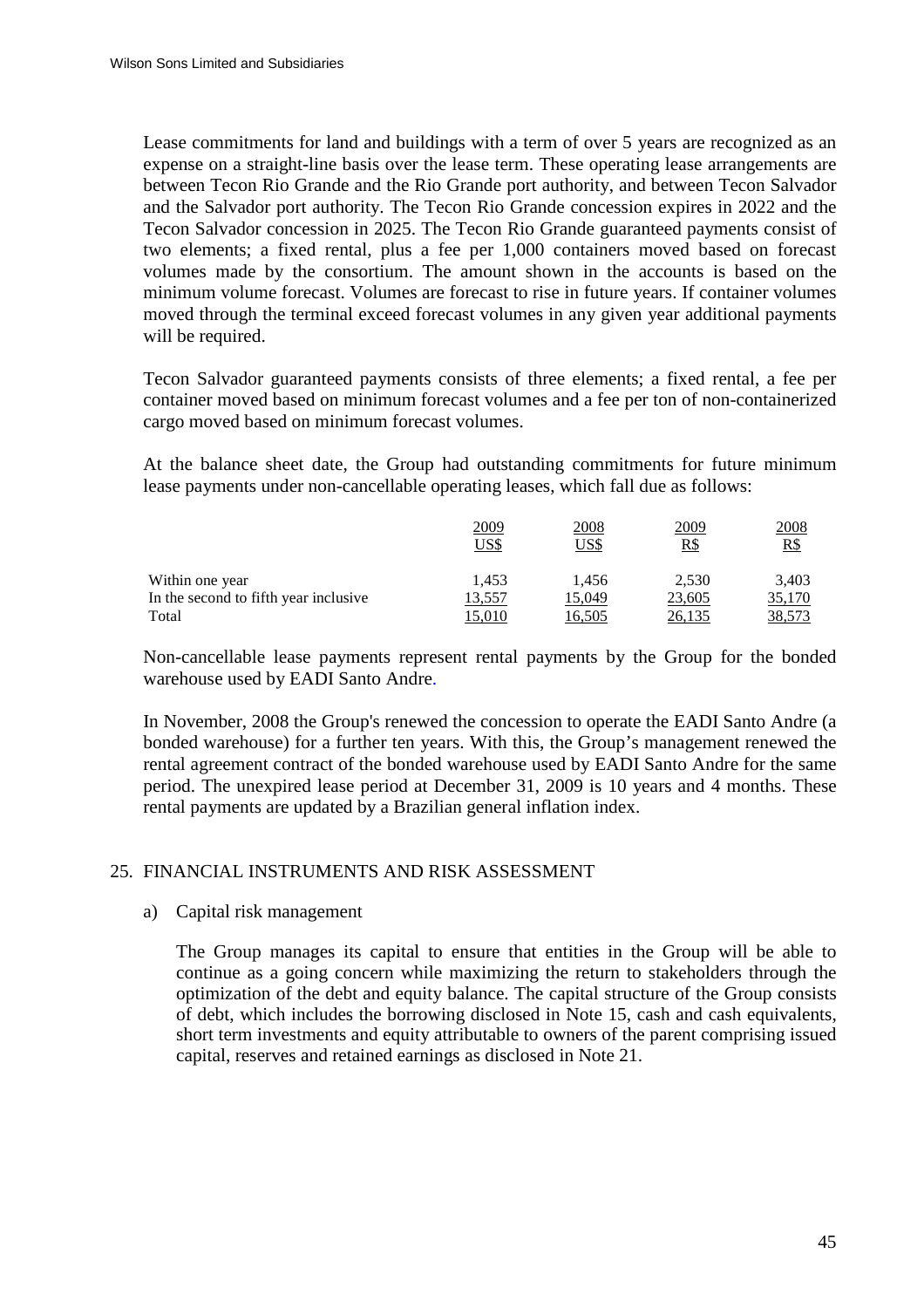## b) Categories of financial instruments:

|                                  | Fair value |             | Book value         |                |
|----------------------------------|------------|-------------|--------------------|----------------|
|                                  | 2009       | <u>2008</u> | 2009               | <u>2008</u>    |
|                                  | US\$       | <u>US\$</u> | US\$               | US\$           |
| Financial assets:                |            |             |                    |                |
| Cash and cash equivalents        | 178,136    | 180,022     | 178,136            | 180,022        |
| <b>Short Term Investments</b>    | 11,116     |             | 11,116             |                |
| Trade and other receivables      | 105,499    | 78,751      | 105,499            | 78,751         |
| Total                            | 294,751    | 258,773     | 294,751            | 258,773        |
|                                  |            |             |                    |                |
| Financial liabilities:           |            |             |                    |                |
| Bank loans and overdrafts        | 256,039    | 194,148     | 255,417            | 185,217        |
| Obligations under finance leases | 12,555     | 4,255       | 12,555             | 4,255          |
| Trade and other payables         | 89,927     | 62,722      | 89,927             | 62,722         |
| Total                            | 358,521    | 261,125     | 357,899            | 252,194        |
|                                  |            |             |                    |                |
|                                  | Fair value |             | Book value         |                |
|                                  | 2009       | 2008        | 2009               | 2008           |
|                                  | R\$        | R\$         | R\$                | R\$            |
| Financial assets:                |            |             |                    |                |
| Cash and cash equivalents        | 310,170    | 420,711     | 310,170            | 420,711        |
| <b>Short Term Investments</b>    | 19,355     |             | 19,355             |                |
| Trade and other receivables      | 183,695    | 184,041     | 183,695            | <u>184,041</u> |
| Total                            |            |             |                    |                |
|                                  | 513,220    | 604,752     | 513,220            | 604,752        |
|                                  |            |             |                    |                |
| Financial liabilities:           |            |             |                    |                |
| Bank loans and overdrafts        | 445,815    | 453,724     | 444,732            | 432,852        |
| Obligations under finance leases | 21,860     | 9,945       | 21,860             | 9,945          |
| Trade and other payables         | 156,581    | 146,579     | 156,581<br>623,173 | 146,579        |

## c) Financial risk management objectives

The Group's Structured Operations Department monitors and manages financial risks related to the operations and coordinates access to domestic and international financial markets. These risks include market risk (currency and interest rate variation), credit risk and liquidity risk. The primary objective is to keep a minimum exposure to those risks by using non-derivative financial instruments and by assessing and controlling the credit and liquidity risks.

#### d) Foreign currency risk management

The Group undertakes certain transactions denominated in foreign currency (Real). Hence, exposures to exchange rate fluctuations arise. Exchange rate exposures are managed within approved policy parameters, which may include the use of forward foreign exchange contracts.

The Group may enter into derivatives contracts such as forward contracts and swaps to hedge risks arising from exchange rate fluctuations. There were no such contracts for the periods presented.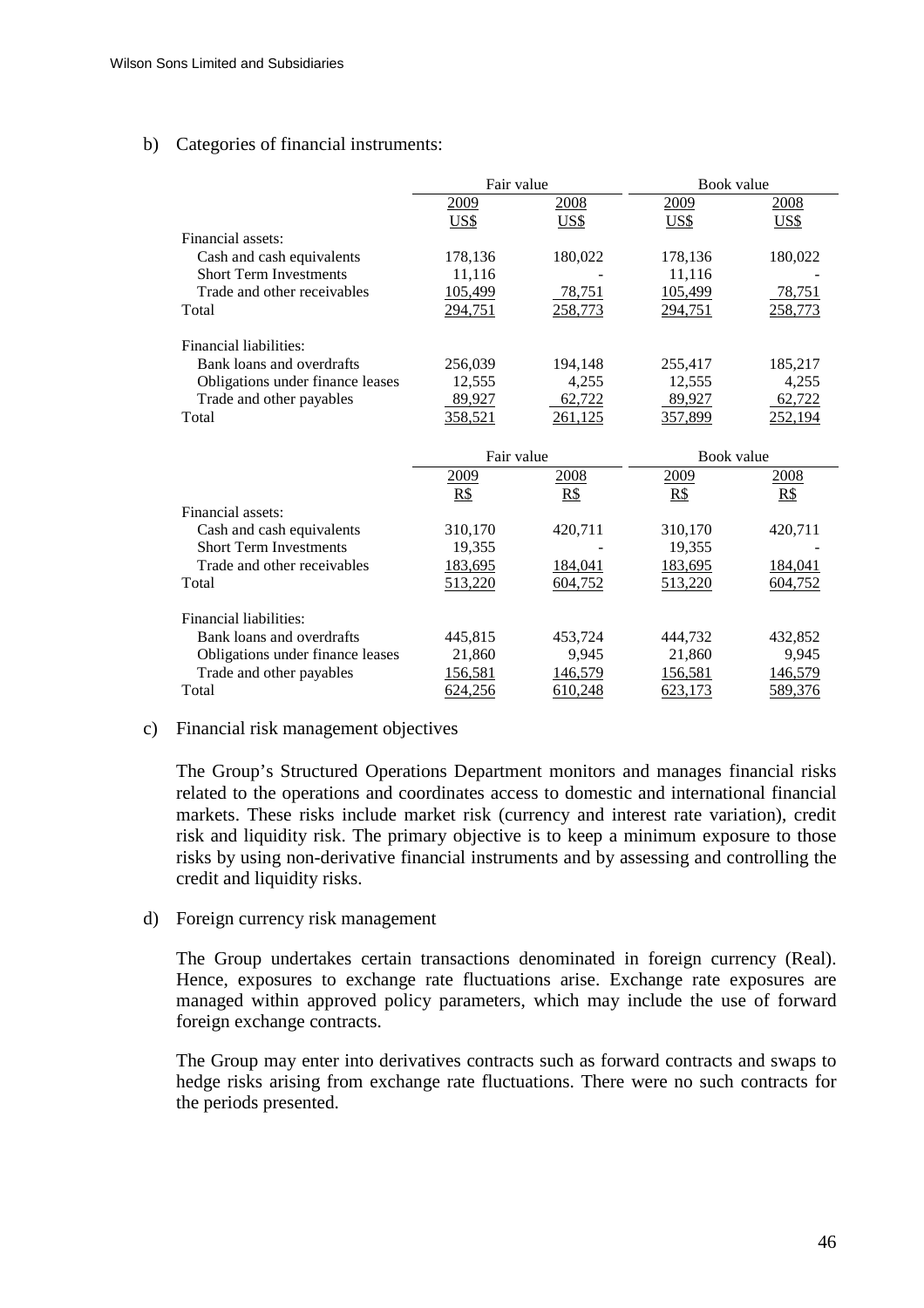The carrying amounts of the Group's foreign currency denominated monetary assets and monetary liabilities at the reporting dates are as follows:

|                             | <b>Assets</b> |         | <b>Liabilities</b> |                    |
|-----------------------------|---------------|---------|--------------------|--------------------|
|                             | 2009          | 2008    | 2009               | 2008               |
|                             | US\$          | US\$    | US\$               | <b>US\$</b>        |
| Amounts denominated in Real | 327,593       | 297,671 | 129,292            | 92,961             |
|                             | <b>Assets</b> |         |                    | <b>Liabilities</b> |
|                             | 2009          | 2008    | 2009               | 2008               |
|                             | R\$           | R\$     | R\$                | R\$                |
| Amounts denominated in Real | 570,405       | 695,657 | 225,123            | 217,250            |

Foreign currency sensitivity analysis

|                   |             | Exchange rates |                  |                      |                          |                        |
|-------------------|-------------|----------------|------------------|----------------------|--------------------------|------------------------|
|                   | Probable    | Possible       | Remote           |                      |                          |                        |
|                   | Scenario    | Scenario (25%) | Scenario (50%)   |                      |                          |                        |
|                   | 1.8100      | 2.265          | 2.7150           |                      |                          |                        |
| Operation         | <b>Risk</b> | Amount in US\$ | Result           | Probable<br>Scenario | Possible<br>Scenario 25% | Remote<br>Scenario 50% |
| Total assets      | Real        | 327,593        | Exchange effects | (12, 452)            | (75, 480)                | (117, 499)             |
| Total liabilities | Real        | 129,292        | Exchange effects | 4,915                | 29,790                   | 46,374                 |
|                   |             |                | Net effect       | (7,537)              | (45,690)                 | (71, 125)              |

#### e) Interest rate risk management

The Group is exposed to interest rate risk as entities in the Group borrow funds at both fixed and floating interest rates. BNDES charges fixed interest rates on loans for construction of vessels. Since these rates are considerably low, the Group understands that there is hardly a market risk for this part of the debt. As for the financing of Port Operations the Group's strategy for interest rate management has been to maintain a balanced portfolio of fixed and floating interest rates in order to optimize cost and volatility. The Company's interest rate risk management strategy may use derivative instruments to reduce debt cost attributable to interest rate volatility. As of December 31, 2009 and December 31, 2008 the Company had no outstanding interest rate swap contracts.

The group has part of its equity reserves linked to "DI" (Brazilian interbank interest rates) and part linked to fixed deposits in US Dollar.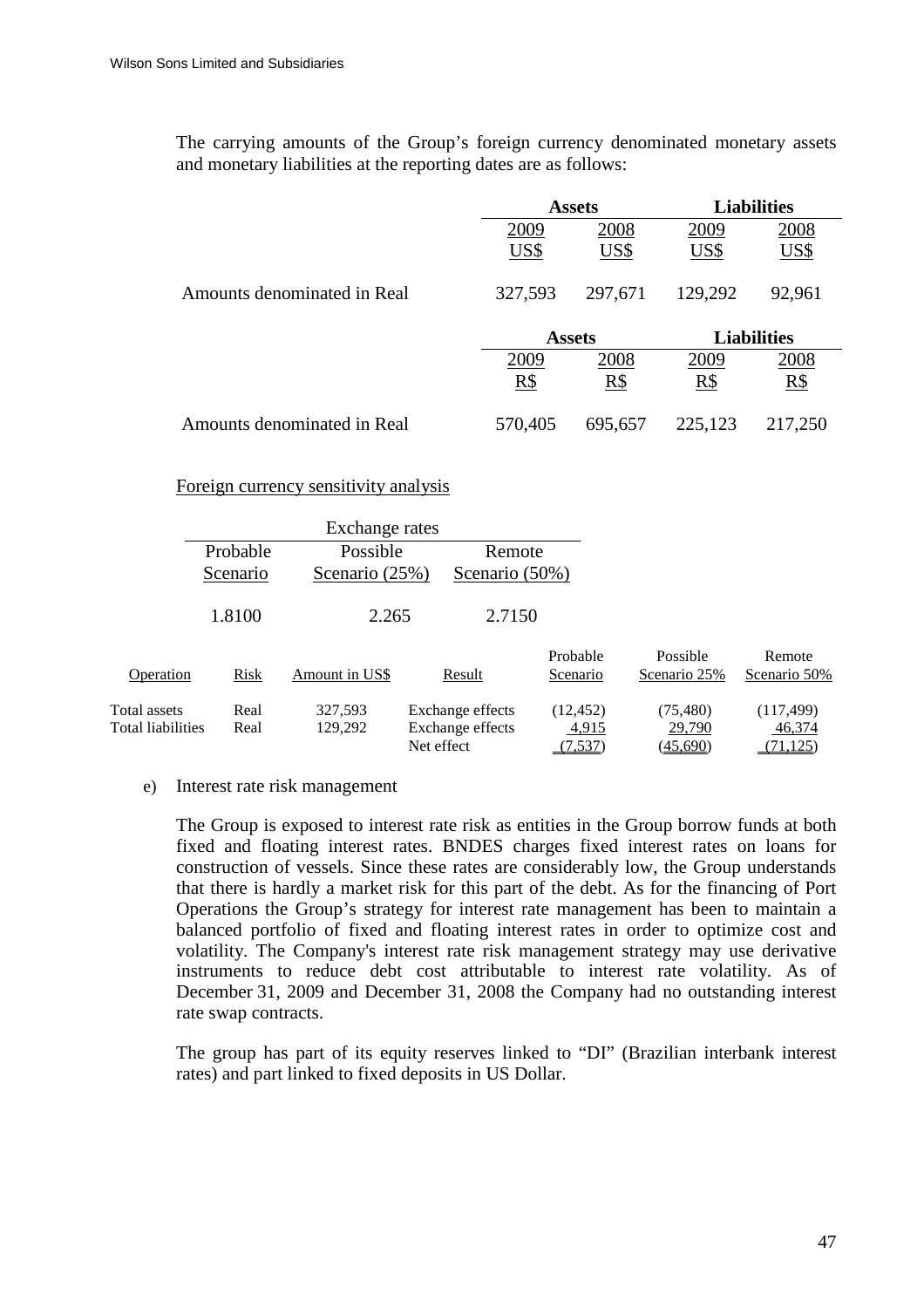#### Interest rate sensitivity analysis

The following analysis concerns an eventual variation of revenue or expenses associated with the operations and scenarios shown, without consider its fair value.

|             |                                | Libor interest rate     |                                 |                |                |                |
|-------------|--------------------------------|-------------------------|---------------------------------|----------------|----------------|----------------|
|             | Possible<br>Probable<br>Remote |                         |                                 |                |                |                |
|             | Scenario                       | Scenario (25%)          | Scenario (50%)                  |                |                |                |
|             | 0.87%                          | 1.09%                   | 1.31%                           |                |                |                |
|             |                                |                         |                                 | Probable       | Possible       | Remote         |
| Operation   | <b>Risk</b>                    | <b>Amount US Dollar</b> | Result                          | Scenario       | Scenario 25%   | Scenario 50%   |
| Loan IFC    | Libor                          | 9,467                   | Loan interest                   | (11)           | (23)           | (36)           |
| Investments | Libor                          | 77,191                  | Investment income               | <u>516</u>     | 692            | 868            |
|             |                                |                         | Net effect                      | 505            | 669            | 832            |
|             |                                |                         |                                 |                |                |                |
|             | Probable                       | Possible                | Remote                          |                |                |                |
|             | <b>Scenario</b>                | Scenario (25%)          | Scenario (50%)                  |                |                |                |
|             | 10.39%                         | 12.99%                  | 15.59%                          |                |                |                |
|             |                                |                         |                                 | Probable       | Possible       | Remote         |
| Operation   | Risk                           | <b>Amount US Dollar</b> | Result                          | Scenario       | Scenario 25%   | Scenario 50%   |
| Investments | <b>CDI</b>                     | 102,440                 | Investment income<br>Net effect | 1,692<br>1,692 | 4,081<br>4,081 | 6,470<br>6,470 |

The net effect was obtained by assuming a scenario for the 12 months starting January 1, 2010 in which interest rates and all other variables remain constant.

The others loans bear a fixed interest rate and represent 95.5% of the total loans.

The investment rate risk mix is 42.97% Libor and 57.03% CDI

f) Liquidity risk management

The Group manages liquidity risk by maintaining adequate reserves, banking facilities and reserve borrowing facilities by continuously monitoring forecast and actual cash flows and matching the maturity profiles of financial assets and liabilities.

g) Credit Risk

The Group's credit risk can be attributed mainly to balances such as cash and cash equivalents and trade accounts receivable. The accounts receivable in the balance sheet are shown net of the provision for doubtful receivables. The valuation provision is booked whenever a loss is detected, which, based on past experience, evidences impaired possibility of recovering cash flows.

The Group's sales policy is subordinated to the credit sales rules set by Management, which seeks to mitigate any loss from customers' delinquency.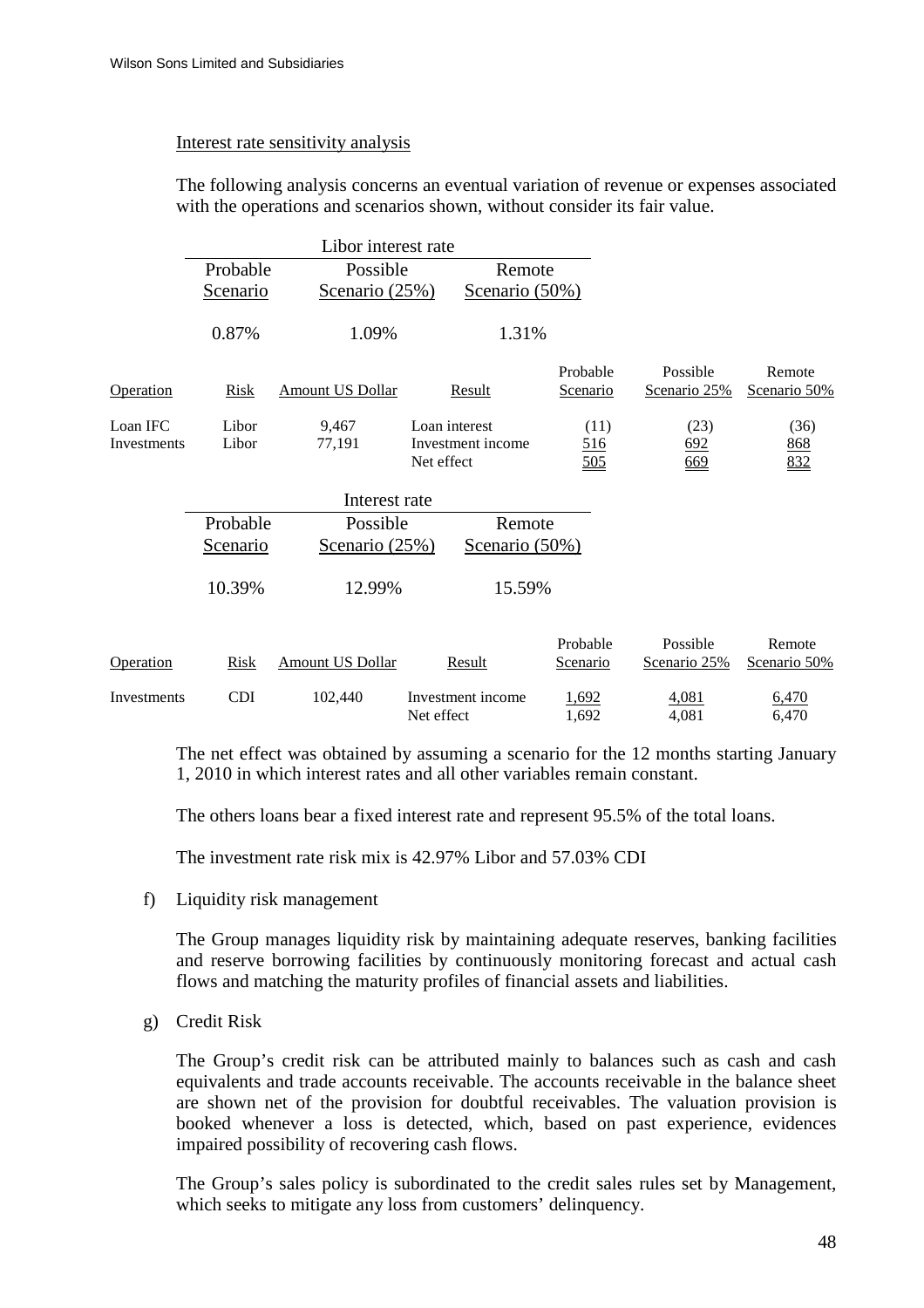# h) Derivatives

The Group may enter into derivatives contracts such as forward contracts and swaps to hedge risks arising from exchange rate fluctuations. There were no such contracts on December 31, 2009 and 2008.

i) Fair value of financial instruments

The Group's financial instruments are recorded in balance sheet accounts at December 31, 2009 and December 31, 2008 at amounts similar to the fair value at those dates. These instruments are managed though operating strategies aimed to obtain liquidity, profitability and security. The control policy consists of an ongoing monitoring of rates agreed versus those in force in the market and confirmation as to whether its short-term financial investments are being properly marked to market by the institutions dealing with its funds.

The Group does not make speculative investments in derivatives or any other risk assets. The determination of estimated realization values of Company's financial assets and liabilities relies on information available in the market and relevant assessment methodologies. Nevertheless, a considerable judgment was required when interpreting market data to derive the most adequate estimated realization value.

j) Criteria, assumptions and limitations used when computing market values

## Cash and cash equivalents

The market values of the bank current account balances are consistent with book balances.

#### Short term investments

The book value of short-term financial investments approximates its fair value.

#### Trade and other receivables/payables

In the Group management's view, the book balance of trade and other accounts receivable and payables approximates fair value.

#### Bank Overdrafts and Loans

Fair value of loans arrangements were calculated at their present value determined by future cash flows and at interest rates applicable to instruments of similar nature, terms and risks or at market quotations of these securities.

Fair value of BNDES financing arrangements is identical to book balances since there are no similar instruments, with comparable maturity dates and interest rates.

In the loan arrangement with IFC, fair value was obtained using the same spread as in the most recent agreement plus Libor.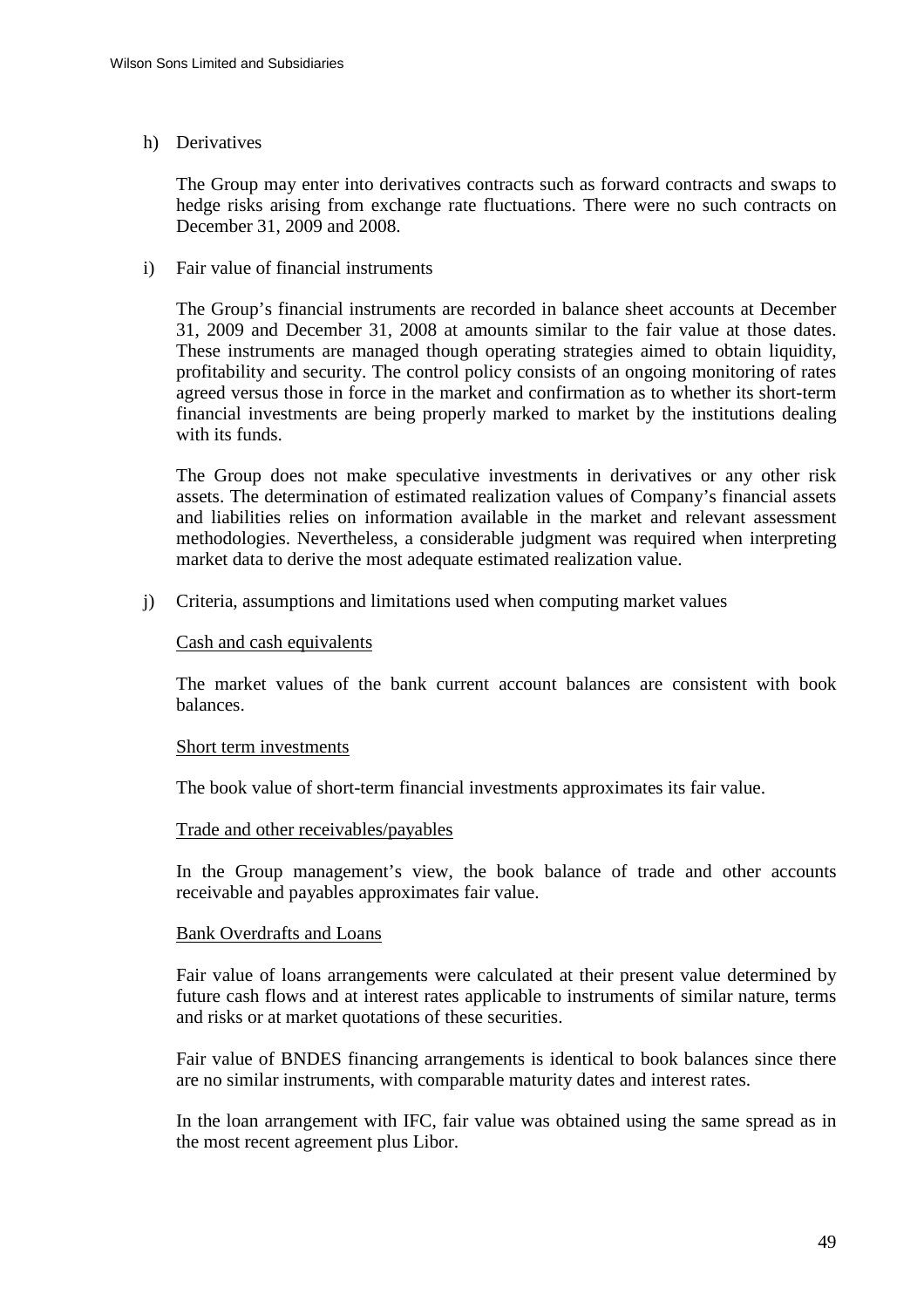## 26. RELATED PARTY TRANSACTIONS

Transactions between the company and its subsidiaries, which are related parties, have been eliminated on consolidation and are not disclosed in this note. Transactions between the group and its associates, joint ventures and others investments are disclosed below.

|                                            | Current<br>assets<br>US\$ | Non-current<br>assets<br>US\$ | Current<br>liabilities<br>US\$ | Non-current<br>liabilities<br>US\$ | Revenues<br>US\$ | <b>Expenses</b><br>US\$ |
|--------------------------------------------|---------------------------|-------------------------------|--------------------------------|------------------------------------|------------------|-------------------------|
| Associates:                                |                           |                               |                                |                                    |                  |                         |
| 1. Gouvêa Vieira Advogados                 |                           |                               |                                |                                    |                  | 103                     |
| 2. CMMR Intermediação Comercial Ltda.      |                           |                               |                                |                                    |                  | 343                     |
| Joint ventures:                            |                           |                               |                                |                                    |                  |                         |
| 3. Allink Transportes Internacionais Ltda. | 3                         |                               |                                |                                    | 618              |                         |
| 4. Consórcio de Rebocadores Barra de       |                           |                               |                                |                                    |                  |                         |
| Coqueiros                                  | 13                        | 121                           |                                |                                    | 257              | 5                       |
| 5. Consórcio de Rebocadores Baía de        |                           |                               |                                |                                    |                  |                         |
| São Marcos                                 | 13                        | 2.070                         | 92                             |                                    | 3.116            | 6                       |
| 6. Dragaport Engenharia Ltda.              |                           |                               |                                |                                    | 344              |                         |
| Others                                     |                           |                               |                                |                                    |                  |                         |
| 7. Patrick Hamilton Hill                   |                           | 2.642                         |                                |                                    | 273              |                         |
| Year ended 31 December 2009                | $\frac{29}{2}$            | 4.833                         | 92                             |                                    | 4.608            | 457                     |
| Year ended 31 December 2008                | <u> 110</u>               | 1.361                         | 1.138                          | 10.573                             | 2.829            | <u>937</u>              |

|                                            | Current<br>assets<br>$_{\rm RS}$ | Non-current<br>assets<br><u>R\$</u> | Current<br>liabilities<br><u>R\$</u> | Non-current<br>liabilities<br><u>R\$</u> | Revenues<br>$_{\rm RS}$ | <b>Expenses</b><br>$_{\rm RS}$ |
|--------------------------------------------|----------------------------------|-------------------------------------|--------------------------------------|------------------------------------------|-------------------------|--------------------------------|
| Associates:                                |                                  |                                     |                                      |                                          |                         |                                |
| 1. Gouvêa Vieira Advogados                 |                                  |                                     |                                      |                                          |                         | 179                            |
| 2. CMMR Intermediação Comercial Ltda.      |                                  |                                     |                                      |                                          |                         | 597                            |
| Joint ventures:                            |                                  |                                     |                                      |                                          |                         |                                |
| 3. Allink Transportes Internacionais Ltda. | 5                                |                                     |                                      |                                          | 1.076                   |                                |
| 4. Consórcio de Rebocadores Barra de       |                                  |                                     |                                      |                                          |                         |                                |
| Coqueiros                                  | 23                               | 211                                 |                                      |                                          | 447                     | 9                              |
| 5. Consórcio de Rebocadores Baía de        |                                  |                                     |                                      |                                          |                         |                                |
| São Marcos                                 | 23                               | 3.604                               | 160                                  |                                          | 5.426                   | 10                             |
| 6. Dragaport Engenharia Ltda.              |                                  |                                     |                                      |                                          | 599                     |                                |
| <b>Others</b>                              |                                  |                                     |                                      |                                          |                         |                                |
| 7. Patrick Hamilton Hill                   |                                  | 4.600                               |                                      |                                          | 475                     |                                |
| Year ended December 31, 2009               | $-51$                            | 8.415                               | 160                                  |                                          | 8.023                   | 795                            |
| Year ended December 31, 2008               | <u>257</u>                       | 3.181                               | 2.660                                | 24.709                                   | 6.611                   | 2.190                          |
|                                            |                                  |                                     |                                      |                                          |                         |                                |

- 1. Dr. J.F. Gouvea Vieira is a managing partner in the law firm Gouvea Vieira Advogados. Fees were paid to Gouvea Vieira Advogados for legal services.
- 2. Mr. C. M. Marote is a shareholder and Director of CMMR Intermediação Comercial Limitada. Fees were paid to CMMR Intermediação Comercial Limitada for consultancy services.
- 3. Allink Transportes Internacionais Limitada is 50% owned by the Group and rents office space from the Group.
- 4-6 The transactions with the joint ventures are disclosed as a result of proportionate amounts not eliminated on consolidation. The proportion of ownership interest in each joint venture is described on Note 23.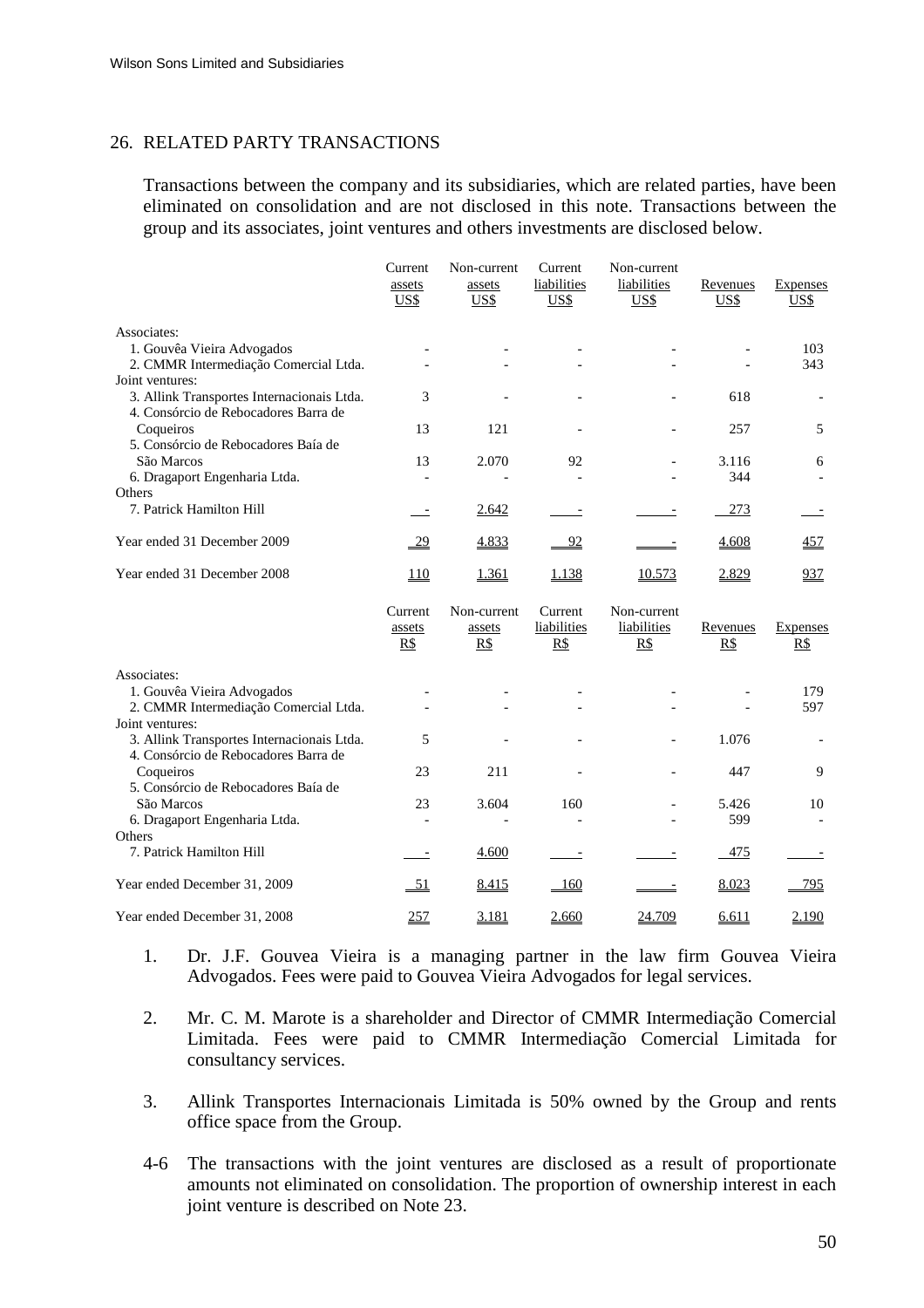# 27. NOTES TO THE CASH FLOW STATEMENT

|                                                                     | 2009        | 2008        | 2009      | 2008        |
|---------------------------------------------------------------------|-------------|-------------|-----------|-------------|
|                                                                     | <u>US\$</u> | <u>US\$</u> | $R\$      | $_{\rm RS}$ |
| Profit before tax                                                   | 121,088     | 85,592      | 210,837   | 200,028     |
| Less: Investments income                                            | (34, 343)   | 822         | (59,798)  | 1,921       |
| Less: Result on disposal of investment                              | (97)        | (4,191)     | (169)     | (9,794)     |
| Add: Finance costs                                                  | 9,555       | 14,210      | 16,637    | 33,209      |
| Operating profit from operations                                    | 96,203      | 96,433      | 167,507   | 225,364     |
| Adjustments for:                                                    |             |             |           |             |
| Depreciation and amortization expenses                              | 32,065      | 26,256      | 55,832    | 61,360      |
| Gain on disposal of property, plant and equipment and Joint Venture | (372)       | (680)       | (647)     | (1,589)     |
| Provision for cash-settled share-based payment                      | 9,424       | (1,431)     | 16,409    | (3,344)     |
| Increase/decrease in provisions                                     | 1,376       | (2,598)     | 2,396     | (6,071)     |
| Operating cash flows before movements in working capital            | 138,696     | 117,980     | 241,497   | 275,720     |
| (Increase)/decrease in inventories                                  | (11,285)    | (2,023)     | (19,649)  | (4,728)     |
| (Increase)/decrease in trade and other receivables                  | (22, 295)   | (6,109)     | (38, 820) | (14,277)    |
| Increase/(decrease) in trade and other payables                     | 14,847      | (9,502)     | 25,851    | (22,206)    |
| Increase in other non-current assets                                | (2,454)     | 3,057       | (4,273)   | 7,144       |
| Investments income / (loss)                                         | <u>14</u>   |             | 24        |             |
| Cash generated by operations                                        | 117,523     | 103,403     | 204,630   | 241,653     |
| Income taxes paid                                                   | (38, 377)   | (33,215)    | (66, 822) | (77, 624)   |
| Interest paid                                                       | (9,238)     | (11, 454)   | (16,085)  | (26,768)    |
| Net cash from operating activities                                  | 69,908      | 58,734      | 121,723   | 137,261     |

# 28. REMUNERATION OF KEY MANAGEMENT PERSONNEL

The remuneration of the directors, who are the key management personnel of the Group, is set out below in aggregate for each of the categories:

|                                             | 2009<br>US\$ | 2008<br>US\$ | 2009<br>R\$ | 2008<br>R\$ |
|---------------------------------------------|--------------|--------------|-------------|-------------|
| Short-term employee benefits                | 6,866        | 6.391        | 13,687      | 11.744      |
| Post-employment benefits and social charges | 1,537        | 1,760        | 3,065       | 3,234       |
|                                             | 8,403        |              |             |             |